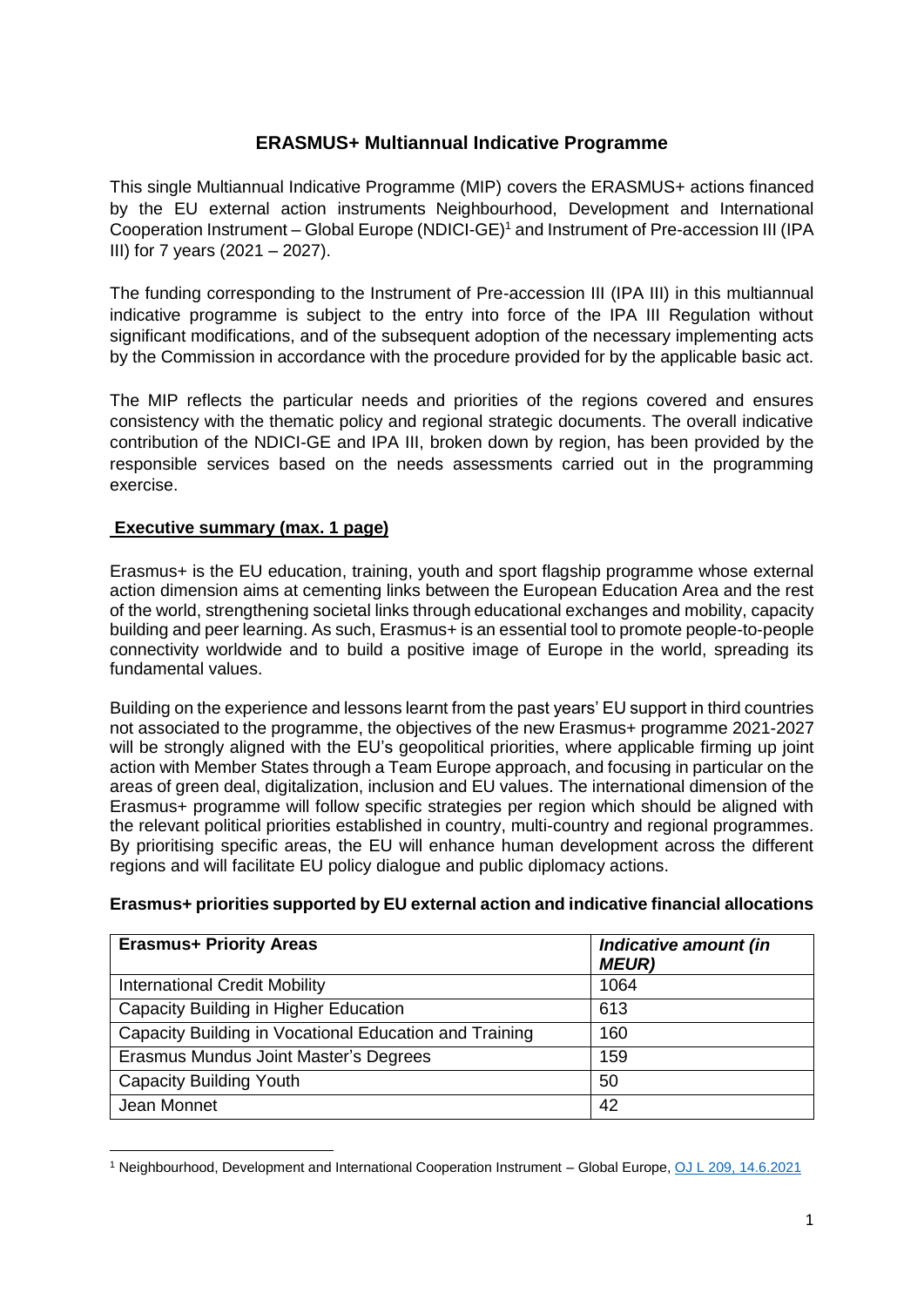| <b>Virtual Exchanges</b>         | 39   |
|----------------------------------|------|
| <b>National Erasmus+ Offices</b> | 17   |
| Alumni                           | 10   |
| Erasmus+ Focal Points            | 9    |
| <b>Capacity Building Sport</b>   | 5    |
| eTwinning+                       | 6    |
|                                  |      |
| TOTAL allocated for 2021-27      | 2174 |

# **Key results**

The Erasmus+ international dimension aims to strengthen societal links through enhanced mobility and education exchanges and capacity building, nurturing social resilience, human development, employability, active participation and ensuring regular channels for people-topeople cooperation and a stronger voice for Europe in the world.

Through EU external action Erasmus+ will principally aim at: enhancing skills, competences and employability of students and staff of higher and vocational education institutions, youth and sports organisations of third countries not associated to the programme ; reinforcing their capacities, quality and relevance for the labour market and society; increasing cooperation of institutions and exchange of good practices across different regions; strengthening young people's networking, innovation, participatory and leadership skills; fostering dialogue between the academic world and society, including local and state level policy-makers, civil servants, civil society actors and education stakeholders.

# **1. Overall context**

Education and training, youth and sports represent critical building blocks of human development and key ingredient to achieve EU global priorities. Education systems are vital in preparing the next generation of citizens, leaders, researchers, entrepreneurs and workers, as well as an important policy tool to reduce child labour and promote women's and girls' empowerment. The higher education sector in particular will equip youth with the skills, knowledge and values they need to actively shape their societies' responsiveness to common challenges such as climate change, digitalization, peace, migration, the search for more inclusive growth models and the need to tackle gender inequalities.

In this context, Erasmus+ is the EU education and training, youth and sport flagship programme whose external action dimension aims at cementing links between the European Education Area and the rest of the world, strengthening societal links through educational exchanges and mobility, capacity building and peer learning. As such, Erasmus+ is an essential tool to promote people-to-people connectivity worldwide, to present a positive image of Europe in the world and spread its fundamental values, to attract and develop talent and strengthen the human capital base based on reciprocity and a level playing field.

# **2. The overall EU's strategy**

To promote collaboration between education institutions outside the EU, as well as between those institutions and EU-based ones, Erasmus+ should be increasingly used in a targeted way to build capacities and use its actions to strategically engage with young and future leaders in third countries not associated to the programme. Erasmus+ should also leverage the role of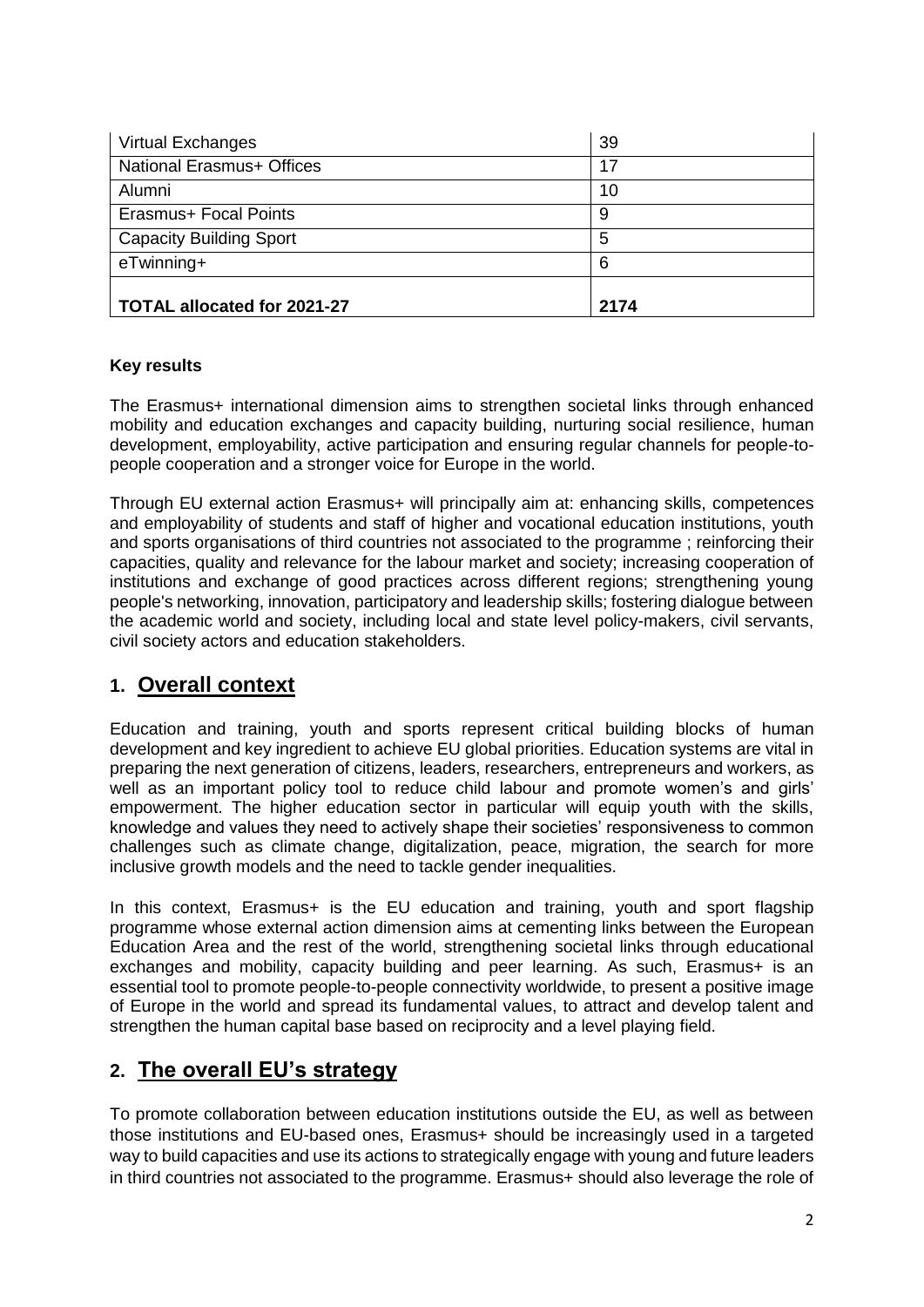higher education institutions in training future primary and secondary school teachers, e.g. by strengthening the integration of EU values, digital and green topics across subject matters, and teaching in multilingual and multicultural classrooms.

Building on the experience and lessons learnt<sup>2</sup> from the past years' EU support to higher education in third countries not associated to the programme<sup>3</sup>, it is proposed that the objectives of the future actions of the Erasmus+ programme supported by the external instruments be strongly aligned with the EU's geopolitical priorities established in bilateral and regional Multiannual Indicative Programmes (MIPs), where applicable firming up joint action with Member States, and focusing in particular on the following fields:

- Smart: Digital media literacy and skills are a must have. Erasmus+ can strengthen capacities of higher education and VET institutions to play an active role in the digital transformation of today s society and labour market.
- $\triangleright$  Green: Education systems are crucial in delivering the external dimension of the Green Deal, potentially enabling a profound change in peoples' behaviour and skills. Erasmus+ should be a major tool to strengthen the role of higher education and VET institutions in building the necessary skills sets for circular economy of citizens, workers, policymakers and entrepreneurs, facilitating lifelong learning for a fair and green transition, as well as to promoting the role of education institutions as change agents in societies.
- $\triangleright$  Inclusion: Erasmus+ should strengthen the role of education institutions to build capacities of future citizens, policy-makers and experts to ensure inclusive growth and participation in society as well as to contribute to reflections on how to make education systems themselves more equitable. Mechanisms should also be put in place to ensure better participation of those with fewer opportunities<sup>4</sup> in Erasmus+ programmes (i.e. among students, teachers and researchers), among others by strengthening selection criteria to take better account of social and economic disadvantage and gender.
- $\triangleright$  Values: In a more competitive global environment, EU support to education should be better leveraged globally to promote and safeguard EU values. Through Erasmus+, the EU can help laying the foundations for strengthening active citizenship and building specific expertise of future policy-makers in areas such as democracy, human rights and multilateralism.

The external action instruments will (co)fund priority areas selected for financing by the EU in each region, out of the priority areas described in the overview table provided in annex 1.

Erasmus+ will support the priority areas selected taking an inclusive approach in all regions. This will aim at enlarging the participation of representatives of less developed sub-regions and individuals with fewer opportunities, as well as ensuring a gender balance.

**.** 

<sup>&</sup>lt;sup>2</sup> The mid-term and ex-post evaluations of Erasmus EU's support to higher education in partner countries show that the international dimension of the programme has clearly contributed to human development in third countries not associated to the programme with high effectiveness and value for their stakeholders. However, conclusions pointed inter alia to challenges in relation to inclusiveness and a need for simplification both in terms of management of the external action contributions and of application processes. Moreover, evolving priorities and communication requirements have demonstrated the need to enhance monitoring, reporting and evaluation systems for the external action contributions.

<sup>&</sup>lt;sup>3</sup> As defined in articles 19 and 20 o[f Regulation \(EU\) 2021/817.](https://eur-lex.europa.eu/legal-content/EN/TXT/PDF/?uri=CELEX:32021R0817&qid=1624633143853&from=EN)

<sup>&</sup>lt;sup>4</sup> This term refers to the most disadvantaged or vulnerable groups and in the poorest countries, including individuals belonging to minorities, internally displaced persons, refugees, individuals with disabilities, socio-economically disadvantaged individuals, etc.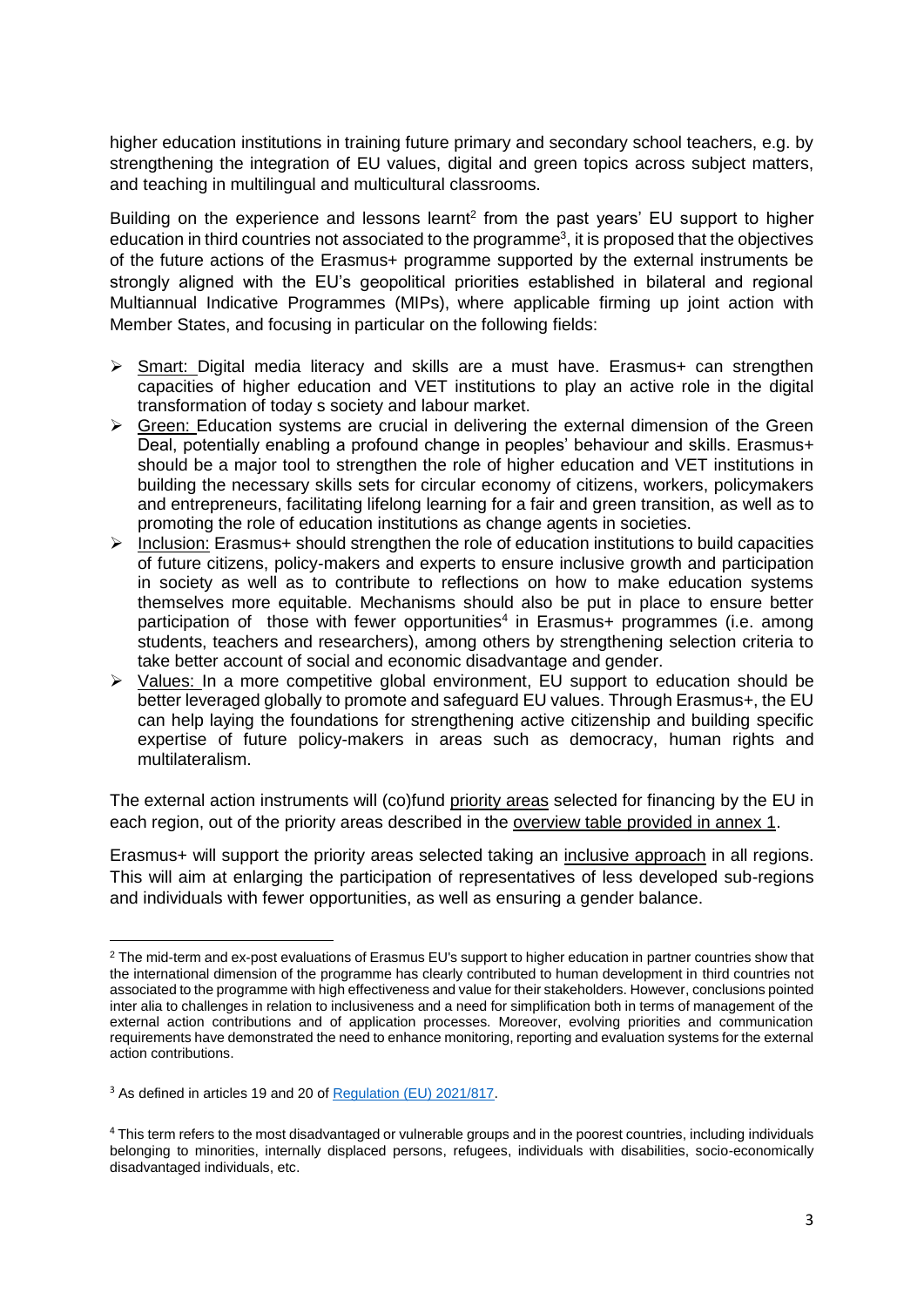# **3. Regions**

The programme supports mobility, accessibility and internationalisation strategies of higher education and VET institutions. It also helps improve the relevance of contents to the needs of the economic sectors and enhance the skills and employability of learners and young people. By prioritising specific areas, the EU will enhance human development across the different regions and complement its interventions at country level. To do so, the Erasmus+ programme will follow specific strategies per region which should be aligned with the relevant political priorities established in country, multi-country and regional MIPs. This will facilitate the full integration of Erasmus+ into Delegations' policy dialogue, public diplomacy actions and country cooperation portfolio, and create synergies with other EU partnership initiatives, including Talent Partnerships.

# *Americas and the Caribbean*

# *Regional context*

1

The Latin America and Caribbean (LAC) region counts currently with the largest number of young people in its history (107 million aged between 15 and 24), 20% of its total population. Two thirds of the Caribbean population are under the age of 30. The number of students in higher education programmes has nearly doubled in the past decade across LAC. While access is still unequal, there has been remarkable progress, particularly among low and middle-income groups. Despite this positive trend, on average the poorest 50% of the population only represent 25% of students in higher education. Key figures include: 1.3% of GDP invested in higher education, with an upward trend, average annual growth rate of graduates is 4.6% (2010-2017); 15% is online education; 52% is private education; 57% female graduates (2017); Only 1% participation in postgraduate studies and PhDs.<sup>5</sup> The Caribbean states are among the top 20% of countries in the world with tertiary-educated migrants as youth unemployment rates are very high - 28 to 50% of all unemployed- with female rates usually significantly higher in spite of generally better education achievement.

The COVID-19 pandemic is putting in danger the future of a whole generation in LAC and the losses in education and human capital can undermine prospects for the region's socioeconomic recovery. Support to the Higher Education Sector but also to Vocational Education and Training (VET) targeted to relevant areas can contribute to shape a modern agenda and economic growth in tune with priorities for inclusive and sustainable development. In this regard, stronger accent should be put on inclusion and employability, paying special attention to increasing digital and green skills. The VET sector, in particular, can help to ensure a better flow and adaptation between the worlds of education and employment, notably in priority areas such as the green/blue and digital economy, enhancing the relevance, accessibility and responsiveness of LAC VET institutions and systems as drivers of sustainable socio-economic development.

The results achieved by the Erasmus+ programme over 2014-2020 in the LAC region have been highly satisfactory. The demand of participation in the different international actions was much higher than the offer available. However, main challenges to be addressed are:

<sup>5</sup> World Bank "At a Crossroads: Higher Education in Latin America and the Caribbean". September 2017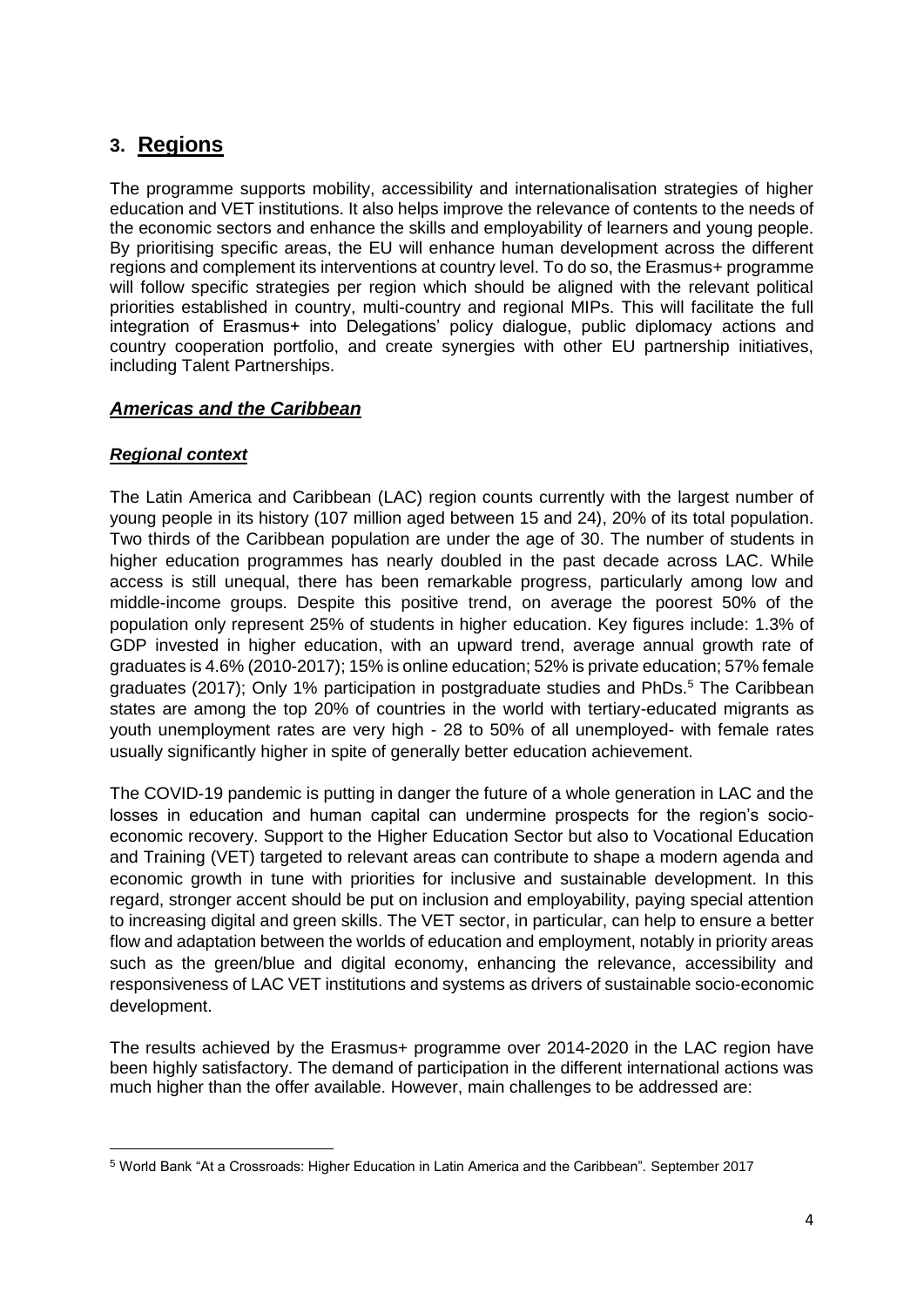- to improve the access to and quality of higher education, in particular for those with fewer opportunities in the region;
- to work towards growing regional integration and comparability to help mobility for students, staff and researchers and academic cooperation;
- the academic offer should better correspond to the needs of the labour market. The academic world should develop a stronger link and cooperation with the private sector and other societal actors, promoting internationalization, innovation and entrepreneurship.

The Erasmus+ programme targets young people with a wide range of economic, social and demographic background, making it a powerful and cost efficient tool to reach a new emerging US and Canadian generation**.**

Changing demographics of the US make the ties of shared European cultural heritage become less salient for increasing parts of the population. This creates a need for the EU to engage with these important audiences and build relationships around the alignment of shared values. The [United States](https://en.wikipedia.org/wiki/United_States) is the [third most populous country](https://en.wikipedia.org/wiki/List_of_countries_and_dependencies_by_population) in the world with just over 330 million residents of which 43.5 million are aged 15-24. In Canada, the population aged 15-24 years stands at 4.3 million, out of a total population of nearly 38 million people. Canada ranks second among [OECD](https://en.wikipedia.org/wiki/OECD) nations in the number of college and university graduates with 63% of people aged 25-34, only after South Korea. The figure stands at 50.4% for the US. The US is the most popular country in the world for attracting students from other countries, according to [UNESCO,](https://en.wikipedia.org/wiki/UNESCO) with 16% of all international students going to the US. In North America, the amount of resources dedicated to higher education features an average of 5% of GDP. There are currently 21 million students in post-secondary education in the USA and Canada and projections for 2029 show a similar amount of students, with no significant growth or reduction foreseen.

Successful experiences of cooperation with US and Canadian Higher Education Institutions (HEIs) have been registered under all Erasmus actions and in particular in the cases of student and staff mobility, as well as Jean Monnet actions which have proved a successful tool for EU public diplomacy across the Atlantic. The demand has consistently been several times higher than the available funds, giving a positive signal towards building a strong and prosperous transatlantic alliance.

#### *Regional strategy*

Preliminary priority areas for cooperation with this region include: the green transition and digital transformation; sustainable and inclusive economic recovery, including regional integration; governance, migration, democracy and human rights, peace and security as well as social cohesion, fighting inequalities and promoting human development.

The recent Communication "European Union, Latin America and the Caribbean: joining forces for a common future" identifies investing in people as a key element of the EU-LAC partnership. It underscores the need to continue investing in human capital, knowledge and innovation to meet the demand of the evolving labour markets, as well as to strengthen regional dialogue among academia and policy-makers. The Caribbean Protocol of the post-Cotonou Agreement (under adoption) provides for cooperation intended to strengthen academic development, enhance collaboration among key institutions, facilitate the mobility of students, staff and academics between the Caribbean and the EU and reinforce enrolment and quality in tertiary education and technical and vocational training.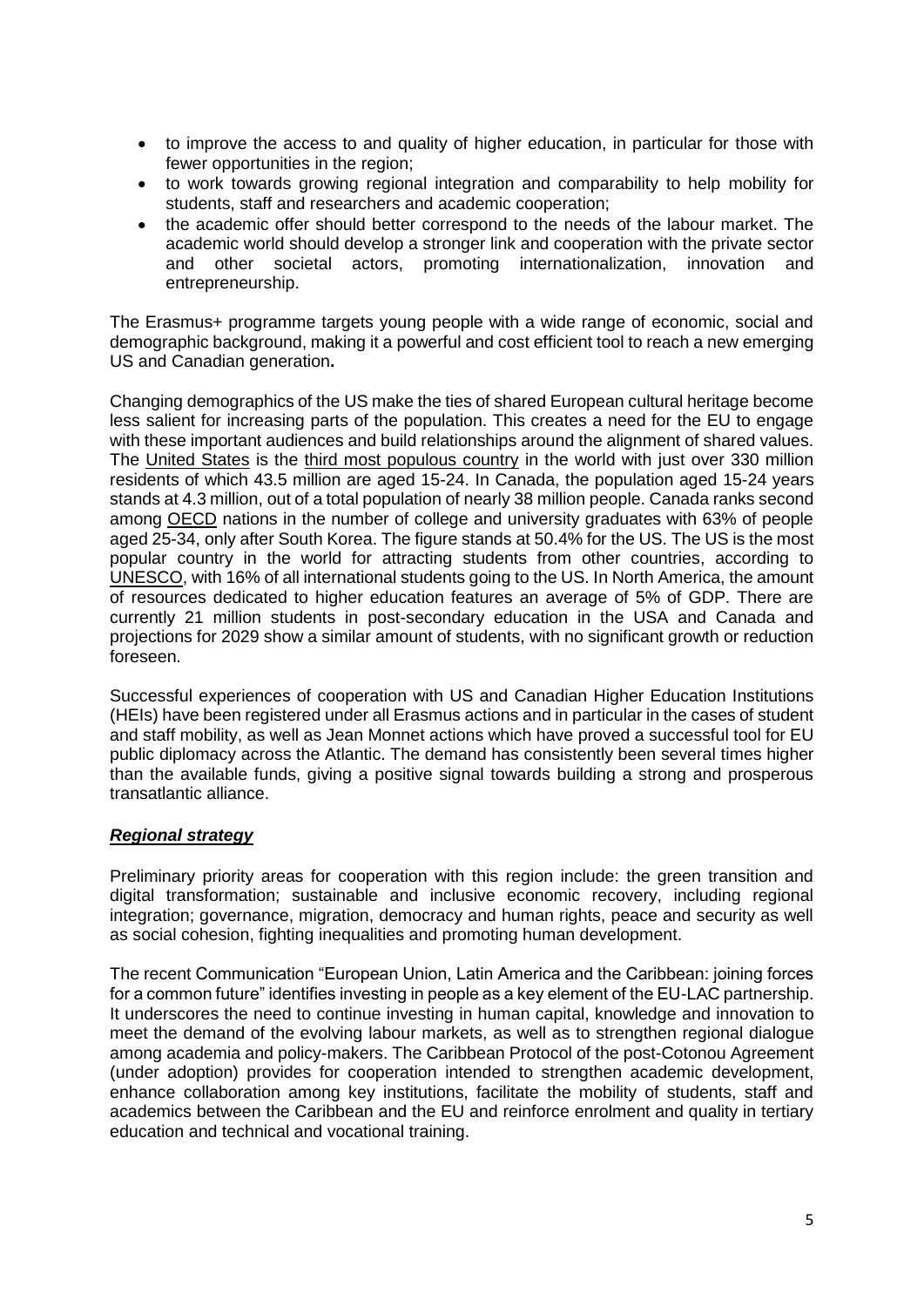The Joint Communication: "A new EU-United States Agenda for Global Change" stresses that for people on both sides of the Atlantic, transatlantic ties are a vital element in our societies, identities, economies and personal lives. The Foreign Affairs Council (FAC) conclusions on the US adopted on 7 December 2020 highlight that our partnership is deeply rooted in relations between people and thus continued investment in people-to-people contacts, through cooperation in science, research and development, education, will be essential, as well as linking young people and future leaders to promote mutual understanding and the values and principles that we share.

The statement adopted at the last EU-Canada summit held on 14 June 2021 underlines the importance of higher education exchanges through Erasmus+ for the internationalization and quality of both education systems, long-lasting people-to-people contacts, as well as for securing the long-term growth of our economies and the well-being of our peoples. The Strategic Partnership Agreement signed in 2016 between the EU and Canada recognises the importance of promoting education, youth and people-to-people contacts to foster relationships and the importance of encouraging and facilitating exchanges at all levels to foster dialogue and enrich the EU-Canada relationship.

In line with the above foreign policy priorities, EU's strategic interest under Erasmus+ towards the US and Canada is two-fold:

- 1) to strengthen people-to-people ties between the EU and the US and the EU and Canada;
- 2) to improve the understanding of the EU, its functioning, values and policies, and above all its significance for the US and Canada as a partner.

#### *Regional priorities*

The Erasmus+ actions will follow the political priorities formulated under NDICI-GE, as well as specific external key action priorities for the sub-regions and countries in the region, as follows: For Latin America and the Caribbean the actions will include Capacity Building in Higher Education, International Credit Mobility, Erasmus Mundus Joint Master's Degrees, Jean Monnet Action and Capacity Building in Vocational Education and Training.

For the USA and Canada the actions will include International Credit Mobility and Jean Monnet. Participation in Erasmus Mundus Joint Master's Degrees will continue to be supported by the global envelope.

#### **Priority 1: International Credit Mobility**

Over the period 2021-2027, the "International Credit Mobility" (ICM) action in the region should focus on learners' mobility when relevant.

#### **Priority 2: Erasmus Mundus Joint Master's Degrees**

This type of degree seeking mobility is essential to allow increasing high-level professionals in areas crucial to the development of LAC countries.

#### **Priority 3: Capacity Building in Higher Education**

The 3 strands of Capacity Building projects will be supported in the LAC region: access to cooperation, partnerships for innovation and structural reforms projects. This action will continue to support the EU-LAC Common Higher Education Area, enhancing its regional dimension and thus will be open to all LAC countries, including High Income Countries (HICs) of the LAC region.

#### **Priority 4: Capacity Building in the field of VET**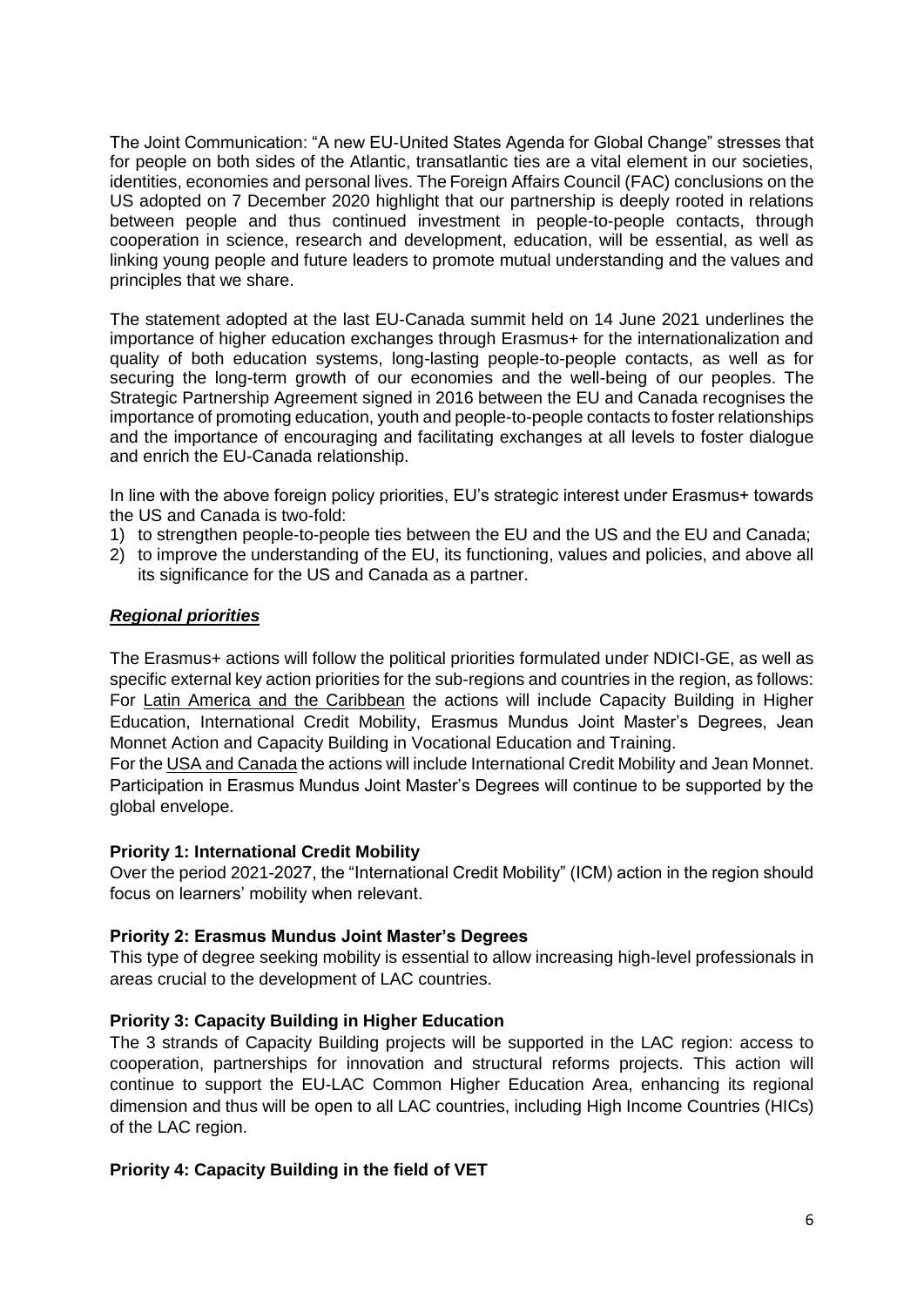Capacity Building in the field of vocational education and training (VET) sector action will help to better respond to the needs of the labour market and support the economic growth in the LAC region. To have strong impact at system level, the mobility of VET staff will be prioritised. To enhance the regional dimension this area will be open to all LAC countries, including HICs of the LAC region. As this is a new action for the LAC region, depending on the demand and when possible, priority will be given to regional projects or projects in low to middle income countries.

# **Priority 5: Jean Monnet**

Jean Monnet Action will be key for the EU to promote research on regional integration and promote regional integration processes in LAC.

# **Priority 6: Alumni**

The alumni network in LAC will be reinforced enhancing their level of participation playing the role of ambassadors of Europe and European programmes.

# **Priority 7: Focal Points**

In order to better engage with the third countries not associated to the programme in the region, support will be provided to Erasmus+ focal points in LAC.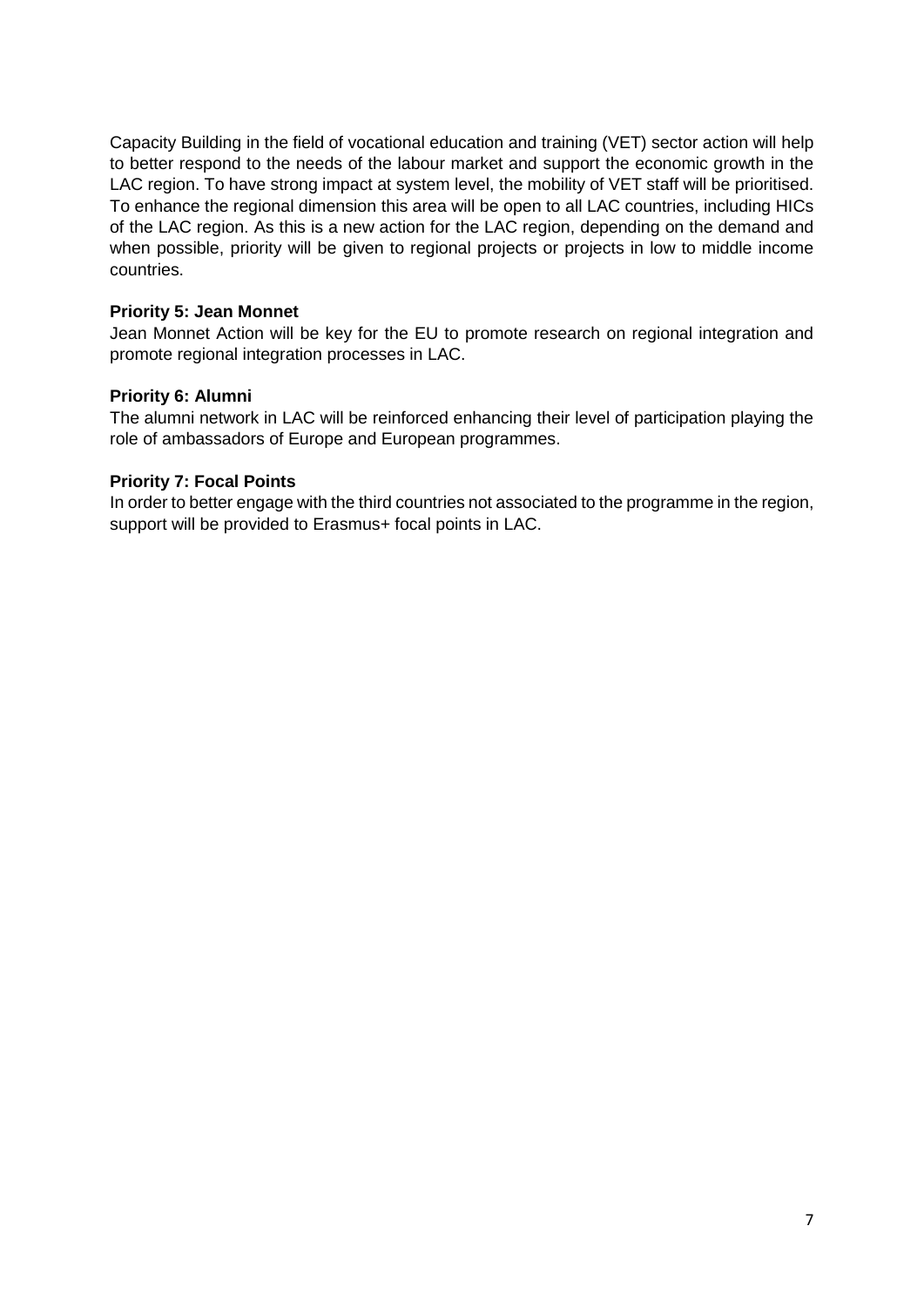| Priority areas in Americas and the<br>Caribbean |                                          | Indicative amounts and budget share    |                                            |       |
|-------------------------------------------------|------------------------------------------|----------------------------------------|--------------------------------------------|-------|
|                                                 |                                          | Subregional<br>amounts EUR<br>millions | <b>Total amount</b><br><b>EUR millions</b> | $\%$  |
|                                                 |                                          |                                        |                                            |       |
| 1                                               | Capacity Building in Higher Education    |                                        | 66,5                                       | 34%   |
|                                                 | LA                                       | 62                                     |                                            |       |
|                                                 | Caribbean                                | 4,5                                    |                                            |       |
|                                                 | USA & Canada                             |                                        |                                            |       |
| $\overline{2}$                                  | <b>International Credit Mobility</b>     |                                        | 65,4                                       | 33%   |
|                                                 | LA <sup>*</sup>                          | 28                                     |                                            |       |
|                                                 | Caribbean                                | 6,4                                    |                                            |       |
|                                                 | <b>USA &amp; Canada</b>                  | 31                                     |                                            |       |
| 3                                               | Erasmus Mundus Joint Masters Degrees     |                                        | 36,0                                       | 18%   |
|                                                 | LA <sup>*</sup>                          | 35                                     |                                            |       |
|                                                 | Caribbean                                | 1                                      |                                            |       |
|                                                 | <b>USA &amp; Canada</b>                  |                                        |                                            |       |
| 4                                               | Jean Monnet Action                       |                                        | 12,3                                       | 6%    |
|                                                 | LA <sup>*</sup>                          | 5                                      |                                            |       |
|                                                 | Caribbean                                | 0,3                                    |                                            |       |
|                                                 | USA & Canada                             | $\overline{7}$                         |                                            |       |
| 5                                               | Capacity Building in Vocational Training |                                        | 13,8                                       | 7%    |
|                                                 | LA                                       | 12                                     |                                            |       |
|                                                 | Caribbean                                | 1,8                                    |                                            |       |
|                                                 | USA & Canada                             |                                        |                                            |       |
| 6                                               | Alumni Association                       |                                        | 1,0                                        | 1%    |
|                                                 | Latin America & Caribbean                | 1                                      |                                            |       |
|                                                 | <b>USA &amp; Canada</b>                  |                                        |                                            |       |
|                                                 | Erasmus Focal points                     |                                        | 1,0                                        | $1\%$ |
| $\overline{7}$                                  | Latin America & Caribbean                | 1                                      |                                            |       |
|                                                 | USA & Canada                             |                                        |                                            |       |
|                                                 | TOTAL allocation AMERICAS 2021-2027      | 196                                    | 196,0                                      | 100%  |
|                                                 | * 30% max for Brazil & Mexico together   |                                        |                                            |       |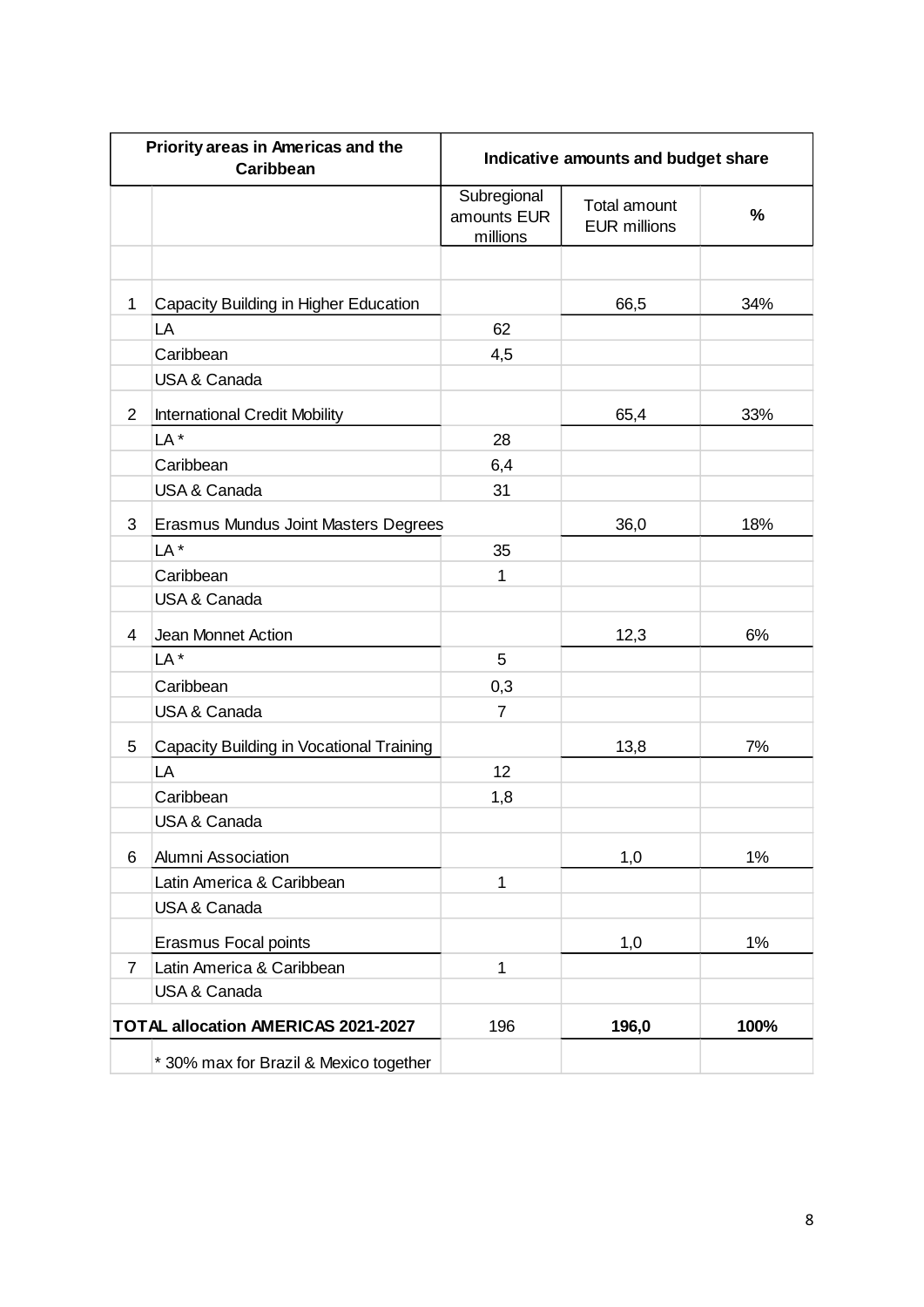# *Sub-Saharan Africa*

# *Regional context*

Africa is home to over 1 billion people, a figure that will increase to 2 billion in 2050 due to its demographic structure: with [77%](https://www.dw.com/en/top-stories/the-77-percent/s-41461495) of its population below the age of 35 and 40% under the age of 15, Africa is the region of the world with the youngest population. Within the next 15 years, some 375 million African young people are expected to reach working age. They are Africa's greatest asset to transform the continent's political, social and economic prospects, a critical role that is highlighted in the Agenda 2063, the continental strategic framework for inclusive and sustainable development.

Despite a massive increase in enrolment rates over the last decades, less than 10% of African 18-24 year olds are involved today in some form of post-secondary education or training and Africa only represents about 6.4% of global tertiary education enrolments. The increase in enrolment has not addressed the issue of inclusivity, and equitable access to higher education remains a key concern. Similarly, while the number of universities in Africa has been multiplied by 20 over the last 50 years, with an ever growing number of private universities opening, quality of higher education remains a key concern. If it has improved in the recent years, it remains insufficiently integrated in international academic networks and continues to fall short of the necessary standards for catalysing knowledge-driven economies and societies, due to the insufficient relevance of curricula to meet the labour market opportunities, lack of qualified academic staff and weak governance and management mechanisms. The gender imbalance remains significant, both in the enrolment rate of girls and young women and in the proportion of female teachers, academia and staff at all levels.

Those challenges, exacerbated by the COVID-19 pandemic, are not limited to higher education but also have an impact on the entire education system, including vocational education and training.

The priority in Africa is therefore to develop more inclusive and sustainable education systems that reflect better the needs of the local societies and of economies and to enhance networking among educational institutions. This requires strengthening the management and governance of the education sector at all levels, stimulating closer engagement with economic actors and supporting exchanges of practices that can drive quality and innovation.

Addressing those challenges and providing young people with education, training and skills and preparing them for future opportunities is therefore central to the Africa and the European Union partnership.

#### *Regional strategy*

In order to enhance its strategic partnership with Africa, the EU has fully recognised the importance of "investing in people", in particular in youth. To deliver on this priority, in its 2020 Joint Communication "Towards a comprehensive strategy with Africa", the EU has therefore proposed to scale up EU-Africa academic cooperation, including on technical and vocational education and training, facilitate the mobility of students, teachers, trainers and support capacity building for improved learning and intensified educational and research partnerships. Finally, as highlighted in the European Council Conclusions of October 2020, the EU is also committed to harness the potential of digital and knowledge economy in its engagement with Africa. The EU support will help address several key issues affecting the education and skills sectors while intensifying educational networks and dialogue.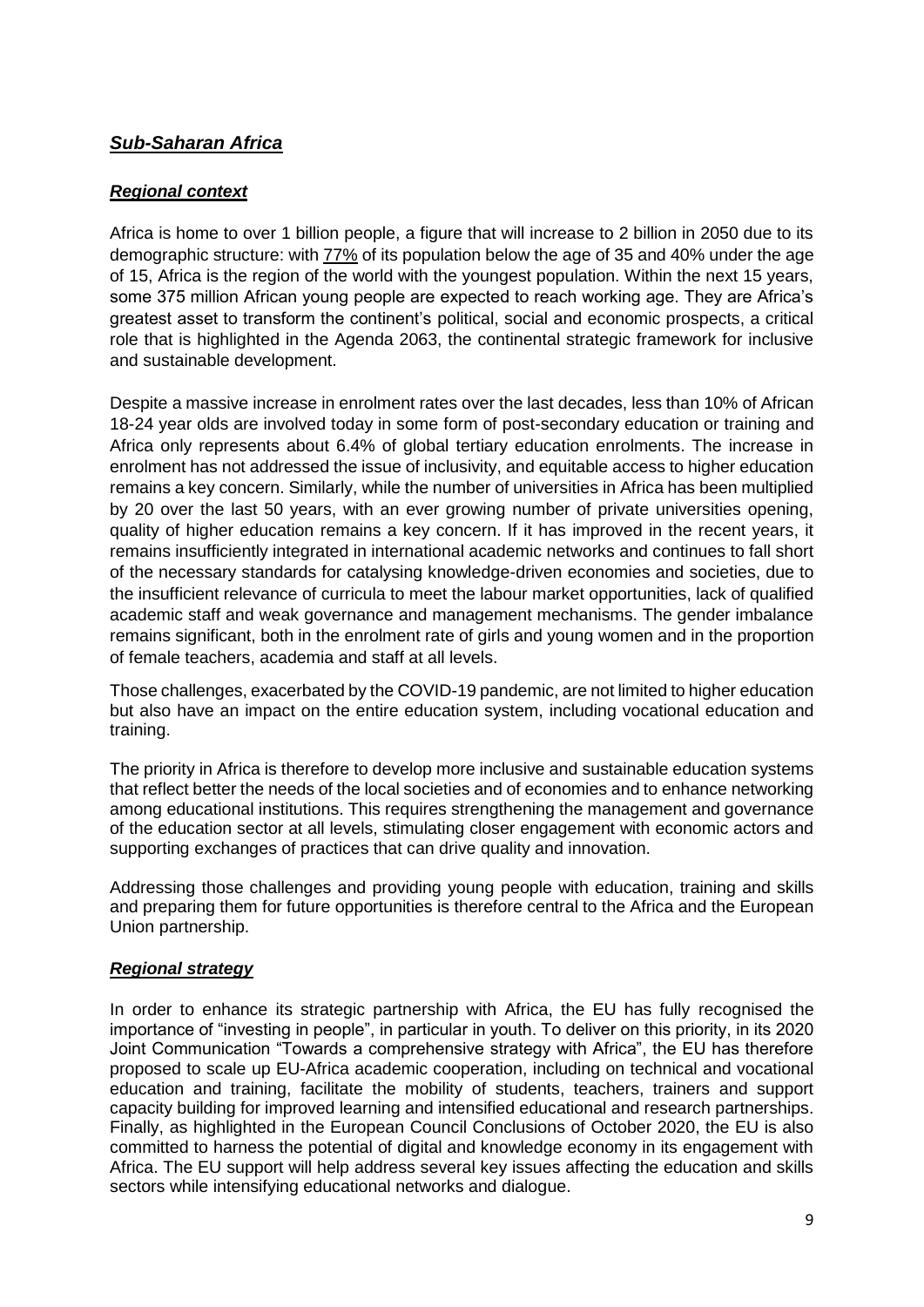In order to integrate the continent in a rules-and-values-based international order and to deliver on the EU priority of human development in sub-Saharan Africa, and most specifically on youth empowerment, quality education and skills development, the Erasmus+ programme offers a number of opportunities for African higher education and VET institutions.

# *Regional priorities*

#### **Priority 1: International Credit Mobility**

Through academic, staff and student mobility scholarships, the Erasmus+ programme will increase the prospects for African students to enhance their skills and employability while staff mobility will contribute to their personal and professional development and to enhance the quality and relevance of contents and delivery processes. Taking a strategic approach to the international mobility will be important considering the different contexts in the region.

# **Priority 2: Erasmus Mundus Joint Master's Degrees**

Alongside short-term credit mobility, the best African students will also have the possibility to apply for the integrated Erasmus Mundus Joint Master's Degrees" action that will enable them to study in at least two EU Member States or third countries associated to the Erasmus+ programme in areas of common priority interest.

# **Priority 3: Capacity Building in Higher Education**

The mobility actions that have an impact at individual level for the scholarships beneficiaries will be complemented by Capacity building actions that benefit higher education institutions. The "Capacity building for Higher Education" (CBHE) action will support exchanges between higher education institutions from sub-Saharan Africa and EU Member States or third countries associated to the programme, with a view to reform higher education institutions - and systems – and enable universities to become full actors in knowledge creation and in the complex processes of innovation. For instance, projects will support engagement of higher education institutions with the private sector and ensure the increased quality, relevance and alignment of learning with the needs of the labour market, e.g. by supporting entrepreneurship skills and also digital skills. Projects will also strengthen management and governance of the education sector from ministries down to the individual institutions. Special attention will be paid to projects improving equitable and gender-balanced access to African higher education institutions, in particular for people with fewer opportunities. Based on lessons learnt from past periods and in order to increase impact, strong emphasis will be put on regional projects involving higher education institutions from several sub-Saharan African countries.

#### **Priority 4: Capacity Building in the field of VET**

In the VET sector, capacity building actions will foster cooperation between VET schools/training providers from sub-Saharan African countries and EU Member States or third countries associated to the programme. By facilitating the exchanges of experience and knowledge transfer between VET providers in a key priority area for cooperation with Sub-Saharan countries, it is expected that the Erasmus+ programme will contribute to enhancing the relevance, accessibility and responsiveness of African VET institutions and systems as drivers of sustainable socio-economic development. To have a strong impact at system level, the mobility of VET staff will be promoted. Actions including the promotion of entrepreneurship and digital skills will be also prioritised, in order to bring their full potential to job creation and sustainable growth.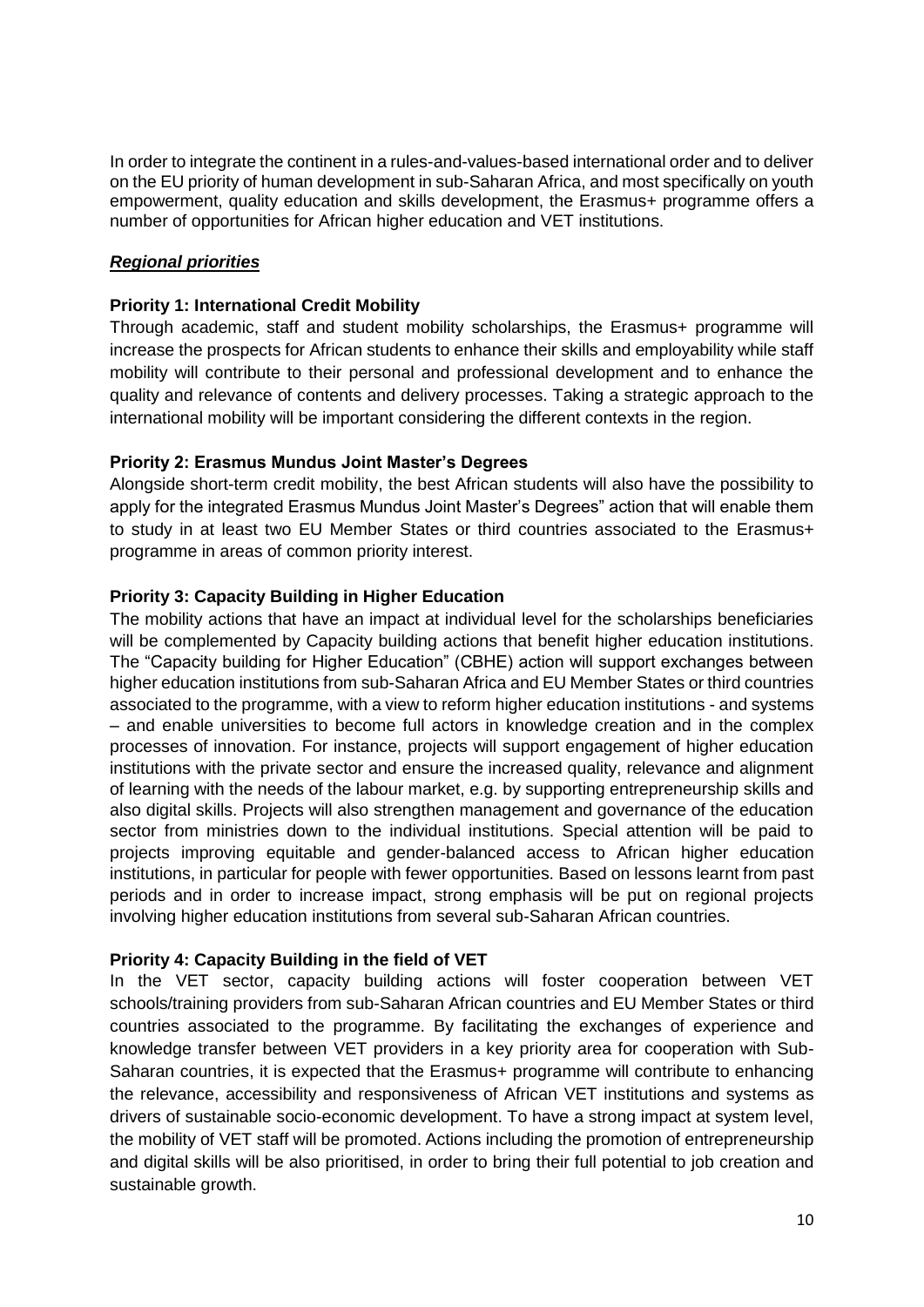# **Priority 5: Jean Monnet**

Through the Jean Monnet action, the Erasmus programme will also strengthen the role of the EU as global player, by promoting European Studies in the region's third countries not associated to the programme and sharing the European Experience on integration.

# **Priority 6: Alumni**

Erasmus + will promote a greater engagement with alumni, who will be privileged interlocutors for EU Delegations, can become "role models" for their fellow nationals and will play the role of ambassadors of Europe, European programmes and of the European integration model in an increasingly competitive multilateral world.

# **Priority 7: Focal Points**

Based on lessons learnt from the participation of African institutions to the Erasmus+ programme over the period 2014-2020, it will be important to improve the access to the programme for the countries that benefited less and the participation of the least developed African countries. For this purpose, Erasmus + focal points will be supported for the promotion of the actions of the programme and to provide support to potential candidates during the application process.

# **Priority 8: Virtual exchanges**

In line with the EU "digital transformation" priority and with the EU policy commitment to support African youth empowerment and opportunities, the Erasmus+ programme will support "virtual exchanges". This action will enable African young persons to access high-quality international and cross-cultural (formal and non-formal) education and will improve access to online learning resources for African staff and students. Projects under this action will also foster international collaboration and exchanges by fully grasping the potential of digital tools through an innovative approach.

| <b>Priority areas in Sub-Saharan Africa</b>               | Indicative amount<br>in. |
|-----------------------------------------------------------|--------------------------|
|                                                           | <b>EUR million</b>       |
| International Credit Mobility (ICM)                       | 281.2                    |
| Erasmus Mundus Joint Masters' Degrees (EMJMD)             | 45.5                     |
| Capacity building in Higher Education (CBHE)              | 160                      |
| Capacity Building Vocational Education and Training (VET) | 49.7                     |
| Virtual Exchanges                                         | 13                       |
| Jean Monnet                                               | 10.8                     |
| Alumni                                                    | 4                        |
| Erasmus+ Focal Points                                     | 6                        |
| <b>TOTAL BUDGET</b>                                       | 570.2                    |

#### **Indicative amounts per priority areas for Sub-Saharan Africa** are indicated below: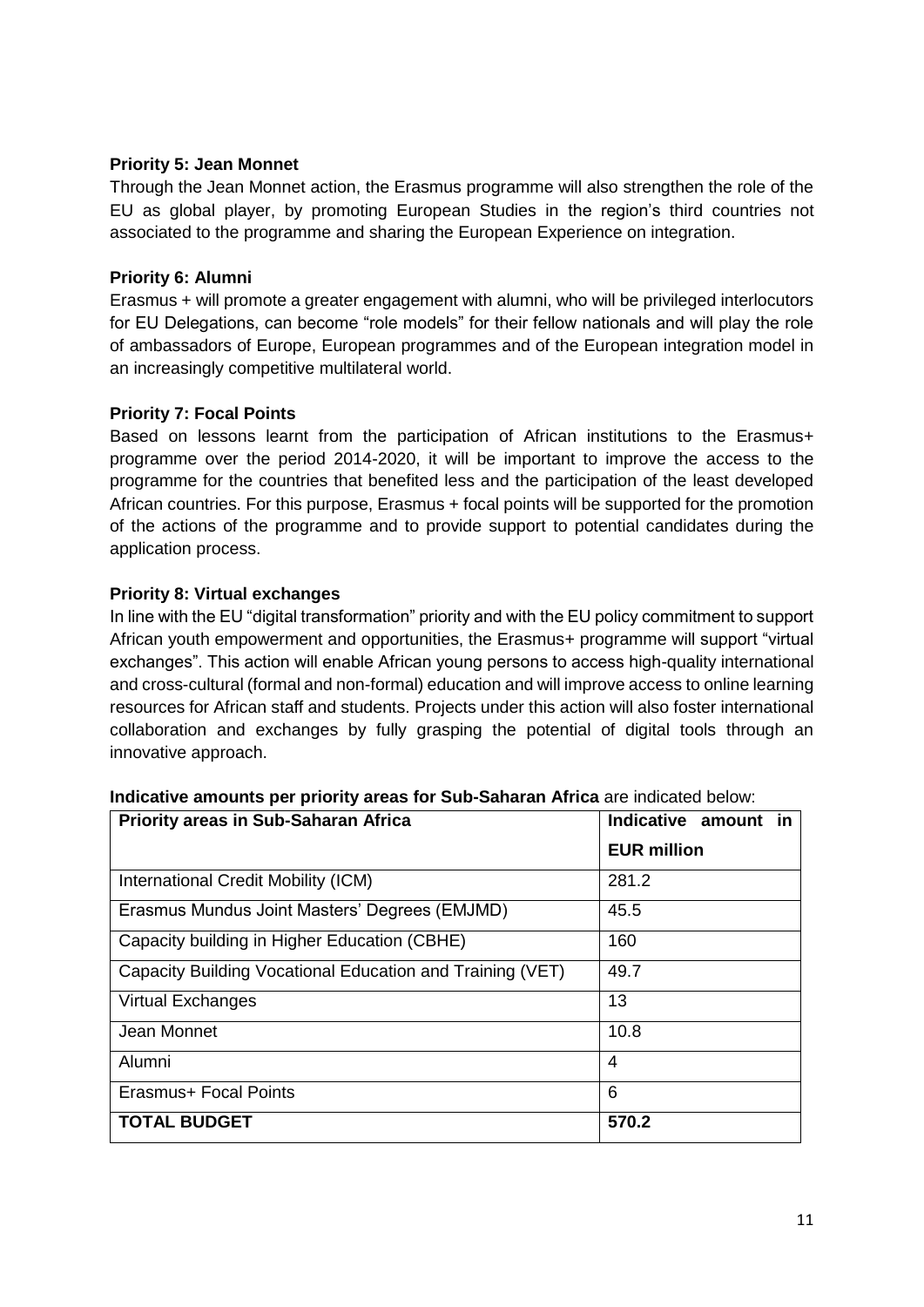# Sub-Saharan Africa geographic target:

In order to ensure a fair access to Erasmus+ for all Sub-Saharan countries including those with smaller populations, the Least Developed Countries shall access at least an indicative amount of 35% of the programme funding, a special emphasis shall also be put on EU migration priority countries and no country shall access more than 8% of foreseen funding under each heading.

# *Asia and the Pacific <sup>6</sup>*

# *Regional context*

The sub-regions covered under the "Asia" heading are South Asia, East Asia, and South-East Asia. Asia, hosting five of the most industrialised countries as well as eight least developed countries, is a huge continent full of contrasts, challenges and opportunities. With 4.2 billion people, it is the most populated region in the world (expected to peak around 5.2 billion people in 2050). While youth is expected to rise to 65% of Association of Southeast Asian Nations' (ASEAN) total population by 2030, up from 24% in 2010, the population is rapidly ageing in others (notably China). Overall, there is a continued shift of Asia becoming the global economic centre of the world. However, SDG progress is uneven and inequalities have increased. According to the Asian Development Bank, young people's socio-economic prospects in Asia are severely challenged due to the COVID-19 pandemic. Youth will be hit harder than adults in the immediate crisis. In addition, forced suspension of education and training, will affect youth's transitions to and within labour markets. In a region as diverse as Asia, there is no single solution to curb high and increasing inequalities. However, a well-educated population is fundamental for all spheres of development.

Central Asia's population will increase over the next decade, from 70 million inhabitants in 2021 to 80 million by 2030. Similarly, Afghanistan's population – now also included in this subregion – will rise from 38 million to 48 million. This could exacerbate existing structural weaknesses of the region, notably the limited employment opportunities and the need to provide the growing population with quality social services, notably health and education.

Countries in the Middle East region (Iran, Iraq, Yemen and the Gulf countries) are in very diverse situations, ranging from high income and oil rich countries to least developed and conflict-affected countries. According to the UN, the consequences of the COVID-19 pandemic are likely to be deep and long-lasting. Due to the twin shock of the pandemic and low oil prices, the region's economy is expected to contract, with the impact of these shocks being felt by all countries and communities in the region. This will deteriorate the already precarious conditions of vulnerable groups, and women are likely to suffer significant consequences of the pandemic - notably with respect to access to education and employment opportunities. However, the response to the COVID-19 crisis represents an opportunity to address some of the longstanding structural weaknesses in the region related to the education system, youth, economic diversification and unemployment. It could be in fact an opportunity to promote a new vision for education that meets the ambition of the SDGs, addresses the mismatch between the education system and labour market needs and therefore develops special plans for youth reintegration into the education system and the job market. The Gulf rift opened a door for the EU with an opportunity to position itself as a geopolitical actor. The recent normalisation of

**<sup>.</sup>** <sup>6</sup> 'Asia and the Pacific' region includes the following sub-regions: Asia, Central Asia, Middle East and Pacific. See Annex 2 for detailed list of countries.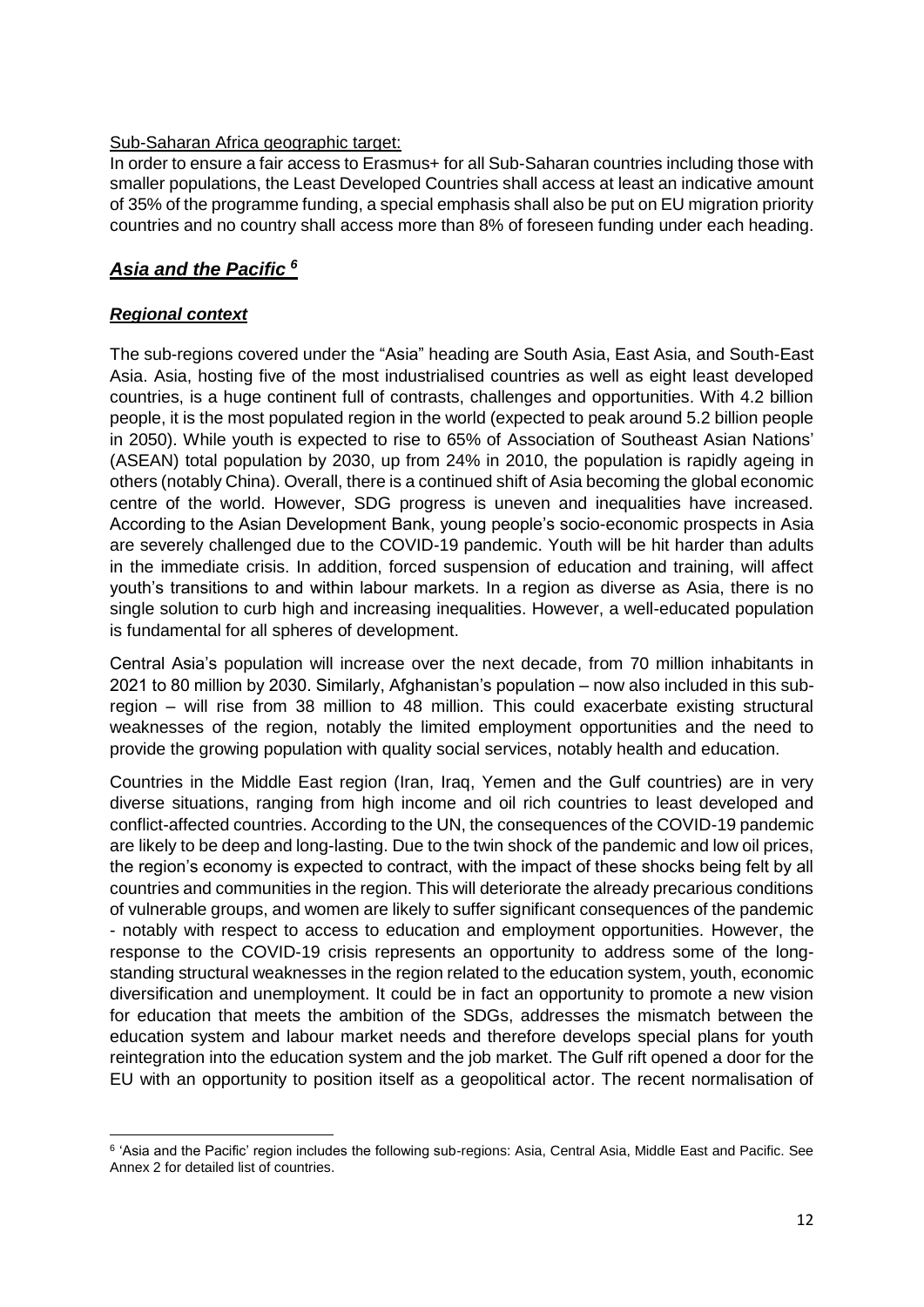relations among the Gulf Cooperation Council (GCC) countries can further provide the EU with an opportunity to increase regional cooperation, such as on education.

The Pacific region covers 17 states, including the two high-income economies of Australia and New Zealand, and 15 developing countries. Of these 15 states, Fiji, Papua New Guinea and Timor-Leste constitute the majority of both the landmass and population (around 11.4 million people). The additional twelve Pacific Island Countries (PICs) fall squarely in the Small Island Developing States category. This makes the region very heterogeneous, as the Pacific Island Countries (PICs) are characterised by stagnating living standards, narrow economic and export bases, lack of economic diversification, inadequate infrastructure, and environmental degradation which all hamper deeper development.

#### *Regional strategy*

In its recently adopted Communication "Connecting Europe and Asia –Building block for an EU Strategy", the EU has put special emphasis on bringing forward "people to people" connectivity.<sup>7</sup> Through its people-to-people exchange approach, the Erasmus+ programme represents an adequate tool to promote EU values and expertise in the region.

Education, research and innovation, as well as science cooperation are important vectors for the development of joint and widely accepted technological standards and norms between European and Asian academic and science communities in all areas of connectivity. It will seek complementarities and synergies with upcoming Commission priorities on Science, Technology and Innovation for Development.

The Erasmus+ programme in Asia will thus focus on: Capacity building in the field of Higher Education (excluding High Income Countries (HICs)); International Credit Mobility; Jean Monnet; and Erasmus Mundus Joint Master's Degrees.

#### Central Asia

The EU-Central Asia Strategy "New Opportunities for a Stronger Partnership" provides opportunities for closer cooperation with the EU in the interests of both parties.<sup>8</sup> The EU is committed to partnering with Central Asia for resilience, prosperity and working better together. As mentioned in the Strategy, the EU is willing to cooperate in the development of skills, research and innovation, with special attention towards the youth. The development of skills will be key to Central Asia's competitiveness and social cohesion. Promoting quality education will be all the more necessary as the COVID-19 pandemic has adversely affected access to education, despite robust efforts by the governments to put in place virtual learning options. In line with the EU-Central Asia Strategy and aiming at further integrating Afghanistan with its neighbours, Afghanistan will be considered under the Central Asia envelope. The Erasmus+ programme in Central Asia will thus focus on: Capacity building in the field of Higher Education; and International Credit Mobility; and Erasmus Mundus Joint Master's Degrees.

#### Middle East

In this complex regional context, EU support is highly sought-after by Middle East partner countries, particularly in the form of know-how transfer. The Erasmus+ programme will allow the EU to support higher education, seen as a catalyst for diversification and sustainable development. Main objectives will focus on supporting further training of students and higher

 $\overline{a}$ 

<sup>7</sup> [EEAS \(2018\)](https://eeas.europa.eu/sites/eeas/files/joint_communication_-_connecting_europe_and_asia_-_building_blocks_for_an_eu_strategy_2018-09-19.pdf).

<sup>8</sup> [EEAS \(2019\)](https://eeas.europa.eu/sites/eeas/files/joint_communication_-_the_eu_and_central_asia_-_new_opportunities_for_a_stronger_partnership.pdf).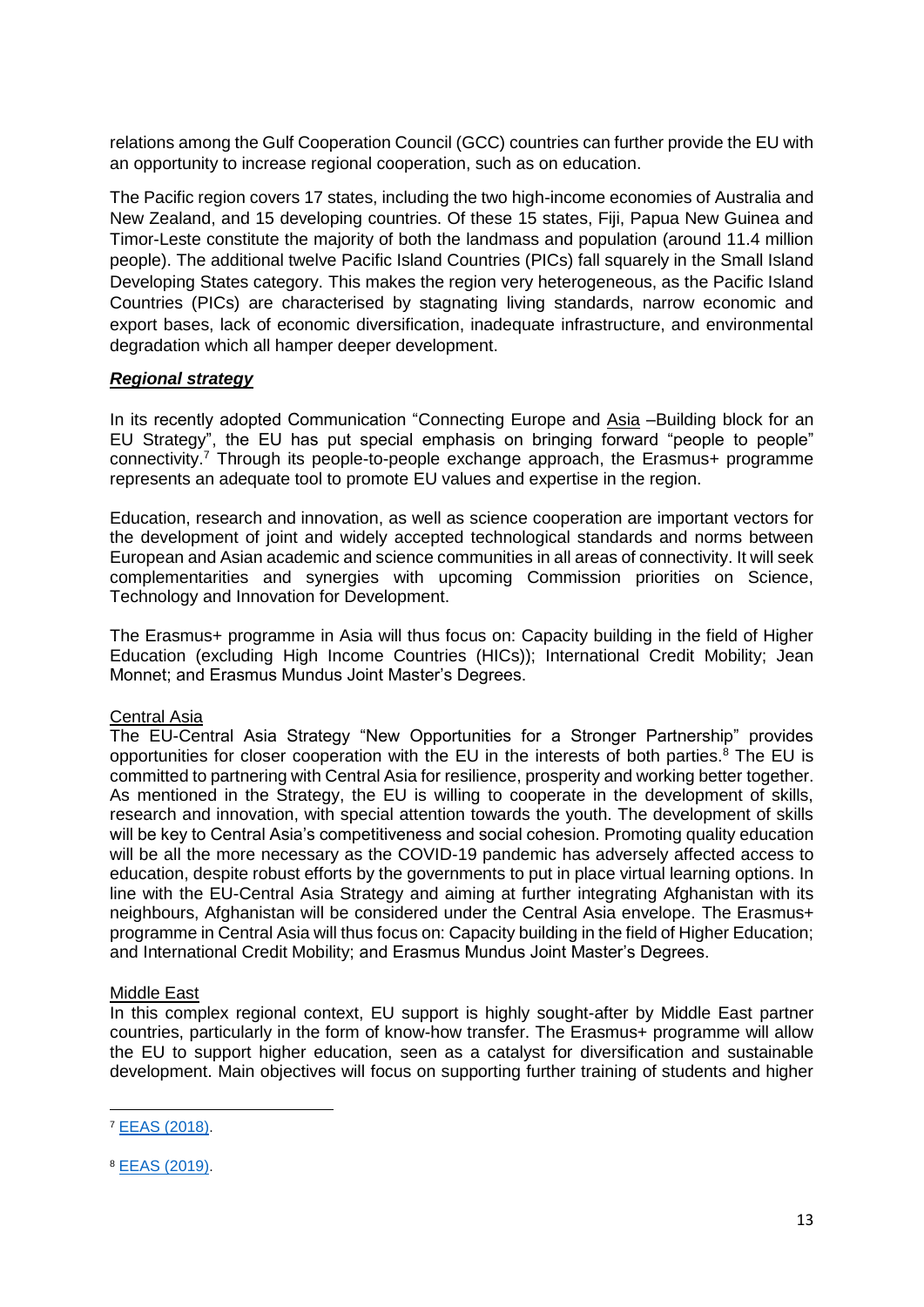education institutions' teachers and staff, as well as through the exposure of higher education institutions to international practises. The EU should address the challenges linked to the political and security situation of the region, carefully balancing the promotion of students' mobility and capacity building of higher education institutions activities according to the specific situation of a country. In the HICs of this sub-region, the EU will put a specific emphasis on awareness raising activities such as through alumni networks and focal points. At the same time, the EU aims at encouraging increased participation such as to Erasmus Mundus Joint Master's Degrees, International Credit Mobility and Jean Monnet. This reflects the strategic aim of strengthening the mutual understanding with the Gulf Cooperation Council (GCC) countries in view of their importance from a geo-political perspective. The Erasmus+ programme in the Middle East will thus focus on: Capacity building in the field of Higher Education (excluding HICs); International Credit Mobility; and Erasmus Mundus Joint Master's Degrees and Jean Monnet.

#### Pacific Island Countries

Critical domestic challenges for almost all Pacific Island Countries (PICs) include reducing inequalities and vulnerability, promoting sustainable enterprises, consumption and production patterns and enhancing gender equality. In this context, investments in connectivity (peopleto-people, digital notably) need to be further promoted given the remoteness of the PICs. ICM programmes have traditionally constituted the bulk of the Erasmus+ programme for PICs, notably bringing to benefits in terms of public diplomacy and internationalisation, among others. By providing further support to higher education, the Erasmus+ programme is well placed to answer the request from PICs for closer collaboration with the EU. Another important PIC concern is the creation of stable and reliable internal repositories of knowledge and competencies, avoiding "brain drain" and enhancing the domestic education systems. Finally, as concerns the two Pacific HICs (Australia and New Zealand), maintaining the continuity of the Jean Monnet programme is vital, due to its strong potential for public diplomacy and the promotion of the EU in the public discourse abroad. In addition, New Zealand's Jean Monnet network connects all of the country's universities, and constitutes the only full degree in European Affairs in the Asia-Pacific region. Alumni networks and focal points will contribute to ensure better dissemination of information on Erasmus+ opportunities in the region. The Erasmus+ programme in the Pacific region will thus focus on: International Credit for Mobility; Jean Monnet; and Capacity-building for Higher Education (excluding HICs).

#### *Regional priorities*

#### **Priority 1: International Credit Mobility**

For indicative purposes, approximately EUR 140 million (37.8% of the indicative NDICI-GE budget 2021-2027 for Erasmus+ in Asia) shall be reserved for this specific objective.

It will be split between the following sub-regions:

EUR 97 million (of which at least 25% for Least Developed Countries (LDCs), 15% max. for China and 10% max. for India, 25% max. for HICs and 25% for the remaining countries) Central Asia EUR 25 million Middle Fast **EUR 8.2 million** Pacific EUR 9.8 million (of which 86.5% max. for Australia & New Zealand together)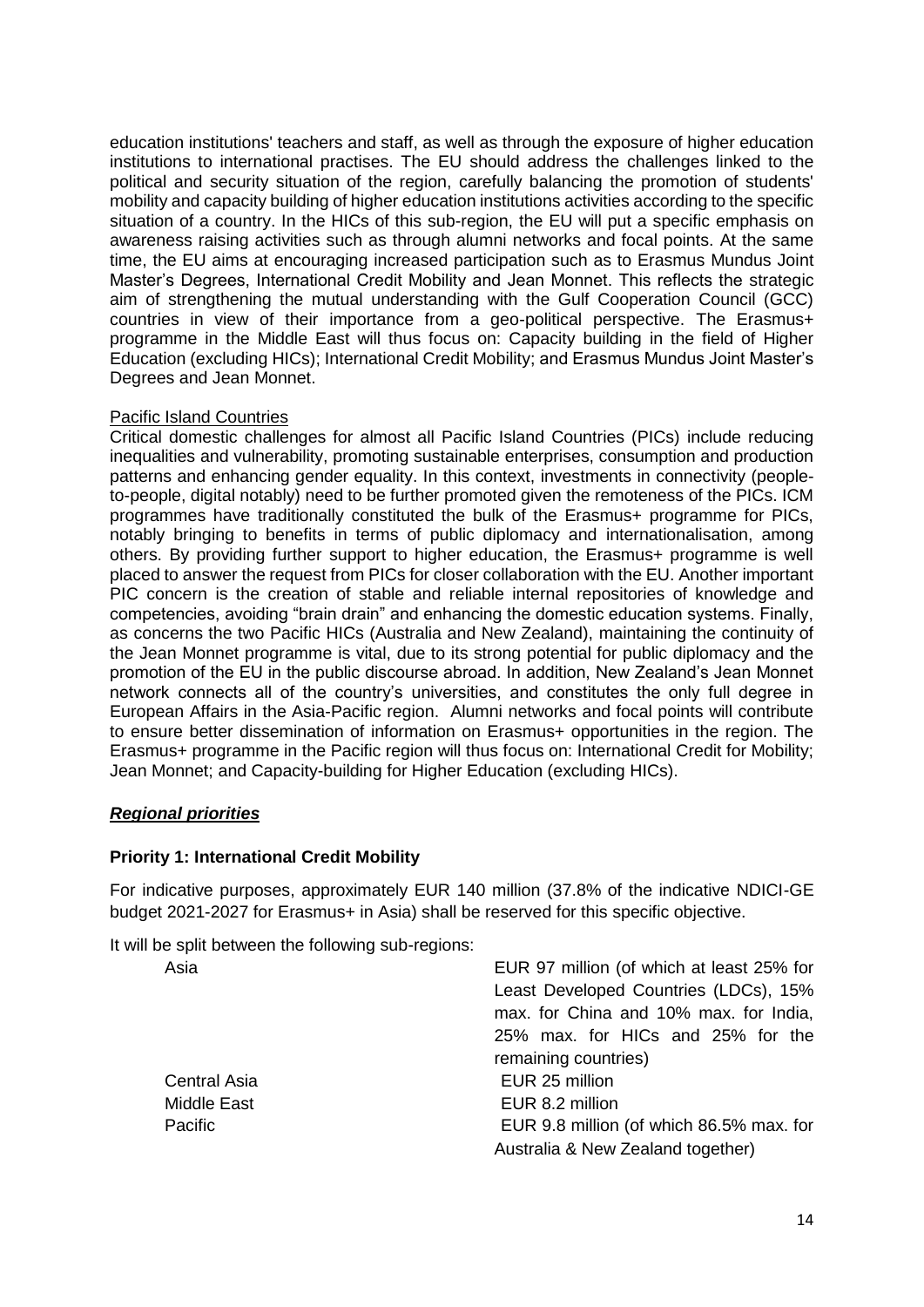# **Priority 2: Erasmus Mundus Joint Master's Degrees**

For indicative purposes, approximately EUR 51.13 million (13.82% of the indicative NDICI-GE budget 2021-2027 for Erasmus+ in Asia) shall be reserved for this specific objective.

It will be split between the following sub-regions:

| Asia         | EUR 33 million (priority for LDCs)   |
|--------------|--------------------------------------|
| Central Asia | EUR 13 million (priority for LDCs)   |
| Middle East  | EUR 3.93 million (priority for LDCs) |
| Pacific      | EUR 1.2 million (priority for LDCs)  |

#### **Priority 3: Capacity Building in Higher Education**

For indicative purposes, approximately EUR 161.7 million (43.7% of the indicative NDICI-GE budget 2021-2027 for Erasmus+ in Asia) shall be reserved for this specific objective, excluding Higher Income Countries (HICs).

It will be split between the following sub-regions, with priority to Least Developed Countries:

| EUR 121 million  |
|------------------|
| EUR 34.5 million |
| EUR 5 million    |
| EUR 1.2 million  |
|                  |

#### **Priority 4: Jean Monnet**

It will be split between the following sub-regions:

| Asia                | EUR 6.54 million (of which 74.6% max. for |
|---------------------|-------------------------------------------|
|                     | HICs, 11.9% max. for China and 11.2%      |
|                     | max. for India, 2.3% for the remaining    |
|                     | countries)                                |
| <b>Central Asia</b> | EUR 0.15 million                          |
| Middle East         | EUR 0.22 million                          |
| Pacific             | EUR 4.2 million                           |
|                     |                                           |

#### **Priority 5: Alumni**

For indicative purposes, approximately EUR 1 million (0.28 % of the indicative NDICI-GE budget 2021-2027 for Erasmus+ in Asia) shall be reserved for this specific objective.

It will be split between the following sub-regions:

| EUR 0.7 million                          |
|------------------------------------------|
| EUR 0.2 million                          |
| EUR 0.055 million                        |
| EUR 0.045 million (with a focus on PICs) |
|                                          |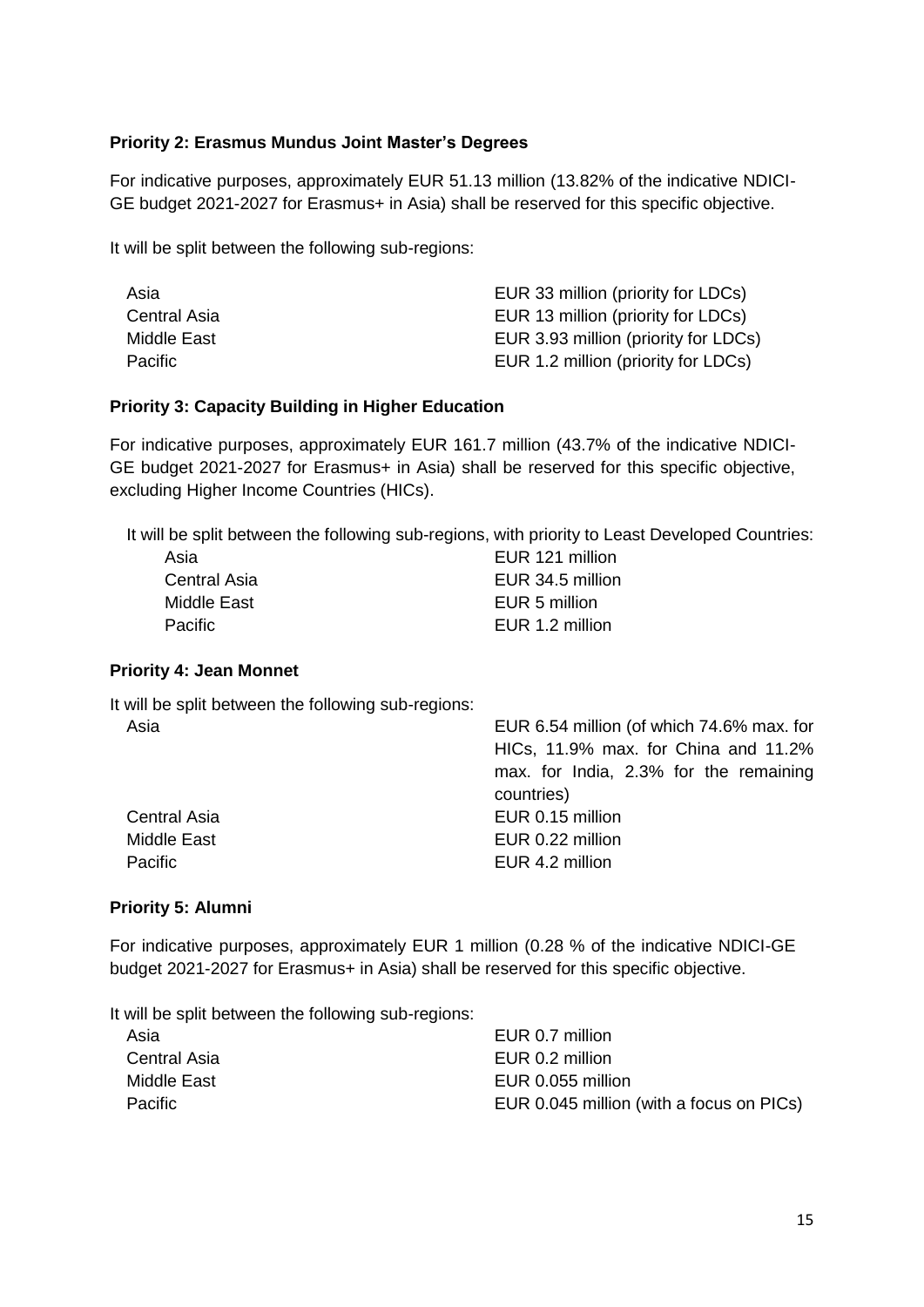# **Priority 6: Focal Points and National E+ Offices**

#### **National Erasmus+ Offices for Central Asia**

As a continuation from previous programmes, Central Asia (not including Afghanistan) will continue to benefit from National Erasmus+ Offices (NEOs). These will provide services to support the promotion of Erasmus+ opportunities, potential applicants and on-going beneficiaries, dissemination and Higher Education Reform Experts (HERE) activities. Support will also be provided to national authorities, EU Delegations and Commission services, such as participation in policy dialogue with EU Delegations and HQ.

For indicative purposes, approximately EUR 2.86 million (0.78% of the indicative NDICI-GE budget 2021-2027 for Erasmus+ in Asia) shall be reserved for this specific objective. Afghanistan will not be covered under this priority.

#### **Focal Points**

For indicative purposes, approximately EUR 2.2 million (0.55% of the indicative NDICI-GE budget 2021-2027 for Erasmus+ in Asia) shall be reserved for Focal Points to be established in the rest of the Asia and Pacific region. Afghanistan will also be covered under this priority as it was not included in the Central Asia NEOs network in the past.

Budget will be split indicatively between the following sub-regions: Asia EUR 1.95 million Middle East **EUR 0.14 million** Pacific **EUR 0.11 million** 

| <b>Indicative</b><br>amounts in EUR<br>million<br>priority areas in<br>Asia<br>and<br><b>Pacific</b> | per<br>the | Asia    | <b>Central Asia</b> | Middle East | <b>Pacific</b> | in<br>Total<br><b>EUR</b><br>million |
|------------------------------------------------------------------------------------------------------|------------|---------|---------------------|-------------|----------------|--------------------------------------|
| <b>1. ICM</b>                                                                                        |            | 97.000  | 25.000              | 8.200       | 9.800          | 140.000                              |
| 2. CBHE                                                                                              |            | 121.000 | 34.500              | 5.000       | 1.200          | 161.700                              |
| 3. EMJMD                                                                                             |            | 33.000  | 13.000              | 3.930       | 1.200          | 51.130                               |
| 4. JM                                                                                                |            | 6.540   | 0.150               | 0.220       | 4.200          | 11.110                               |
| 5. Alumni                                                                                            |            | 0.700   | 0.200               | 0.055       | 0.045          | 1.000                                |
| <b>6. Focal Points</b>                                                                               |            | 1.950   | 0.000               | 0.140       | 0.110          | 2.200                                |
| 7. NEOs                                                                                              |            | 0.000   | 2.860               | 0.000       | 0.000          | 2.860                                |
| Totals                                                                                               |            | 260.190 | 75.710              | 17.545      | 16.555         | 370.000                              |
|                                                                                                      |            | 70.32%  | 20.46%              | 4.74%       | 4.47%          |                                      |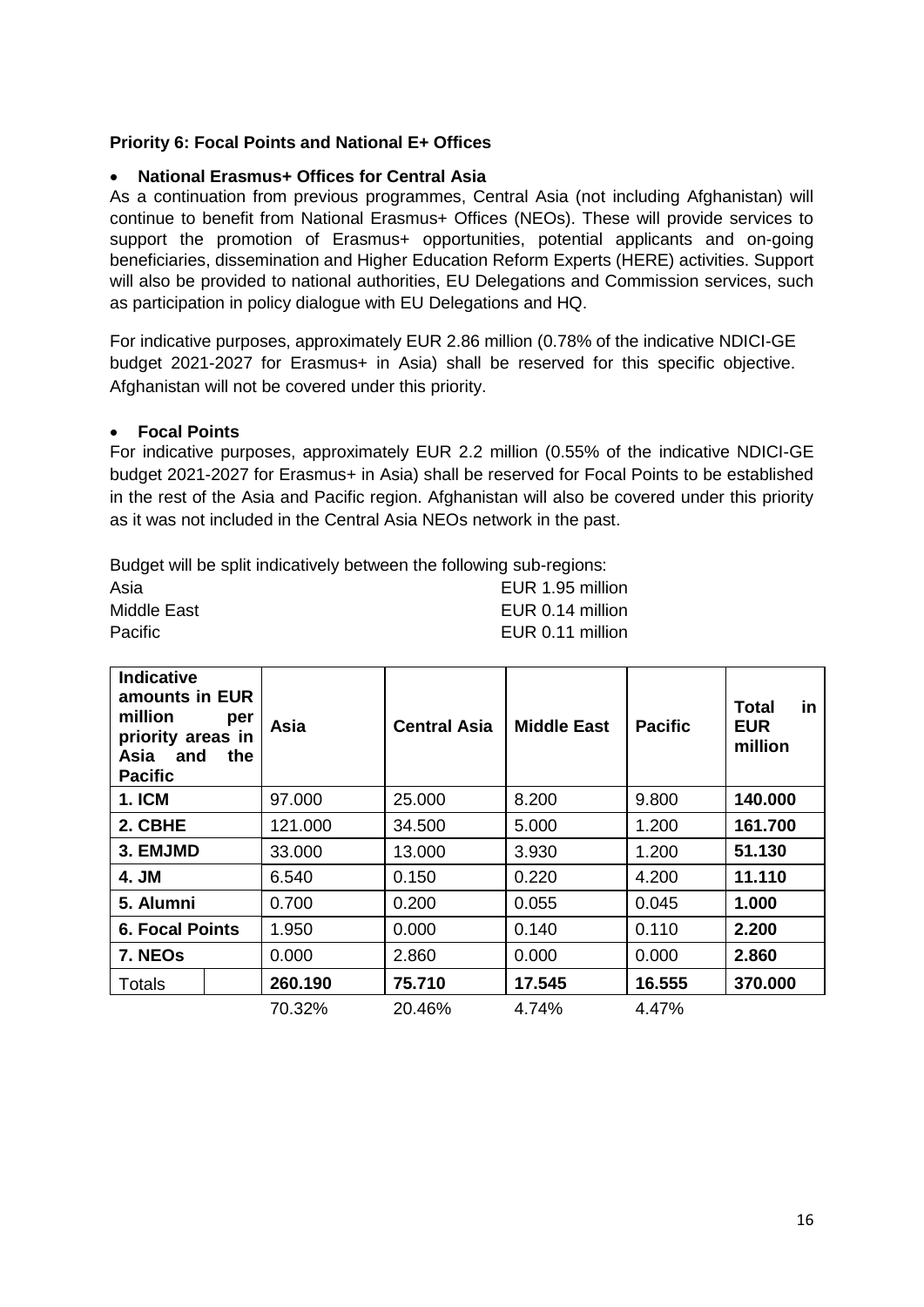# *Neighbourhood and enlargement regions*

# *Eastern Partnership*

#### *Regional context*

The Eastern Partnership (EaP) is a joint policy initiative, which aims to deepen and strengthen relations between the European Union, its Member States and its six Eastern neighbours: Armenia, Azerbaijan, Belarus, Georgia, the Republic of Moldova and Ukraine.

Despite progress made over the last decades, EaP education systems still face many systemic challenges on all educational levels and underperform in preparing young people sufficiently. Governance for efficient and effective policymaking and policy implementation in the field of education has been improved in most partner countries but modernisation and innovation efforts at all levels of education and training need to continue. Policy decision-making is still characterised by highly centralised systems in most EaP countries, paralleled with fragmentation of responsibilities, unclear roles and lack of coordination mechanisms. The cost of corruption remains a systemic challenge with impact on the functionality of education as it limits access to and excellence of education. More effort has been put into teacher training and professional development.

Less advantaged population groups from rural and/or remote areas or ethnic minorities, often with a low-socio-economic background, have lower chances to successfully attend education. Youth unemployment remains at high levels. This is aggravated by the persistent phenomenon of young people not in employment, education, or training (NEETs), which remains substantial in all six countries and is particularly critical among young women, students from rural areas and/or students with a low socio-economic background. Employers complain about gaps in technical skills of young graduates as well as in key competences.

Support through the Erasmus+ programme will continue and enhance opportunities for academic mobility and capacity building in higher education and vocational education training.

#### *Regional strategy*

Cooperation and support from 2021– 2027 will be guided by the 2020 Joint Communication on the "Eastern Partnership policy beyond 2020: Reinforcing Resilience – an Eastern Partnership that delivers for all"<sup>9</sup> which commits to investing in people, proposing a new deal for youth that highlights human capital development including education reform and opportunities for young people as a strategic priority. In November 2019, the Eastern Partnership (EaP) Ministerial Meeting on Education had already confirmed continued common commitment to reforms in the education sector. EaP representative Ministers emphasised the key role of Erasmus+ in fostering education reforms, enhancing internationalisation, promoting employability and competence development, and underlined the importance of policies and actions that will enhance inclusiveness and reduce the share of young people not in employment, education or training (NEET).

As part of the EaP New Deal for Youth, the Erasmus+ programme will further strengthen higher education institutions in a digitalised world through developing teaching, research and management capacity, harmonising educational structures to facilitate international mobility and comparability, quality assurance, and recognition of qualifications, and helping enhance the relevance of education for the labour market. In addition, Erasmus+ will be opened up to deliver on external action objectives in the areas of employability, vocational education and training as well as virtual exchanges. For Capacity Building in Higher Education projects,

**<sup>.</sup>** <sup>9</sup> Joint Communication on an Eastern Partnership policy beyond 2020, JOIN(2020) 7 final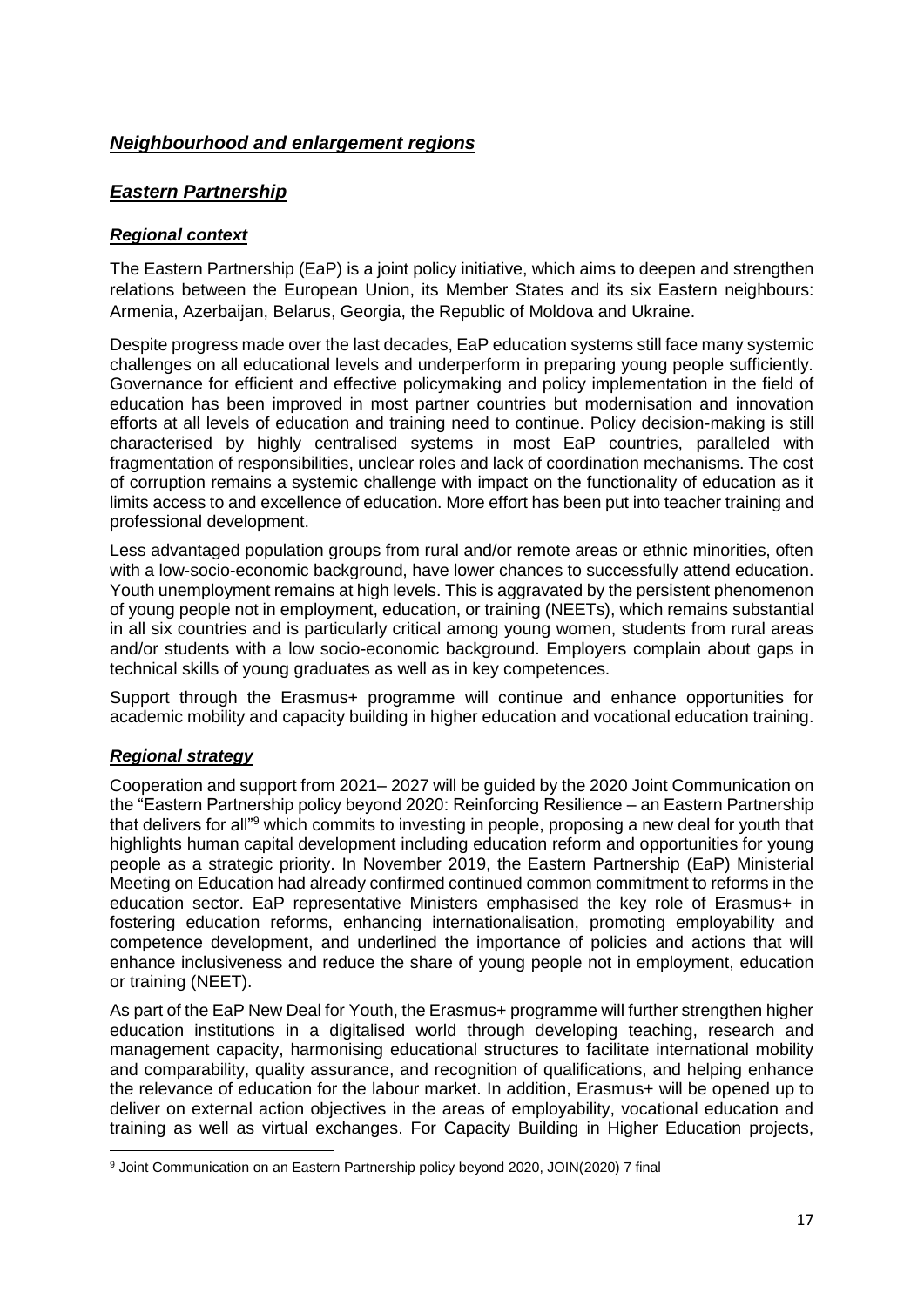enhanced national ownership and the integration with policy dialogue need to be enhanced, requiring more involvement of the national authorities and EU Delegations. Similarly, efforts should be made to seek synergies with country programmes through new openings in the regulation (VET, Virtual Exchanges) and the investments through the EaP Investment Plan.

# *Regional Priorities*

The actions below are in line with the political priorities of the Governments in Eastern Partnership (EaP) countries.

#### **Priority action 1- International Credit Mobility**

For indicative purposes: A minimum of 40% of the funds should be allocated to students with fewer opportunities. The criteria will be further defined in the calls for projects.

#### **Priority action 2 - Capacity Building in Higher Education**

International cooperation projects based on multilateral partnerships between organizations active in the higher education field in both associated and non-associated countries.

Strand 1 will support smaller projects "fostering access to cooperation in higher education".

Activities can include but are not restricted to: the adaption of curricula, short training modules for staff and students; exchange of academic and administrative staff; and access to preparatory activities for further/larger cooperation (e.g. in-service training, job shadowing, summer schools, seminars, study visits, etc.). The projects will be flexible and should combine activities with national and transnational character that increase organisations' means to reach out to people with fewer opportunities.

Strand 2 will support medium-sized projects for "partnerships for innovation in higher education".

To reach out to newcomers to Erasmus+ and make access to the programme more inclusive, Capacity Building in Higher Education projects will be accessible to unexperienced or less experienced HEIs and HEIs' with smaller organisational capacity, from non-capital and/or rural and/or remoter EaP regions, and specifically support students/staff with fewer opportunities, refugees and students with special needs. Projects supported will be complementary to the EU bilateral and regional support to education and youth and national policies in the Eastern Partnership countries, where education reform is high on the political agenda.

#### **Priority action 3 - Capacity Building in the field of VET**

The inclusiveness of this action will be promoted in the design of the call.

As well as actions under Priority action 4 - Virtual Exchanges in Higher Education and Youth, Priority action 5 – EaP Alumni - regional chapter of Erasmus+ alumni organisation, and Priority action 6 - National Erasmus Offices (NEOs) in third countries not associated to the programme.

| Region 2 - Eastern Partnership            | Indicative amount (in MEUR) |
|-------------------------------------------|-----------------------------|
| International Credit Mobility             | 126.00                      |
| Capacity Building in higher education(HE) | 63.60                       |
| Capacity Building in the field of VET     | 14.40                       |
| Virtual Exchanges in HE and Youth         | 6.00                        |
| EaP Alumni                                | 1.00                        |
| <b>NEO</b>                                | 4.00                        |
| <b>TOTAL allocated for 2021-27</b>        | 215.00                      |

#### **Financial overview - indicative amounts per priority area:**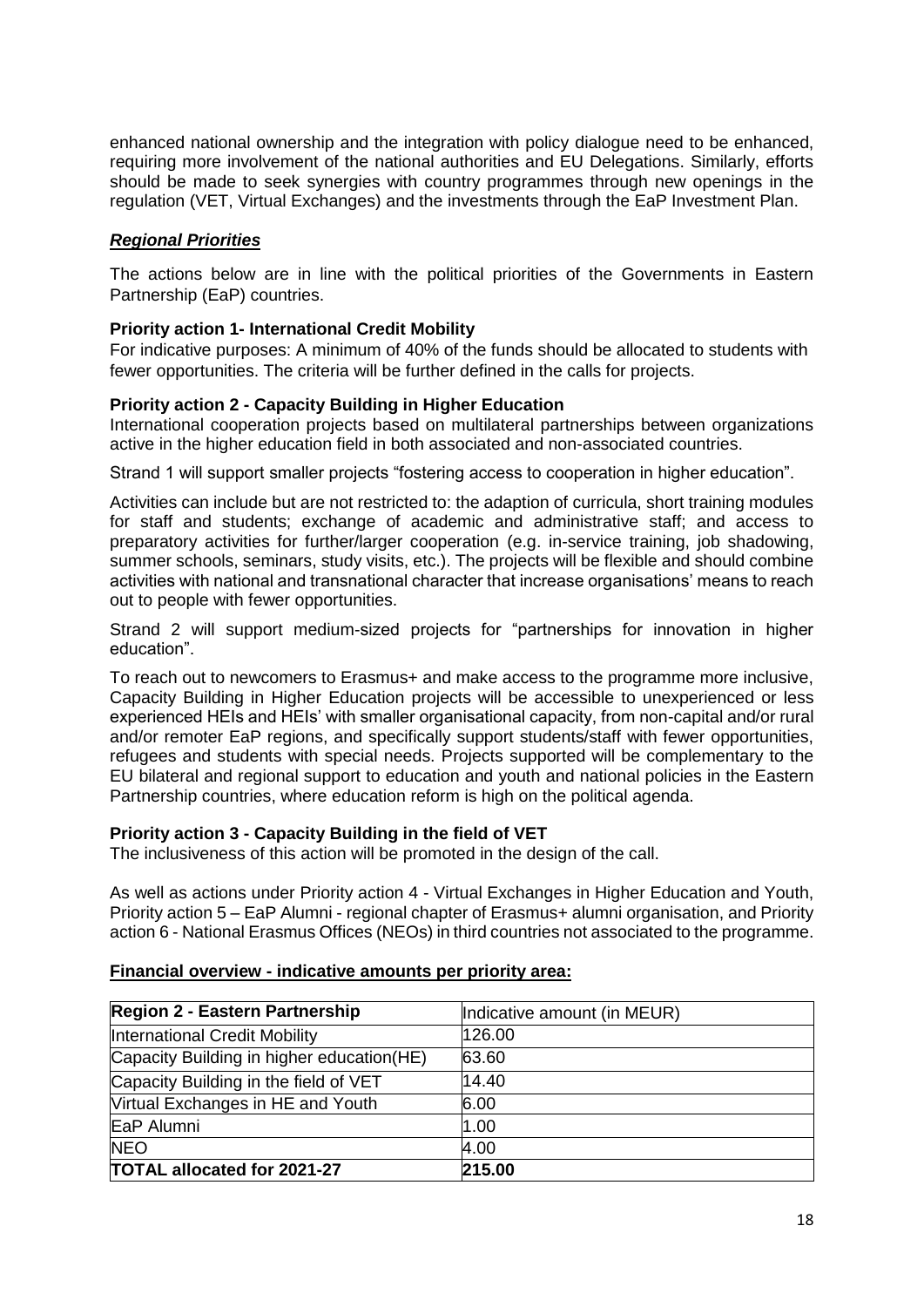# *South Neighbourhood*

# *Regional context*

The countries in this region have in common their young population representing a major part of their demographic structures. With approximately 60 percent of the overall MENA population under the age of 30, more than 105 million people are transitioning to adulthood (OECD). The phenomenon of young people not in education, employment or training (NEETs) is growing. NEETs represent around 30% of young people aged between 15 and 24 in Algeria, Morocco, Egypt, Palestine<sup>\*</sup> and Tunisia.

Among its objectives for the Neighbourhood South region, the European Union will support inclusive and sustainable economic growth, the digital sector, the green economy, water management and energy transition. Education and training are key to contribute to adapting the future workforce to the socio-economic challenges of the partner countries and generate jobs, targeting particularly youth. Besides, encouraging exchanges increase cultural understanding between the two shores of the Mediterranean and contributes to a climate of tolerance and security. Human development is at the centre of the European dialogue for the region and the Erasmus+ programme provides an opportunity to contribute to a sector wide approach on basic education, higher education, youth and vocational education and training.

# *Regional strategy*

The cooperation with the Southern Neighbourhood takes place against the background of the new Agenda for the Mediterranean<sup>10</sup> which aims to relaunch and strengthen the strategic partnership with the region. It is accompanied by an [Economic Investment Plan for the](https://eeas.europa.eu/sites/eeas/files/joint_staff_working_document_renewed_partnership_southern_neighbourhood.pdf)  [Southern Neighbourhood.](https://eeas.europa.eu/sites/eeas/files/joint_staff_working_document_renewed_partnership_southern_neighbourhood.pdf)<sup>11</sup> Both documents address the economic recovery after the COVID-19 pandemic and building prosperity through inclusive growth.

The Erasmus+ programme as well as its predecessor (Tempus) in the NEAR South region has focused traditionally on strengthening the quality of higher education and mobility programs. Based on lessons learned from the previous programme and in line with the assessment of the geographical desks and the EU Delegations of the Southern neighbourhood of the challenges in the region, the period 2021-2027 will see a shift in priorities and conditions of the components of the Erasmus+ programme. The capacity building components in the areas of vocational training and youth are of equal importance as the one for higher education. There will be an increased focus on inclusiveness, labour market relevance and youth participation. The components of International Credit Mobility (ICM) and Erasmus Mundus Joint Master's Degrees (EMJMD) will foster exchange between European Neighbourhood South countries and the EU Member States.

The overall priorities of capacity building will focus on projects that aim to increase the access and quality of inclusive higher and vocational education as well as relevance and employability of the graduates in line with our bilateral dialogue and a green economy and digital tools. It will also support strategies that activate youth to find employment and participate in an open and democratic society, reflecting the rapprochement to EU values. In this way, the fundaments are strengthened for the long-term political, economic and social stability and a prosperous relation with the EU, which supports the human capital development for social and economic

**<sup>.</sup>** \* This designation shall not be construed as recognition of a State of Palestine and is without prejudice to the individual positions of the Member States on this issue.

<sup>&</sup>lt;sup>10</sup> Joint Communication on a Renewed partnership with the Southern Neighbourhood, JOIN(2021) 2 final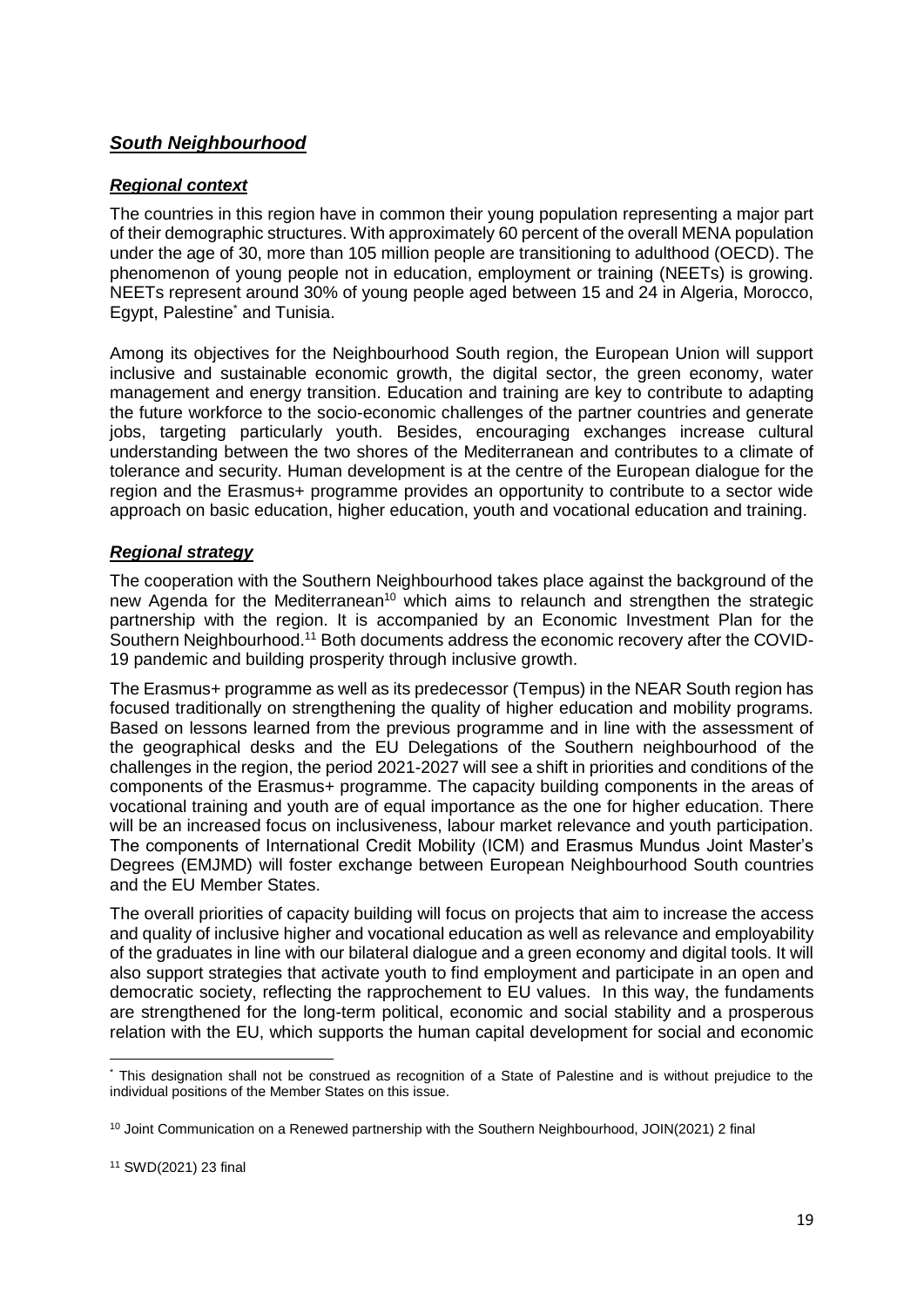growth, engages with youth. Given the importance to create a sector wide dialogue in the countries of the NEAR South region, it is foreseen to engage with basic education, hence the foreseen continued engagement and expansion of the eTwinning plus component to the other countries in the Southern Neighbourhood. The eTwinning plus programme has proven to be value for money, reaching out to some 1000 teachers in 400 schools and 50,000 pupils in Jordan alone with a budget of merely EUR 300,000. It reinforces the EU support to the basic education sector and facilitates the support to digital teaching/learning at pre-university level in the region. It has proven to contribute to the resilience of education during the COVID-19 crisis.

# *Regional priorities*

**Priority Action 1 - International Credit Mobility** (max EUR 179 million or 53.4% of the total budget) with 1) an indicative ceiling of 15% of the budget per participating country; 2) an indicative amount of 65% of the funds allocated to students and 3) an indicative target of 50% of students with fewer opportunities benefitting from the grants (by promoting a clear focus on socio-economic criteria in selection criteria).

**Priority Action 2 - Capacity building for higher education** (max EUR 61 million or 18.2% of the budget) with a focus on projects that promote access and inclusive education for employment in the green economy.

**Priority Action 3 - Capacity building in the field of youth** (max EUR 30 million or 9% of the total budget) with a focus on youth participation in an open and democratic society and a special focus on the participation of women and groups with fewer opportunities.

**Priority Action 4 - Capacity building for vocational education and training** (max EUR 30.4 million or 9% of the total budget) with a focus on projects that promote access and inclusive education for employment.

**Priority Action 5 - Virtual exchanges** (max EUR 10 million 3% of the total budget)

**Priority Action 6 - Erasmus Mundus Joint Master's Degrees** (max of EUR 12.3 million or 3.6% of the total budget).

**Priority Action 7 – to support the implementation of the eTwinning plus programme** (max of EUR 5.9 million or 2% of the total budget) in the Neighbourhood South countries. The budget will support the **Partner Support Agencies** in Tunisia, Jordan, Lebanon to continue their work and provide an expansion into the other countries in the region such as Palestine, Egypt, Morocco and at a later stage other countries in the Southern Neighbourhood.

**Priority action 8: National Erasmus Offices (NEOs)** (max of EUR 6.4 million or 2% of the total budget in third countries not associated to the programme for the support to the National Erasmus Offices (NEOs) that will provide services to institutions to support and advocate the participation, reach-out and visibility around the implementation of the capacity building components of the Erasmus+ programme in the field of Higher Education, Vocational Education and youth in Neighbourhood South countries.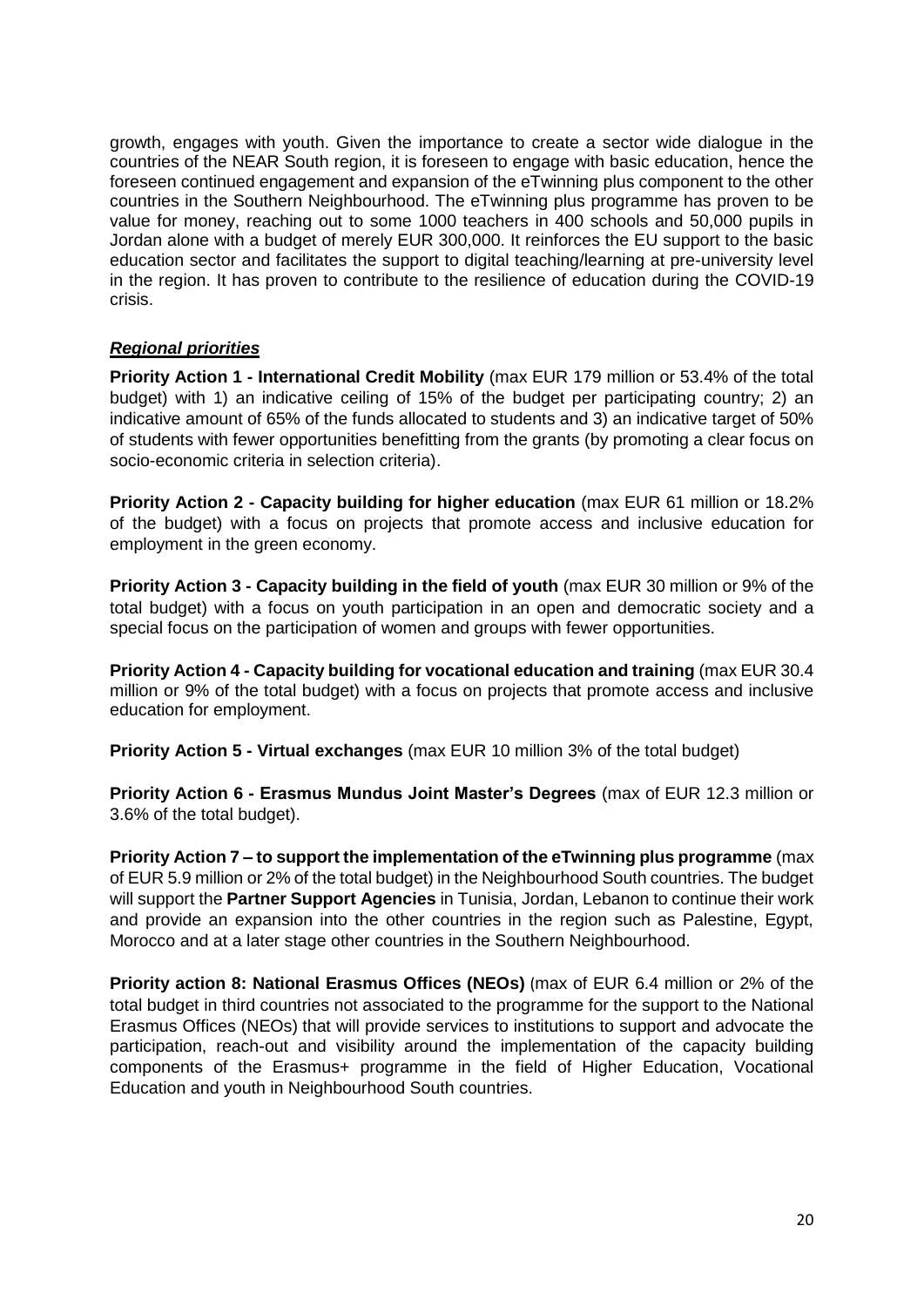| <b>Region 3: South Neighbourhood Region</b> | Indicative amount (in MEUR) |
|---------------------------------------------|-----------------------------|
| <b>International Credit Mobility</b>        | 179.50                      |
| <b>Capacity Building Higher Education</b>   | 61.20                       |
| <b>Capacity Building Youth</b>              | 30.00                       |
| <b>Capacity Building VET</b>                | 30.40                       |
| Virtual Exchanges in HE and Youth           | 10.00                       |
| Erasmus Mundus Joint Master's Degree        | 11.60                       |
| eTwinning+                                  | 5.90                        |
| <b>NEO</b>                                  | 6.40                        |
| <b>TOTAL allocated for 2021-27</b>          | 335.00                      |

#### **Financial overview - indicative amounts per priority area:**

# *Russia*

# *Context*

The EU's approach to Russia is guided by five principles reaffirmed by the European Council in May 2021. One of these principles specifically refers to promoting people-to-people contacts and engagement with civil society. Therefore, there has been a commitment on the EU side to facilitate public diplomacy and people-to-people contacts including academic cooperation under Erasmus+.

The Erasmus+ programme has made significant contributions towards the development of the higher education system and institutions in Russia. In particular, the programme has facilitated the modernization of curricula, has helped to modernize teaching methodologies, course content & facilities and to upgrade staff skills. Since 2015, there have been over 23 000 Erasmus+ academic exchanges of students and staff, ranking Russia as the primary third country not associated to the programme in terms of participation in Erasmus+ 2014-2020 International Credit Mobility.

Support through the Erasmus+ programme will continue and enhance opportunities for academic mobility, currently at a level of 4,000 annual mobilities, and capacity building. Russia has been the leading country in applications for Jean Monnet activities, and the objective will be to keep the amount of 150 projects for 2021-27. New actions include capacity building in vocational education and training sector to support the accessibility, relevance and internationalisation of VET institutions and their alignment with labour market needs as well as virtual exchanges which will explore new kinds of cooperation (virtual mobility, hybrid learning).

# *Strategy*

Higher education cooperation is a prominent example of the way the EU engages in developing people-to-people contacts with the Russian public as it provides EU and Russian societies with myriads of bridges to work, study, and train together. The education sector is one of the few remaining islands of cooperation (alongside with research, climate change, health) that demonstrate continuously high interest and much unlocked potential from the both sides.

Therefore, the strategy and the related objectives of the Erasmus+ programme for the 2021- 2027 period should aim at preserving these bridges and further strengthening the contribution that the EU-Russia academic cooperation makes into the overall relations. Erasmus+ will also continue to facilitate enhanced international and national networking, sharing and mutual learning as well as joint programming.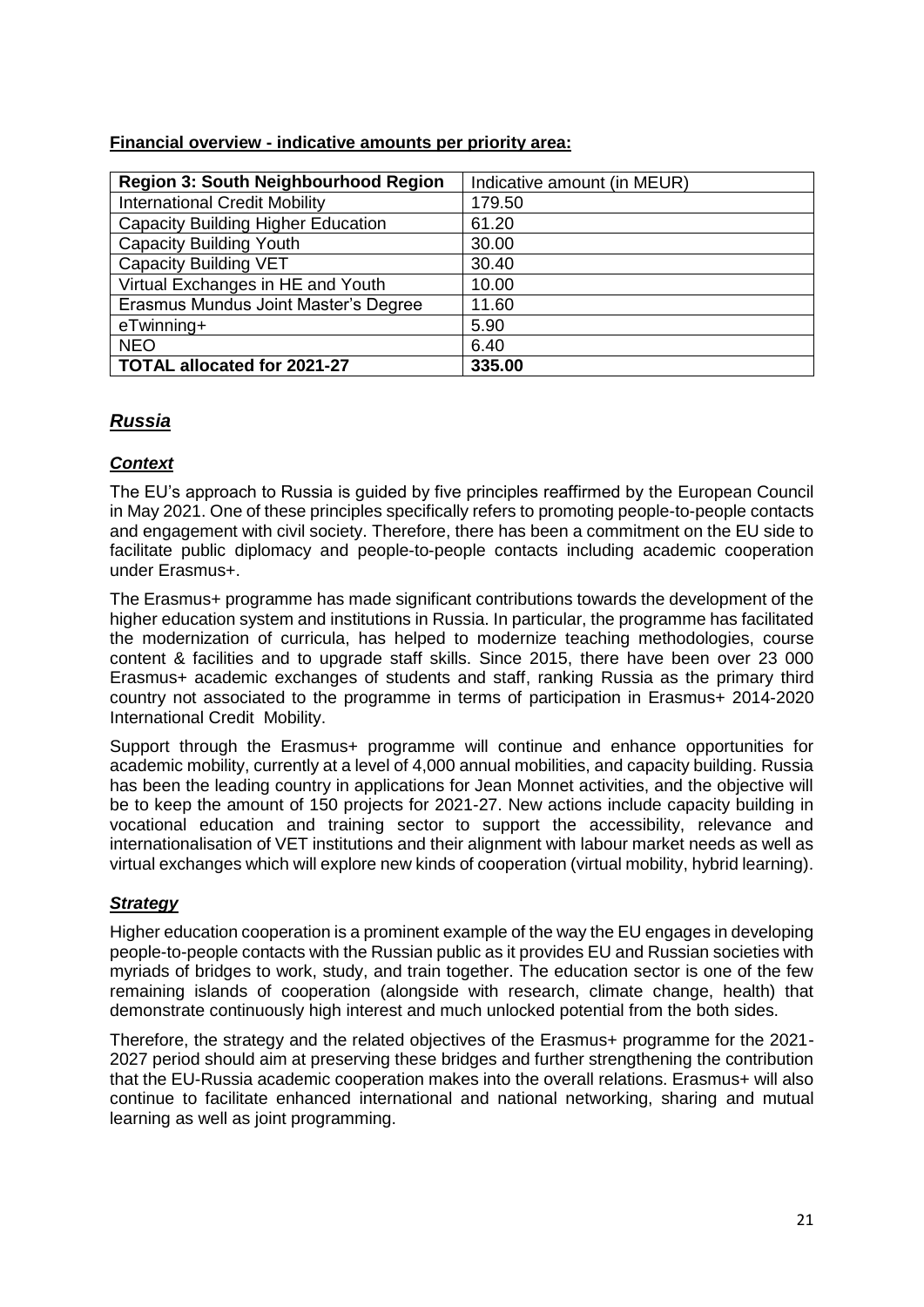Erasmus+ will foster a broader use of the Bologna tools<sup>12</sup> and improve the comparability of degrees and diplomas and quality assurance systems. Institutional cooperation between HEIs, as well as individual student and staff mobility will be further supported and potentially expanded by reaching out more to Russian regions and encouraging participation of HEIs with no or limited record of cooperation with the EU to date.

Erasmus+ will be opened up to deliver on external action objectives in the areas of vocational education and training as Russia places high priority on VET and is taking active part in the Torino process<sup>13</sup>. It will also help develop new approaches including virtual exchange as highlighted in the conclusions and recommendations of the EU-Russia Round-Table on the impact of the COVID-19 pandemic on the education sector.

# *Priorities*

1

#### **Priority action 1: International Credit Mobility**

ICM with Russia provides for impressive 4,000 annual individual mobilities between the EU and Russia, thus contributing to fostering people-to-people contacts. This activity should be at least maintained.

#### **Priority action 2: Capacity Building in Higher Education (CBHE)**,

CBHE projects have made probably the most visible and sustainable contributions to curriculum reform and increased involvement of various stakeholders in the reform process of the Russian higher education sector. Through these projects, and in cooperation with EU experts, Russian universities were able to develop a number of new programmes or modernise existing programmes, introduce new methodologies, enhance university-enterprise cooperation and the position of the university in the society at large. They have also contributed to strengthening the infrastructure of the universities by the establishment of new laboratories and centres, including up-to-date co-working centres. CBHE activities are, therefore, in high demand in Russia and should be maintained as least at the same level as in the previous programme. Visibility and communication efforts should aim at helping Russian universities getting involved as partners as much as possible.

# **Priority action 3: Capacity Building in the field of Vocational Education and Training (VET)**

It is suggested to include Russia into this action with the country taking active part in the Torino process and placing high priority on VET. The action will support the accessibility, relevance and internationalisation of VET institutions and their alignment with labour market needs.

#### **Priority action 4: Jean Monnet Activities**

For several years in a row, Russia has been the leading country worldwide (even counting the EU Member States!) as regards the number of applications for Jean Monnet activities. In the period 2015-2020, close to 150 Jean Monnet projects were started up or carried out by Russian universities. This is an evidence of a very strong interest in the Russian academic community

<sup>&</sup>lt;sup>12</sup> The [Bologna Process](http://www.ehea.info/) is an intergovernmental higher education reform process that includes 49 countries and a number of European organisations. Its main purpose is to enhance the quality and recognition of European higher education systems and to improve the conditions for exchange and collaboration within Europe, as well as internationally.

<sup>&</sup>lt;sup>13</sup> Th[e Torino Process](https://www.torinoprocess.eu/) is a participatory process leading to an evidence-based analysis of the vocational education and training (VET) policies in a country.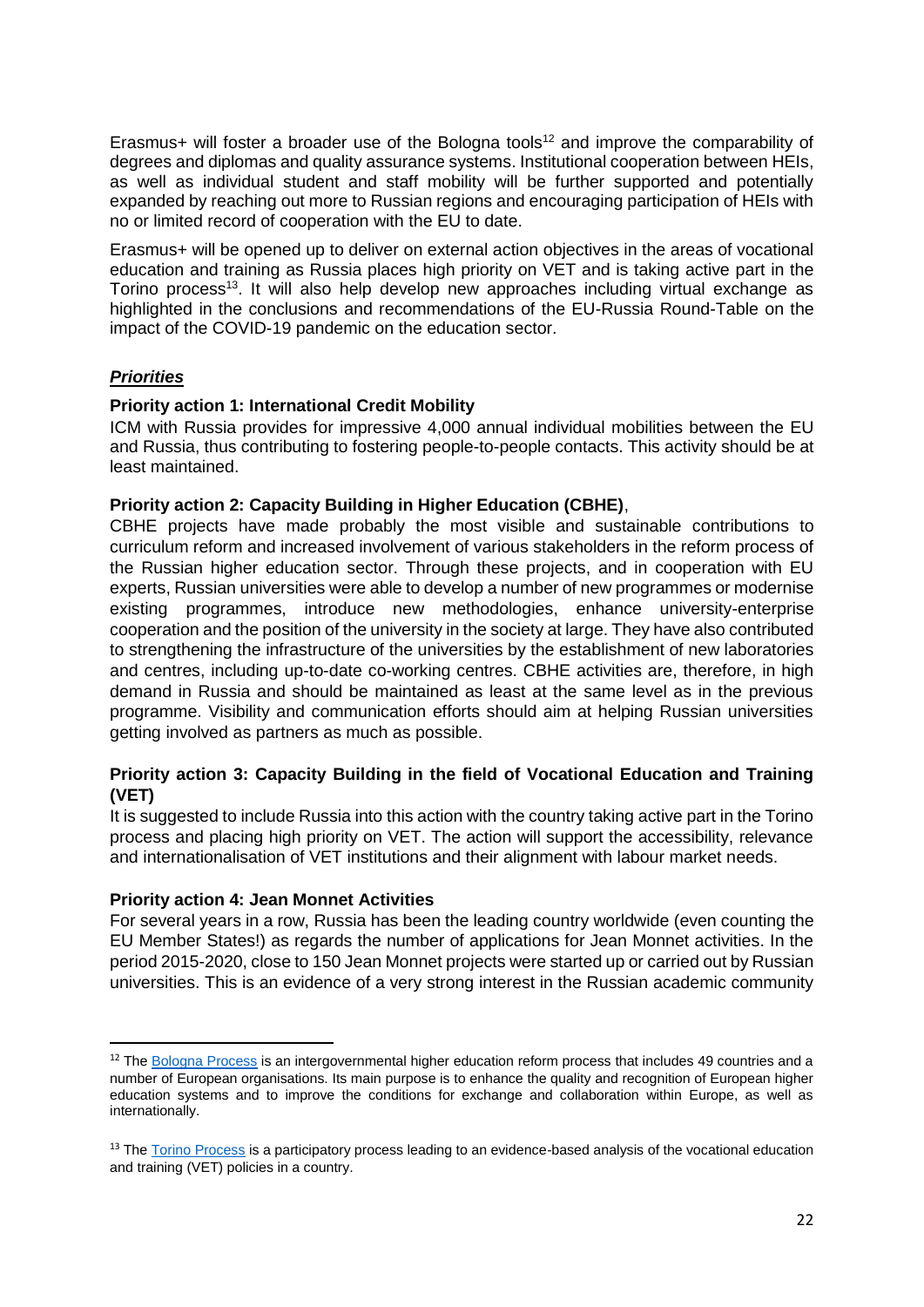in EU research. JM activities should, therefore, be maintained at least at the same level as in the previous programme.

#### **Priority action 5: Virtual Exchanges in Higher Education and Youth**,

There are strong mutual interests in exploring the new forms of cooperation (e.g. virtual mobility, hybrid education) that became particularly topical in the view of the impact of the COVID-19 pandemic on the higher education sector.

#### **Priority action 6: National Erasmus Offices (NEOs) in third countries not associated to the programme**.

Support for the NEO in Russia should be maintained throughout the next programme (2021- 2027) due to NEO excellent track-record and the unlikelihood that the Russian Federation will find the necessary funding to cover the NEO activities.

#### **Erasmus Mundus Joint Master's Degrees (funded by Heading 2):**

There is high interest in EMJMD among Russian students, and Russia is continuously among the top participating countries. It is important to maintain this opportunity for bright Russian students to be exposed to European academic environment, European culture, values, etc.

#### **Financial overview - indicative amounts per priority area:**

| Region 4: Russia                   | Indicative amount (in MEUR) |
|------------------------------------|-----------------------------|
| International Credit Mobility      | 70.00                       |
| Capacity Building Higher Education | 27.00                       |
| Capacity Building VET              | 7.20                        |
| Jean Monnet                        | 4.50                        |
| Virtual Exchanges in HE and Youth  | 3.80                        |
| <b>NEO</b>                         | 1.30                        |
| <b>TOTAL allocated for 2021-27</b> | 113.80                      |

#### *Western Balkans*

#### *Regional context*

The Western Balkan region comprises of partners associated and not associated to the Erasmus+. The Republic of North Macedonia and the Republic of Serbia are fully associated to Erasmus+ and pay an annual entry ticket for their participation. IPA III will continue to support North Macedonia and Serbia in co-financing their entry tickets. As not associated to the Erasmus+ programme, Albania, Bosnia and Herzegovina, Kosovo<sup>\*</sup>, and Montenegro participate only in actions that are open to international participation. In this programming period, the EU will further intensify its engagement with the region and progressively assist the full association of the Western Balkan partners to Erasmus+.<sup>14</sup>

<sup>1</sup> \* This designation is without prejudice to positions on status, and is in line with UNSCR 1244/1999 and the ICJ Opinion on the Kosovo declaration of independence.

<sup>&</sup>lt;sup>14</sup> If needed Erasmus+ IPA allocation may be rechannelled to support partners in becoming associated to the Programme.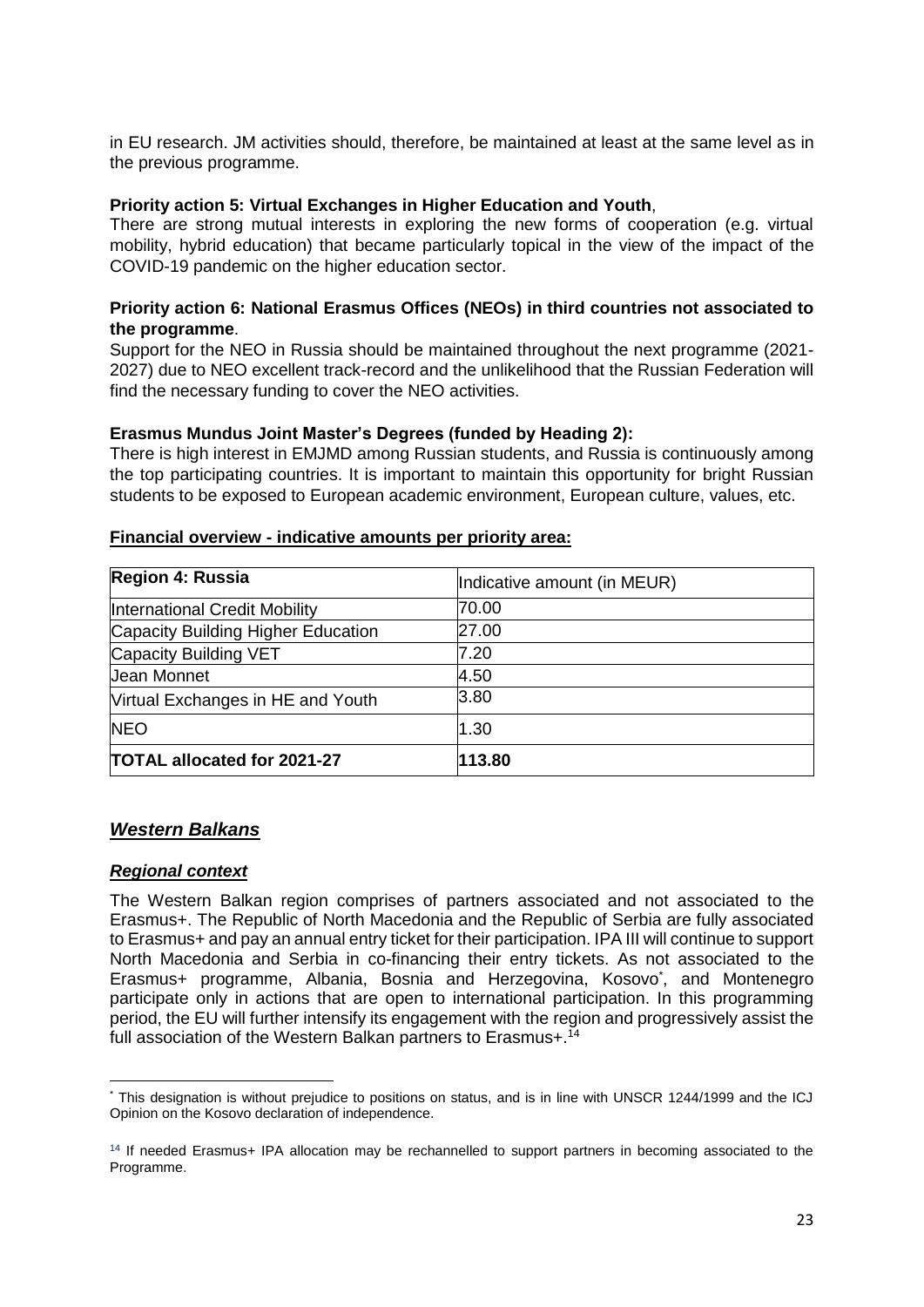The region needs to invest in quality education and training systems to prepare its citizens for fast-paced technological, social and economic changes while providing them with strong key competences and skills for employment. Quality education is a key factor for securing growth and jobs and for addressing challenges linked to unemployment and skills mismatches. Employers complain about gaps not only in technical skills of young graduates but also in key competences. The digital and entrepreneurial competences need to be more effectively addressed. The COVID-19 pandemic has shown the importance of investing in digital infrastructure for the future, as digital technology is a key component to support the new ways of living. Results of international surveys (e.g. PISA and TIMSS) demonstrate underperformance in key competences among pupils in secondary education. Outcomes have generally improved in the last two decades while still being below international benchmarks. About 80% of students across OECD countries scored higher than an average student in the Western Balkans. In general, girls outperform boys in reading and science.

On average, across the Western Balkans, education spending relative to GDP is much lower than that of OECD and EU countries. Not enough effort has been put into teacher training and professional development. Pedagogical methods in the Western Balkans are still largely traditional and associated with lower student performance. Governance of the education sector is a problem as there is a big gap between policy intentions and change on the ground due to weak institutional capacities. Additionally, the costs of corruption are high and impact on the functionality of education. The ongoing Education Sector Diagnosis, implemented through the UNESCO International Institute for Education Planning, aims to provide the Western Balkan partners with the evidence and priorities for reforms and improved governance, financing, access, quality and relevance of the education systems.

Vulnerable population groups from rural areas, from low socio-economic backgrounds and ethnic minorities have lower chances to successfully attend and complete education, while the phenomenon of NEETs (young people not in employment, education, or training) remains persistent and is one of the main challenges.

Between 2018 and 2020, the Commission reinforced its support to Erasmus+ by doubling the funding under the programme to help even more young citizens of the region to study and gain experience in the EU. As highlighted in the Economic and Investment Plan for the Western Balkans<sup>15</sup> – "support through the Erasmus+ programme will continue and enhance opportunities for academic mobility and capacity building, including in the vocational education and training sector".

#### *Regional strategy*

**.** 

Investing in human capital and, in particular, supporting cooperation and potential of young people is crucial for the region's further development and a prerequisite for good neighbourly relations and reconciliation. This is core to the Economic and Investment Plan for the Western Balkans (EIP).

Specifically, the EIP underlines that "the EU will continue to support the development of evidence-based policies and reforms to address the main challenges and priorities of the education system in terms of governance, financing, quality, equality, and relevance, with a focus on adapting education systems to the digital transformation and to knowledge based economies. Special focus will be given to reforms promoting appropriate supply of relevant knowledge, skills and competences to tackle the existing mismatch between skills supply and

<sup>15</sup> Commission Communication on An Economic and Investment Plan for the Western Balkans, COM(2020) 641 final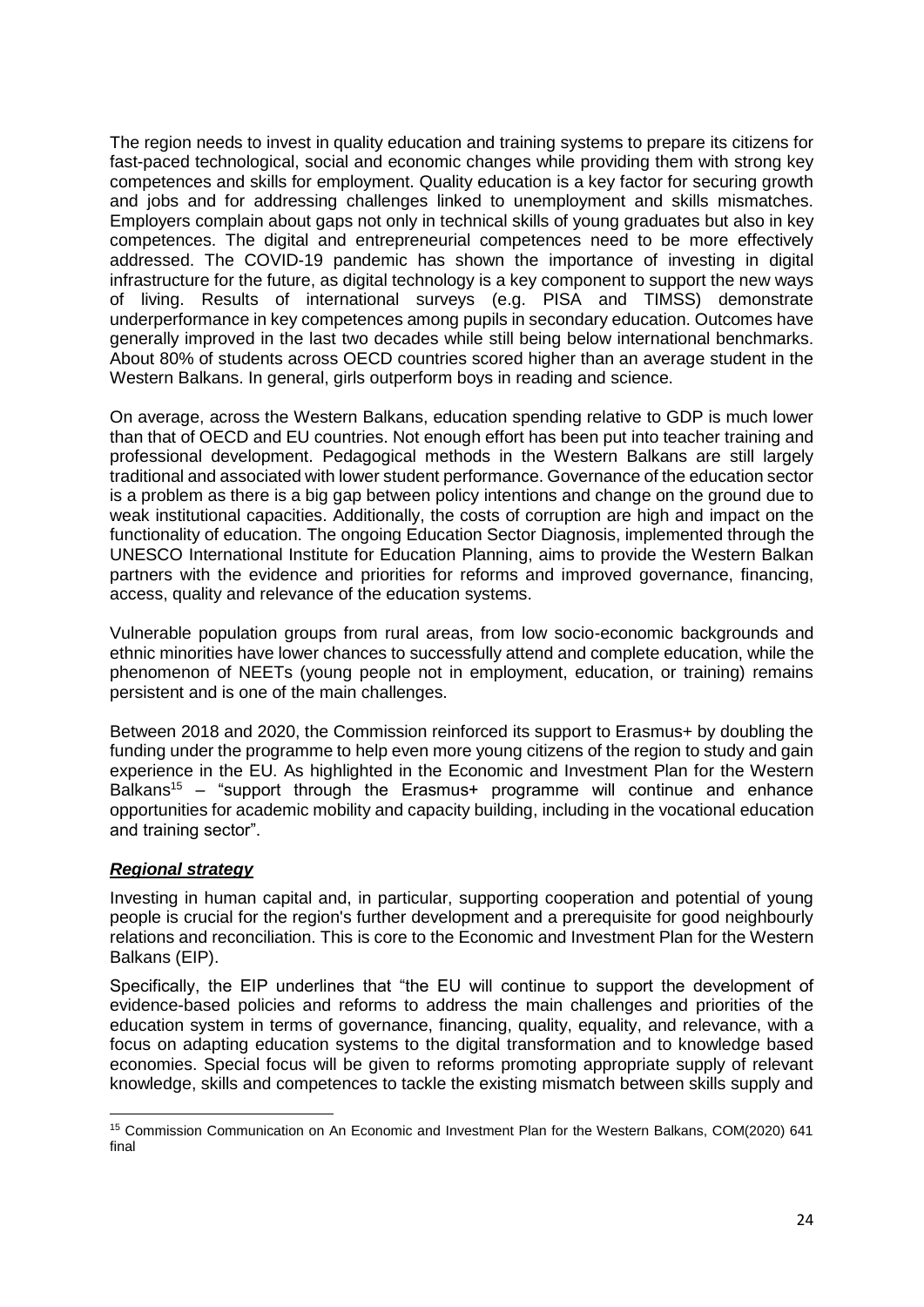labour demand, including through development of work-based learning in vocational education and training."<sup>16</sup>

Furthermore, there are both general support actions, and more specific component actions such as the Digital Education Action Plan, through which the EU is supporting the development and uptake of digital skills in the region to make the digital transformation as comprehensive and inclusive as possible. The region should also develop and implement digital education strategies while supporting teacher training as well as online education learning and content initiatives.<sup>17</sup>

The Commission is working with the region on a dedicated Agenda for the Western Balkans on Innovation, Research, Education, Culture, Youth and Sport, which will further enhance human capital development and foster the development of a long-term sustainable innovation ecosystem and the transition to a knowledge-based economy. Through its update of the Skills Agenda for Europe, the Digital Education Action Plan, and the European Education Area, the EU will target the Western Balkans as a priority in its international dimension. This is in particular through the Erasmus+ Programme. Stronger participation of the Western Balkans in the European Higher Education Area (EHEA) is being enabled. Activities and support to innovative people-to-people formats that allow cross-cultural learning in the region and beyond and the affirmation of European core values are being promoted.

In addition, the EIP's Green Agenda for the Western Balkans<sup>18</sup> details concrete recommendations on climate, environment, circular economy and fighting pollution. Education is key for positively affecting behaviours regarding the environment. For its successful implementation, the Green Agenda for the Western Balkans needs to be reflected in the reforms of the education systems.

In the new IPA III programming framework, Erasmus+ is under Window 2: Good governance, acquis alignment, good neighbourly relations and strategic communication (Thematic Priority 3), where it supports people-to-people contacts, public diplomacy efforts and cooperation opportunities for young people and youth workers as well as students and teachers. It also promotes intercultural dialogue and awareness of European values. Furthermore, it contributes to Window 4: Competitiveness and inclusive growth, as it aims to strengthen access to and quality of education, including vocational education, training and lifelong learning opportunities at all levels.

# *Regional priorities*

The main priorities of the IPA funding to Erasmus+ in the Western Balkans will be increased mobility and cooperation of students and learners, increased employability of young people in particular in green economy and technology sectors, as well as improved quality of the higher education systems.

The funding priorities for the Western Balkans shall be indicative and will be revisited every two years, especially taking into account the expected association of all Western Balkan partners to the Erasmus+ programme. When needed, reallocation of IPA funds among agreed Erasmus+ actions, including establishment of windows may be agreed in particular following

1

<sup>16</sup> The Commission Communication on An Economic and Investment Plan for the Western Balkans, COM(2020) 641 final, p 15.

<sup>17</sup> The Commission Communication on An Economic and Investment Plan for the Western Balkans, COM(2020) 641 final, p 12.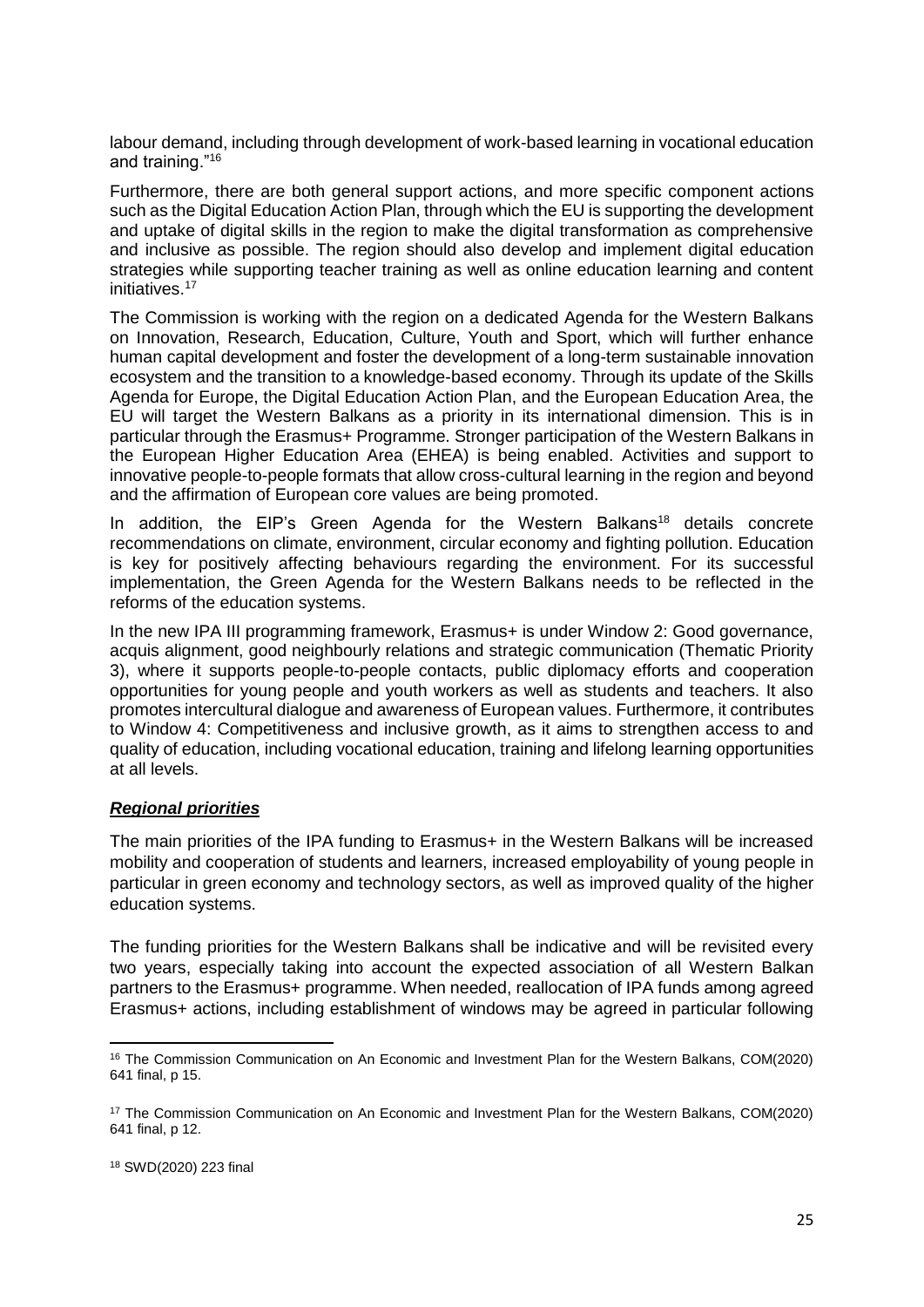specific impact assessments. Other relevant activities directly linked to the achievement of Erasmus+ specific objectives (such as studies, meetings and consultations, exchanges of best practices, trainings, information sessions, communication and publication activities, and alumni related activities) may be funded with the agreement of DG NEAR.

#### **Priority action 1 - International Credit Mobility**

Through staff and student mobility, the Erasmus programme will increase the prospects for the Western Balkan students to enhance their skills and employability, while also contributing to their personal and professional development. The focus will be placed on student mobility. The inclusiveness of the action will be strengthened in the definition of indicators in the design of the calls for projects.

# **Priority action 2 - Capacity Building in the field of Higher Education**

Aiming to improve the quality and diversity of higher education in the region and enhance its relevance for the labour market and the society, all three strands of the CBHE will be supported in the Western Balkans: fostering access to cooperation, partnerships for innovation and structural reforms projects.

Structural reforms projects shall be aligned to the third country not associated to the programme but can have a regional dimension as well depending on the nature and the scope of the reform aimed. The remaining two strands will have a regional dimension.

# **Priority action 3 - Capacity Building VET**

It is expected that this action will support the accessibility, relevance and internationalisation of VET institutions and systems in the Western Balkans as a driver of sustainable socioeconomic development by better alignment to labour market opportunities including entrepreneurial, digital and technology-based competences, skills matching in forward-looking economic sectors (e.g., green economy, environment and climate, and digital). Mobility of learners will be encouraged**.**

# **Priority action 4 - Capacity Building Youth**

This action will support the development of youth work in the Western Balkans and promote non-formal learning activities, especially targeting young people with fewer opportunities.

#### **Priority action 5 - Erasmus Mundus Joint Master's Degrees**

The action will enhance the attractiveness and excellence of higher education through a combination of institutional academic cooperation, and individual mobility for the European and the non-European students taking part in the programme. In the Western Balkans, particular focus will be on scholarships in the fields of climate change, environment and energy, digital technologies, engineering, sustainable growth and jobs, etc.

#### **Priority action 6 - Virtual Exchanges in Higher Education and Youth**

This action will enable young women and men from the Western Balkans to access high-quality international and cross-cultural (formal and non-formal) education and will improve access to online learning resources. Projects under this action will also foster international collaboration and exchanges by fully grasping the potential of digital tools through an innovative approach. Ongoing and future regional youth projects funded under IPA will also be able to apply for a Virtual Exchange component.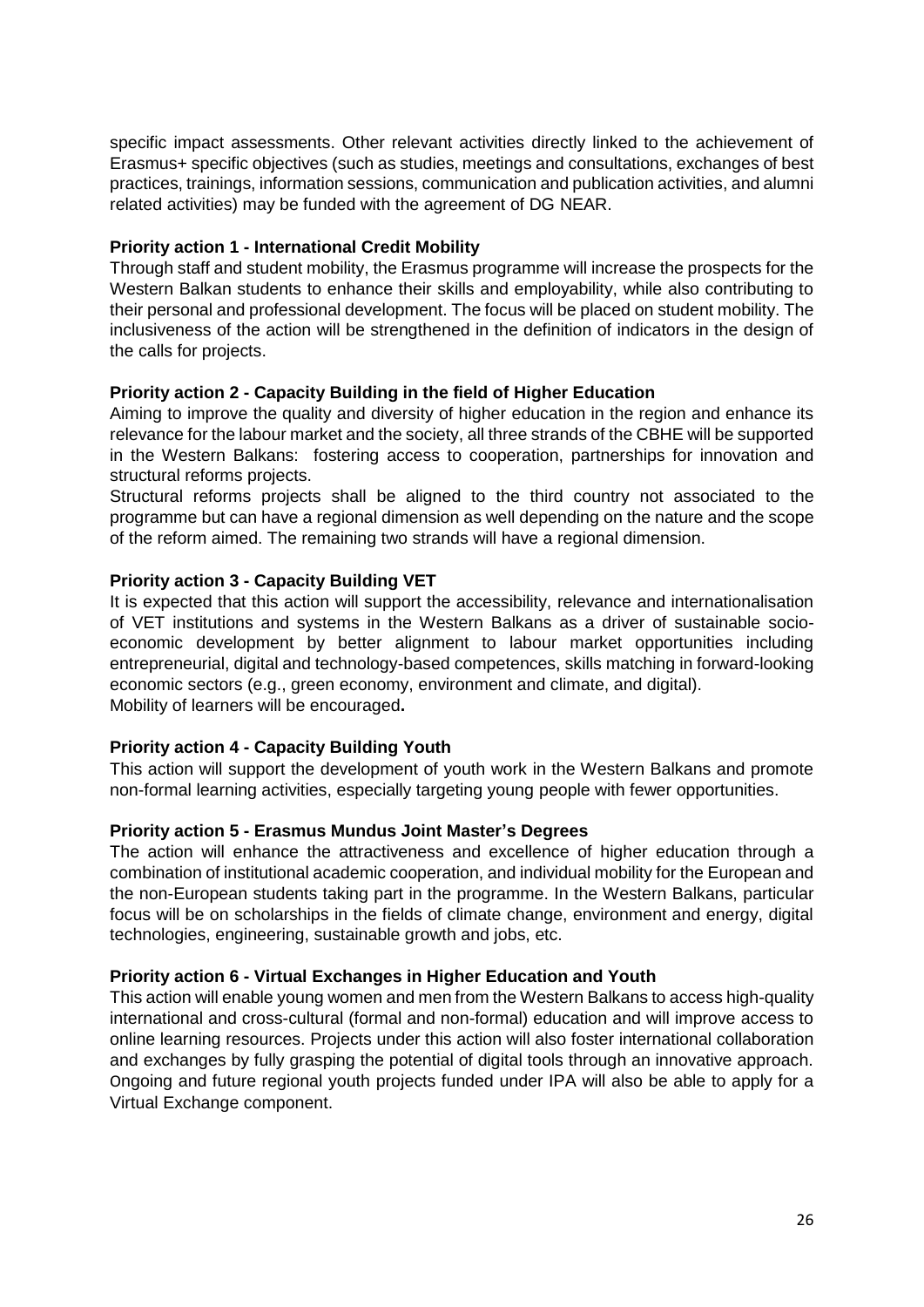#### **Priority action 7 – Jean Monnet**

The action will promote excellence in teaching and research in the field of EU studies in the Western Balkans. It will strengthen the role of the EU by promoting European Studies and sharing the European experiences in the region.

#### **Priority action 8 – Sport**

This action will raise the capacity of grass-root sport organisations, promote social inclusion through sport, and foster cooperation through joint initiatives in the Western Balkans with a priority on inclusion and the integration of persons with special needs

#### **Priority action 9 - Alumni**

Support to the Western Balkan Alumni Association is provided for the continuation of their work.

#### **Priority action 10 – NEOs**

The action will support NEOs in the Western Balkans with the aim that they will be transformed into National Agencies when the Western Balkan partners become associated to the programme.

#### **Financial overview - indicative amounts per priority area:**

| <b>Region 1: Western Balkans</b>     | Indicative amount (in MEUR) |
|--------------------------------------|-----------------------------|
| International Credit Mobility        | 201.68                      |
| <b>CBHE</b>                          | 73.00                       |
| Capacity Building VET                | 44.45                       |
| Capacity Building Youth              | 20.00                       |
| Erasmus Mundus Joint Master's Degree | 14.40                       |
| Virtual Exchanges in HE and Youth    | 6.50                        |
| Jean Monnet                          | 3.20                        |
| Sport                                | 5.25                        |
| Alumni                               | 3.00                        |
| <b>NEO</b>                           | 2.52                        |
| <b>TOTAL allocated for 2021-27</b>   | 374.0019                    |

**<sup>.</sup>** <sup>19</sup> The amount is subject to amendment of the 2022 budget and the Financial Programming for IPA III for 2025.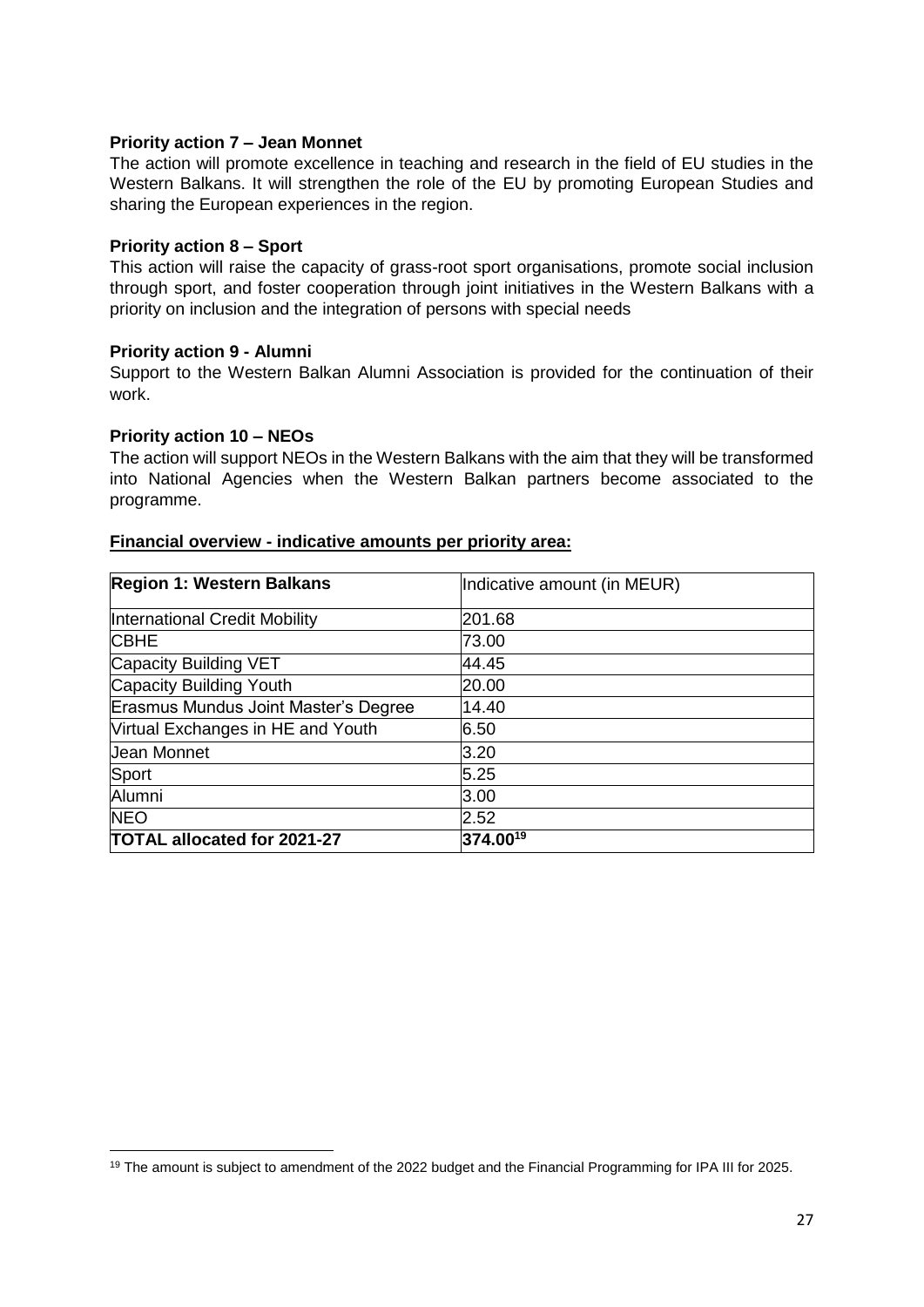# **4. Overall Financial overview**

| <b>Erasmus + Priority Areas</b>                        | <b>Indicative amount</b><br>(in MEUR) |
|--------------------------------------------------------|---------------------------------------|
|                                                        |                                       |
| <b>International Credit Mobility</b>                   | 1064                                  |
| Capacity building in Higher Education                  | 613                                   |
| Capacity Building in Vocational Education and Training | 160                                   |
| Erasmus Mundus Joint Master's Degrees                  | 159                                   |
| <b>Capacity Building Youth</b>                         | 50                                    |
| Jean Monnet                                            | 42                                    |
| Virtual Exchanges                                      | 39                                    |
| National Erasmus+ Offices                              | 17                                    |
| Alumni                                                 | 10                                    |
| Erasmus+ Focal Points                                  | 9                                     |
| <b>Capacity Building Sport</b>                         | 5                                     |
| eTwinning+                                             | 6                                     |
| TOTAL allocated for 2021-27                            | 2174                                  |

*Annex 1: Overview of Erasmus+ priority areas funded by EU external action*

*Annex 2: List of countries per region and sub-regions*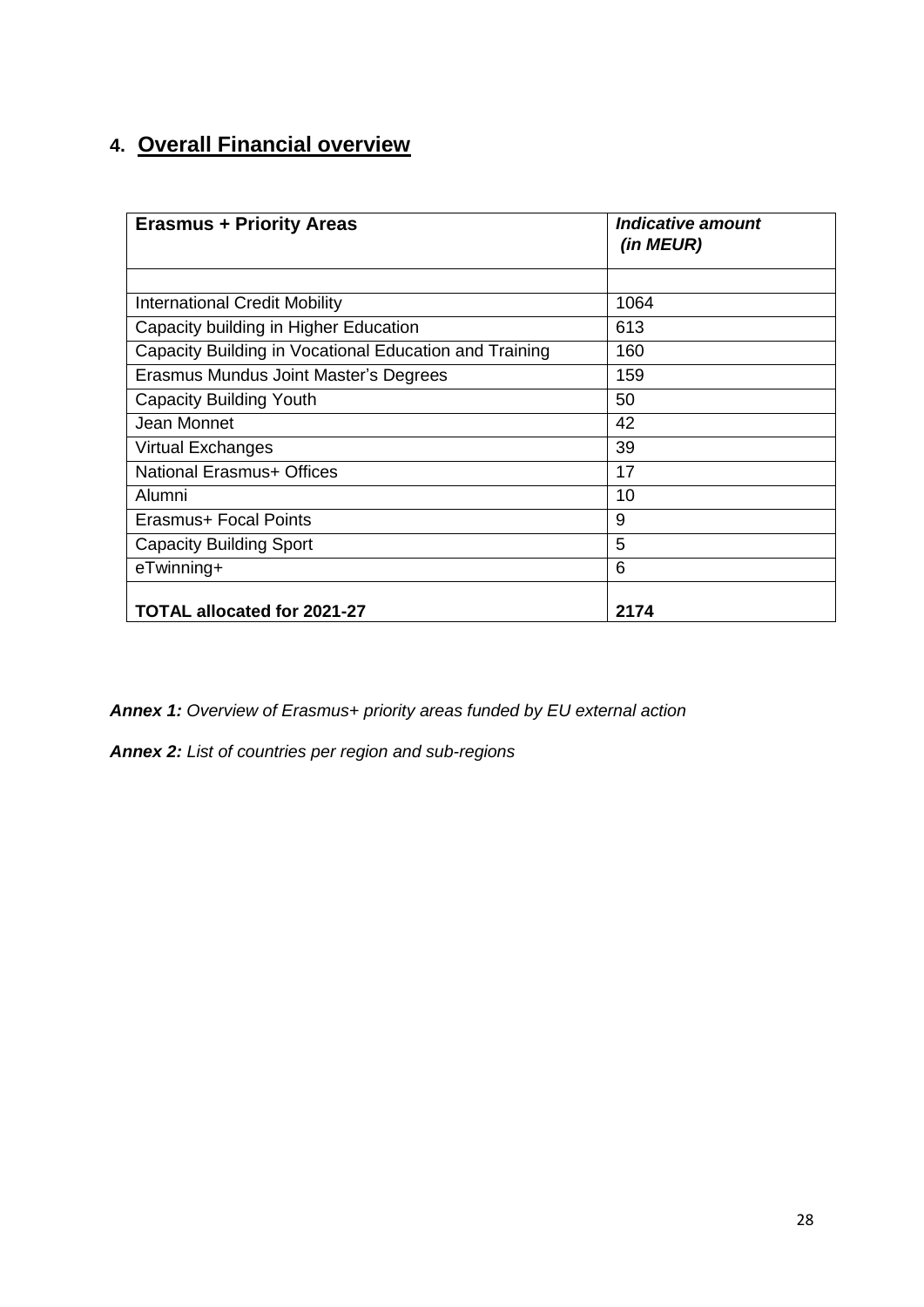| <b>Action Title</b>                                                 | <b>Description</b>                                                                                                                                                                                                                                                                                                                                                                                                                                                                                                                                                                                                                         | <b>Objectives</b>                                                                                                                                                                                                                                                                                                                                                                                                                                                                                                                                                                                                                                                                                                                                                                                             |
|---------------------------------------------------------------------|--------------------------------------------------------------------------------------------------------------------------------------------------------------------------------------------------------------------------------------------------------------------------------------------------------------------------------------------------------------------------------------------------------------------------------------------------------------------------------------------------------------------------------------------------------------------------------------------------------------------------------------------|---------------------------------------------------------------------------------------------------------------------------------------------------------------------------------------------------------------------------------------------------------------------------------------------------------------------------------------------------------------------------------------------------------------------------------------------------------------------------------------------------------------------------------------------------------------------------------------------------------------------------------------------------------------------------------------------------------------------------------------------------------------------------------------------------------------|
| <b>International</b><br><b>Credit</b><br><b>Mobility (ICM)</b>      | Supports the mobility of<br>individuals<br>in<br>higher<br>education<br>institutions<br>EU<br>(HEIs),<br>between<br>Member States or third<br>countries associated to<br>the programme and third<br>countries not associated<br>the<br>programme.<br>to<br>Through ICM, European<br>HEIs can set up mobility<br>agreements<br>with<br>partners<br>the<br>around<br>world<br>to<br>send<br>and<br>receive<br>students<br>and<br>staff.                                                                                                                                                                                                      | Help participants acquire key skills, support their<br>$\bullet$<br>and<br>professional<br>personal<br>development,<br>connect with different people and environments<br>and deepen their understanding of other<br>cultures<br>Increase the capacities, attractiveness and<br>internationalisation of the organisations taking<br>part.<br>Contribute to internationalisation through the<br>individual experience of incoming and outgoing<br>students and staff.<br>Improve the quality and relevance of higher<br>$\bullet$<br>education and be a catalyst in the reform of<br>higher education systems.<br>Be an important tool of public diplomacy within<br>$\bullet$<br>Erasmus+, promote the EU's fundamental<br>values and build a positive image of Europe<br>around the world beyond participants |
| <b>Erasmus</b><br><b>Mundus Joint</b><br>Master's<br><b>Degrees</b> | <b>EMJMD</b><br>offered<br>by<br>higher<br>education<br>institutions<br>established<br>in Europe<br>other<br>and<br>countries of the world<br>foster higher education<br>excellence and world-<br>wide<br>internationalisation. also<br>enhance<br>the<br>attractiveness<br>of<br>European<br>higher<br>education in the world<br>and attracts talent to its<br>higher<br>education<br>institutions,<br>through a<br>combination of:<br>institutional<br>$\bullet$<br>academic<br>cooperation, and<br>individual<br>$\bullet$<br>mobility for the<br>European<br>and<br>non-European<br>students taking<br>the<br>in<br>part<br>programme. | Enhance the international dimension of higher<br>$\bullet$<br>education through cooperation between<br>institutions inside and outside Europe, and<br>through mobility for the best students worldwide<br>Foster academic cooperation within the EHEA<br>$\bullet$<br>and beyond by supporting joint teaching and<br>qualifications, quality improvements, and<br>innovation excellence, all in the context of<br>internationalisation<br>Improve the level of key competences and<br>$\bullet$<br>skills relevant to the labour market and society<br>in Europe and elsewhere in the world by<br>offering new study experiences worldwide to<br>European and non-European students.<br>Provide European HEIs with more<br>opportunities for structured and sustainable<br>academic cooperation worldwide     |
| <b>Capacity</b><br><b>Building</b><br>in                            | International<br>cooperation<br>projects<br>multilateral<br>based<br>on                                                                                                                                                                                                                                                                                                                                                                                                                                                                                                                                                                    | Improve the quality of higher education in third<br>$\bullet$<br>countries not associated to the programme and                                                                                                                                                                                                                                                                                                                                                                                                                                                                                                                                                                                                                                                                                                |

*Annex 1: Overview of Erasmus+ priority areas (co)funded by EU external action*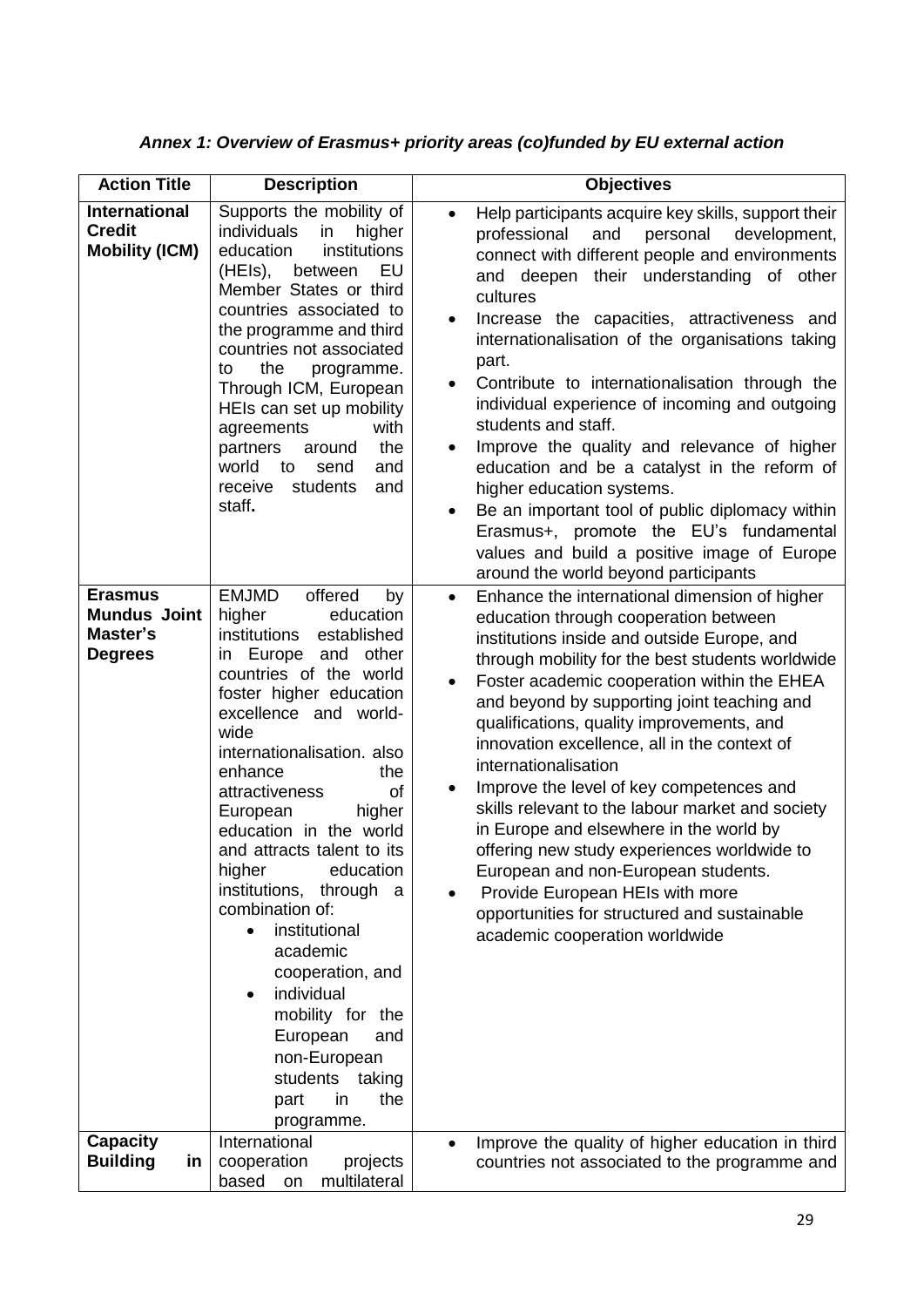| <b>Higher</b><br><b>Education</b> | partnerships<br>between<br>organisations active in<br>higher<br>the<br>education<br>field in both Programme<br>and third countries not<br>associated<br>the<br>to<br>programme.<br>Three specific Strands<br>are available under the<br>action:<br>1. Fostering access<br>to cooperation in<br>higher education<br>2. Partnerships for<br>innovation<br>in.<br>higher education<br>3. Structural<br>Reform projects<br>Proposals will focus on<br>certain<br>priority<br>areas<br>defined at programming<br>reviewed<br>stage<br>and<br>every two years in the<br>light of the results from<br>the previous Calls and<br>the need of adapting to<br>emerging<br>needs<br>and | enhance its relevance for the labour market and<br>society<br>Improve the level of competences, skills and<br>$\bullet$<br>employability potential of students in the higher<br>education institutions (HEIs) of third countries<br>not associated to the programme by developing<br>new and innovative education and training<br>programmes<br>Promote<br>inclusive<br>education,<br>equality,<br>$\bullet$<br>especially<br>gender<br>equality,<br>equity,<br>non-<br>discrimination and the promotion of civic-<br>competences in higher education and training;<br>Enhance<br>the<br>teaching,<br>assessment<br>٠<br>mechanisms for HEI staff, researchers, and<br>students, quality assurance,<br>management,<br>governance, inclusion, innovation, knowledge<br>base, and entrepreneurial capacities, as well<br>the internationalisation of HEIs;<br>Increase the capacities of third countries not<br>associated to the programme HEIs, bodies in<br>charge of higher education and national<br>authorities including Ministries of Education to<br>modernise their higher education systems,<br>in terms of governance<br>particularly<br>and<br>financing, by supporting the definition, planning,<br>costing, implementation and monitoring of<br>reform processes benefitting from the expertise |
|-----------------------------------|------------------------------------------------------------------------------------------------------------------------------------------------------------------------------------------------------------------------------------------------------------------------------------------------------------------------------------------------------------------------------------------------------------------------------------------------------------------------------------------------------------------------------------------------------------------------------------------------------------------------------------------------------------------------------|--------------------------------------------------------------------------------------------------------------------------------------------------------------------------------------------------------------------------------------------------------------------------------------------------------------------------------------------------------------------------------------------------------------------------------------------------------------------------------------------------------------------------------------------------------------------------------------------------------------------------------------------------------------------------------------------------------------------------------------------------------------------------------------------------------------------------------------------------------------------------------------------------------------------------------------------------------------------------------------------------------------------------------------------------------------------------------------------------------------------------------------------------------------------------------------------------------------------------------------------------------------------------------------------------------------|
|                                   |                                                                                                                                                                                                                                                                                                                                                                                                                                                                                                                                                                                                                                                                              | third countries not associated to the programme<br>Stimulate cooperation of institutions, capacity<br>exchange of good<br>building<br>and<br>practice,<br>promoting the knowledge triangle;<br>Foster regional academic cooperation through<br>$\bullet$<br>joint initiatives                                                                                                                                                                                                                                                                                                                                                                                                                                                                                                                                                                                                                                                                                                                                                                                                                                                                                                                                                                                                                                |
| Jean Monnet<br><b>Activities</b>  | Supports studies on the<br>European<br>integration<br>process (through:<br>Academic<br>Modules, Chairs,<br>Centres of<br>Excellence<br>Policy debate<br>$\bullet$<br>with academic<br>world through<br>networks and<br>projects                                                                                                                                                                                                                                                                                                                                                                                                                                              | Promote excellence in teaching and research in<br>$\bullet$<br>the field of European Union studies worldwide<br>Foster the dialogue between the academic<br>$\bullet$<br>world and the society, including local and state<br>level policy-makers, civil servants, civil society<br>actors, representatives of the different levels of<br>education and of the media<br>Generate knowledge and insights that can<br>$\bullet$<br>support EU policy-making and strengthen the<br>role of the EU in a globalised world                                                                                                                                                                                                                                                                                                                                                                                                                                                                                                                                                                                                                                                                                                                                                                                          |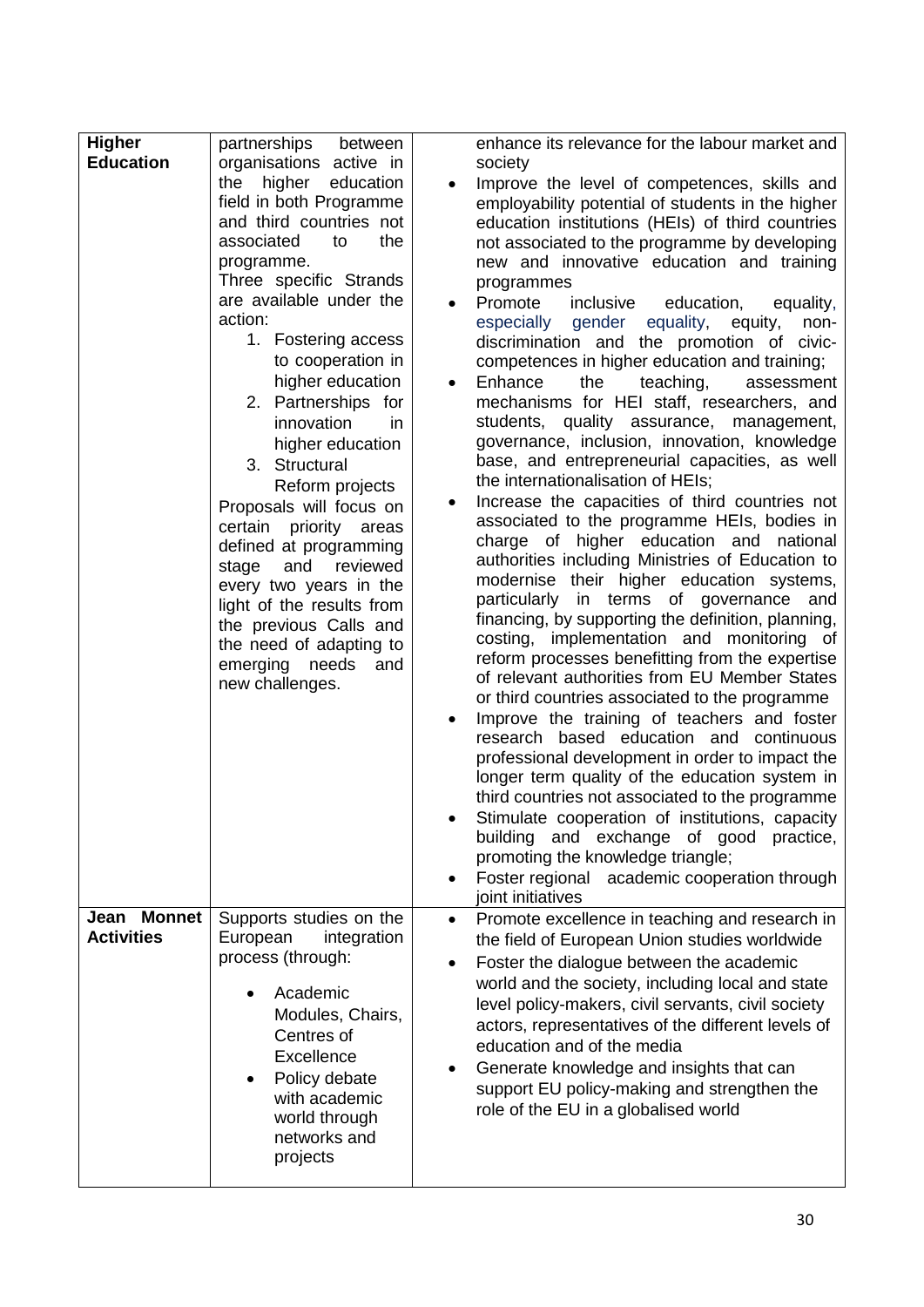| <b>Capacity</b>       | International                   | Support the accessibility, relevance and                     |
|-----------------------|---------------------------------|--------------------------------------------------------------|
| <b>Building</b><br>in | cooperation projects            | internationalisation of VET institutions and systems in      |
| field<br>of<br>the    | based on multilateral           | third countries not associated to the programme as a         |
| <b>Vocational</b>     | partnerships between            | driver of sustainable socio-economic development by          |
| <b>Education</b>      | organisations active in         | better alignment to labour market opportunities.             |
| and Training          | the field of VET in             | Specifically:                                                |
| (VET)                 | Erasmus+ EU Member              | reinforce the links between the third country not            |
|                       | States or third countries       | associated to the programme VET system and                   |
|                       | associated to the               | its labour market opportunities and the link                 |
|                       | programme and third             | between VET profiles and                                     |
|                       | countries not associated        | local/regional/national strategies and priorities            |
|                       | to the programme.               | impacted by skills, in particular those supported            |
|                       | Proposals could focus           | by other European Union actions, in                          |
|                       | on certain thematic             | order to ensure promote coherence;                           |
|                       | areas as defined at             | increase the capacities of VET<br>$\bullet$                  |
|                       | programming stage.              | providers, bodies in charge of VET and national              |
|                       | <b>Examples of particularly</b> | authorities to modernise their VET systems by                |
|                       | relevant areas:                 | supporting the definition, implementation and                |
|                       | <b>Support VET</b>              | monitoring of reform processes;                              |
|                       | schools                         | increase the capacities of VET providers<br>$\bullet$        |
|                       | managers to                     | especially in the fields of management,                      |
|                       | build                           | governance, inclusion, quality                               |
|                       | relationships                   | assurance, innovation; and internationalisation;             |
|                       | with employers                  | support the exposure of staff, managers, policy<br>$\bullet$ |
|                       | and enhance                     | makers and senior teachers to                                |
|                       | autonomy                        | approaches bringing the labour market and                    |
|                       | Quality                         | VET closer (dual learning, curriculum                        |
|                       | assurance                       | development with private sector partners);                   |
|                       | mechanisms                      | improve the knowledge, technical, managerial<br>$\bullet$    |
|                       | Key                             | and pedagogical skills of                                    |
|                       | competences,                    | VET teachers and trainers;                                   |
|                       | including                       | integrate the input from teachers/trainers, VET              |
|                       | entrepreneurship                | learners students and employers, from                        |
|                       | and Digital and                 | private sector in particular, as well as social              |
|                       | technology-                     | partners and other relevant                                  |
|                       | based                           | stakeholders, into curriculum, profile                       |
|                       | competences                     | design and training reform;                                  |
|                       | Skills-matching<br>$\bullet$    | improve the level of competences, skills and<br>$\bullet$    |
|                       | in forward-                     | employability potential of VET learners by                   |
|                       | looking                         | developing new and innovative VET education                  |
|                       | economic                        | programmes, especially those delivering key                  |
|                       | sectors,                        | competences, basic language, and ICT skills;                 |
|                       | including                       | foster cooperation across different regions of               |
|                       | technological                   | the world through joint initiatives.                         |
|                       | and digital                     |                                                              |
|                       | sectors                         |                                                              |
|                       | Environment and                 |                                                              |
|                       | climate                         |                                                              |
|                       | Inclusion of                    |                                                              |
|                       | learners with                   |                                                              |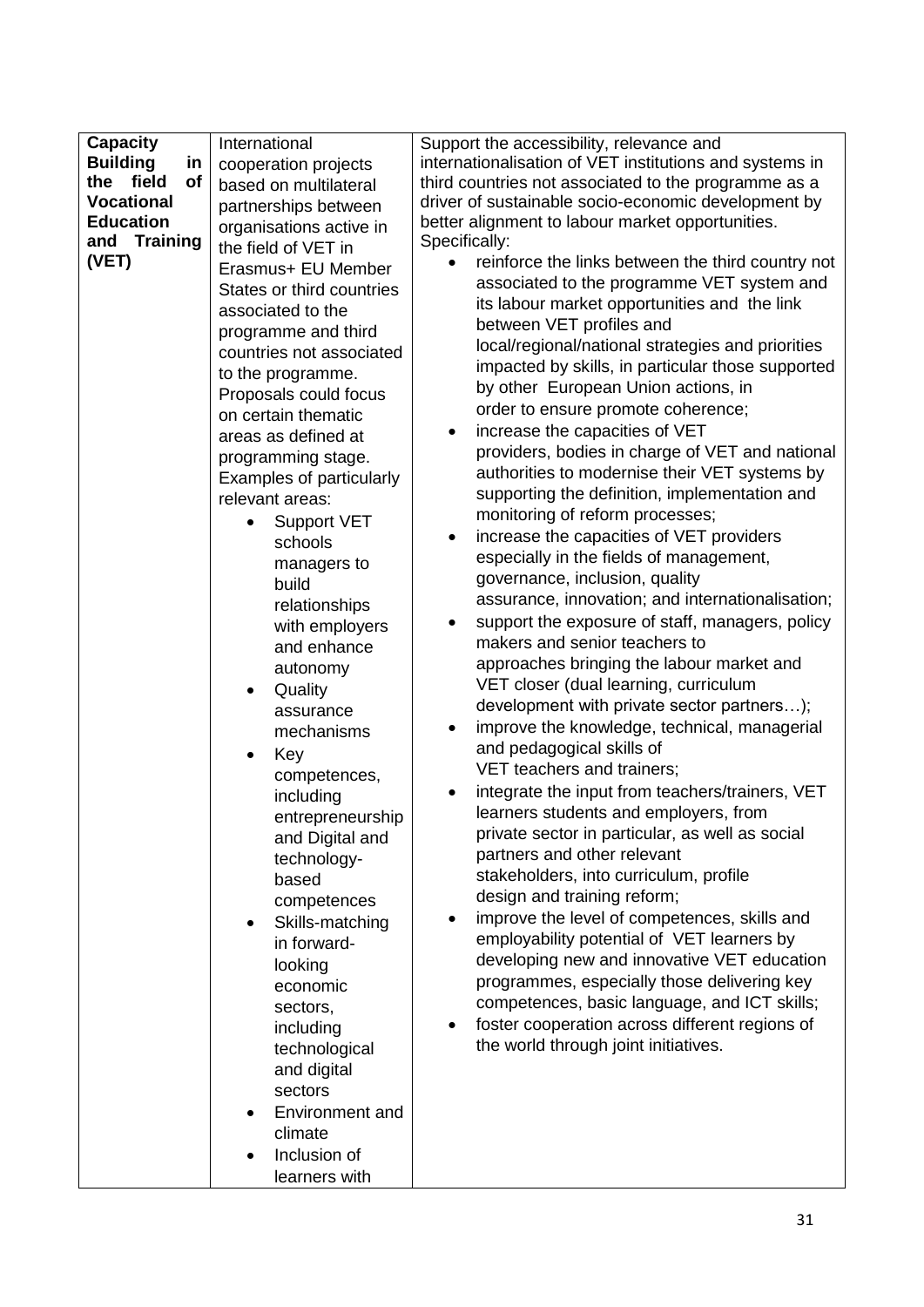|                                                                         | fewer<br>opportunities<br>Gender equality                                                                                                                                                                                                                                                                                                                                                                                                                                                                                                                                                                                                                                                                                                                                                                                                             |                                                                                                                                                                                                                                                                                                                                                                                                                                                                                                                                                                                                                                                                                                                                                                                                                                                                                                                                                                                                                                                                                                                                                        |
|-------------------------------------------------------------------------|-------------------------------------------------------------------------------------------------------------------------------------------------------------------------------------------------------------------------------------------------------------------------------------------------------------------------------------------------------------------------------------------------------------------------------------------------------------------------------------------------------------------------------------------------------------------------------------------------------------------------------------------------------------------------------------------------------------------------------------------------------------------------------------------------------------------------------------------------------|--------------------------------------------------------------------------------------------------------------------------------------------------------------------------------------------------------------------------------------------------------------------------------------------------------------------------------------------------------------------------------------------------------------------------------------------------------------------------------------------------------------------------------------------------------------------------------------------------------------------------------------------------------------------------------------------------------------------------------------------------------------------------------------------------------------------------------------------------------------------------------------------------------------------------------------------------------------------------------------------------------------------------------------------------------------------------------------------------------------------------------------------------------|
| <b>Capacity</b><br>building in the<br>field of Youth<br><b>Capacity</b> | International<br>cooperation projects<br>based on multilateral<br>partnerships between<br>organisations active in<br>the field of youth in EU<br>Member States or third<br>countries associated to<br>the programme and<br>third countries not<br>associated to the<br>programme.<br>Proposals could focus<br>on certain thematic<br>areas defined at<br>programming stage.<br>Examples of particularly<br>relevant areas:<br>Inclusion of<br>young people<br>with fewer<br>opportunities<br>Democracy, rule<br>of law and<br>values<br>Empowering and<br>participation of<br>young people<br>Dialogue with<br>decision-makers<br>Peace and post-<br>conflict<br>reconciliation<br>Environment and<br>climate<br>Employment,<br>entrepreneurship<br>and job creation<br>Digital skills<br>Anti-<br>discrimination<br>Gender equality<br>International | Support international exchanges, cooperation and<br>policy dialogue in the field of youth and non-formal<br>learning, as a driver of sustainable socio-economic<br>development and well-being of young people.<br>Specifically:<br>Raise the capacity of organisations working<br>$\bullet$<br>with young people outside formal learning<br>Promote non-formal learning activities in third<br>$\bullet$<br>countries not associated to the programme,<br>especially targeting young people with fewer<br>opportunities<br>Support the development of youth work in third<br>$\bullet$<br>countries not associated to the programme,<br>improving its quality and recognition<br>Foster the development, testing and launching<br>$\bullet$<br>of schemes and programmes of non-formal<br>learning mobility in third countries not<br>associated to the programme<br>Contribute to the implementation of the<br>$\bullet$<br>European Youth Strategy (2019-2027)<br>including the 11 European Youth goals<br>Foster cooperation across different regions of<br>the world through joint initiatives<br>To promote universal values, personal and social |
| building in the<br>field of Sport                                       | cooperation projects<br>based on multilateral                                                                                                                                                                                                                                                                                                                                                                                                                                                                                                                                                                                                                                                                                                                                                                                                         | development of individuals and to build more cohesive<br>communities. Specifically:                                                                                                                                                                                                                                                                                                                                                                                                                                                                                                                                                                                                                                                                                                                                                                                                                                                                                                                                                                                                                                                                    |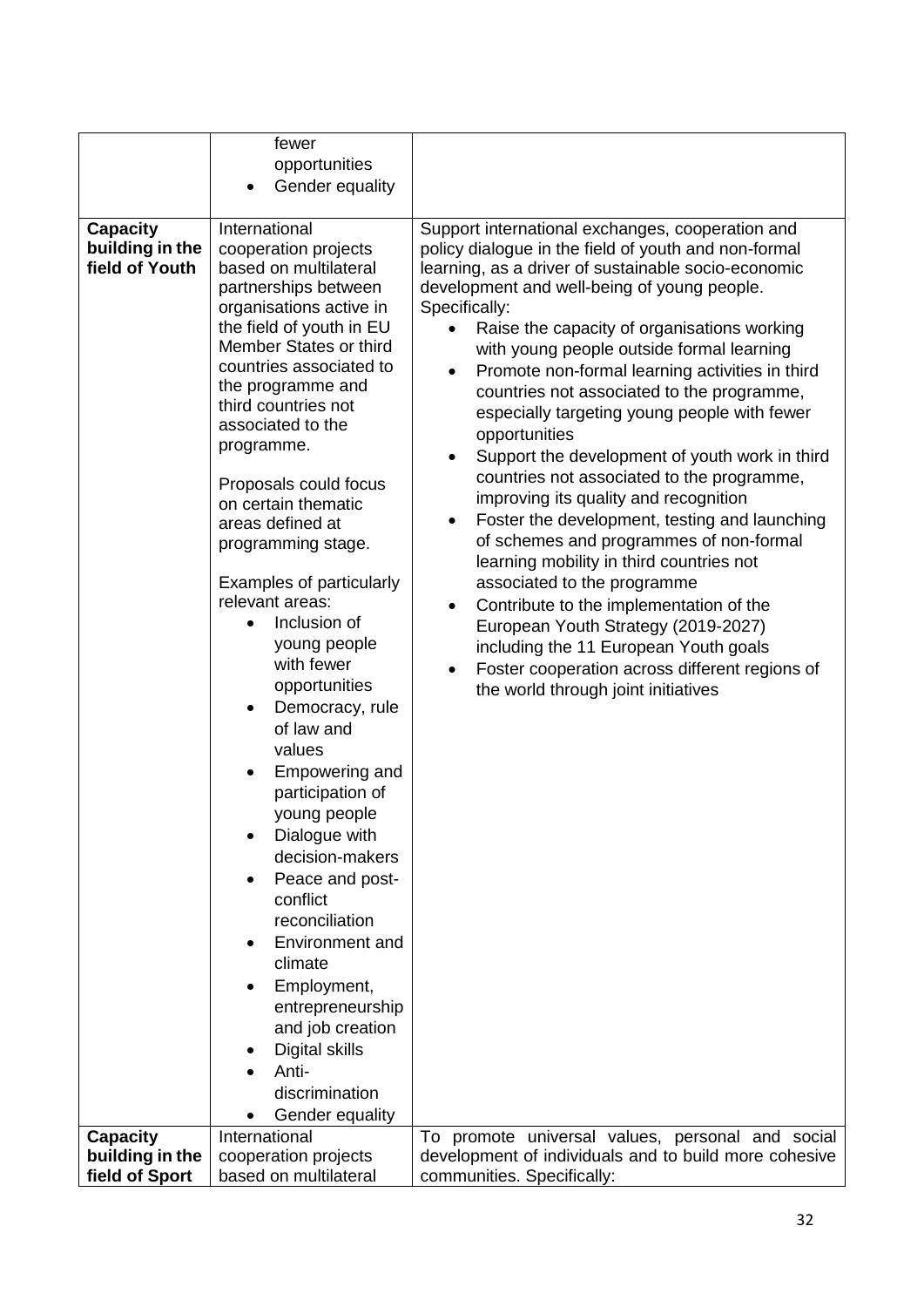|                                                                                         | partnerships between<br>organisations active in<br>the field of sport in EU<br>Member States or third<br>countries associated to<br>the programme and<br>third countries not<br>associated to the<br>programme<br>Proposals could focus                                                                                                                                                                                           | capacity of<br>Raise<br>the<br>grass-root<br>sport<br>$\bullet$<br>organisations<br>Promote grass-root sport activities in third<br>countries not associated to the programme<br>Promote values and social inclusion through<br>sport<br>Foster cooperation across different regions of<br>the world through joint initiatives                                                                                                                                                    |
|-----------------------------------------------------------------------------------------|-----------------------------------------------------------------------------------------------------------------------------------------------------------------------------------------------------------------------------------------------------------------------------------------------------------------------------------------------------------------------------------------------------------------------------------|-----------------------------------------------------------------------------------------------------------------------------------------------------------------------------------------------------------------------------------------------------------------------------------------------------------------------------------------------------------------------------------------------------------------------------------------------------------------------------------|
|                                                                                         | on certain thematic<br>areas defined at<br>programming stage.                                                                                                                                                                                                                                                                                                                                                                     |                                                                                                                                                                                                                                                                                                                                                                                                                                                                                   |
|                                                                                         | Examples of particularly<br>relevant areas:<br>Integration of<br>$\bullet$<br>migrants, asylum<br>seekers<br>minorities and<br>persons with<br>special needs<br>Post-conflict<br>reconciliation<br>Promotion of<br>$\bullet$<br>common values<br>(e.g. anti-racism)<br>and gender<br>equality through<br>sport<br>Enhance skills<br>needed to<br>improve the<br>social<br>involvement of<br>groups with<br>fewer<br>opportunities |                                                                                                                                                                                                                                                                                                                                                                                                                                                                                   |
| <b>Virtual</b><br><b>Exchanges in</b><br><b>Higher</b><br><b>Education</b><br>and Youth | expand the reach<br>To<br>and scope of Erasmus<br>through<br>virtual<br>exchanges, which are<br>online people-to-people<br>activities that promote<br>intercultural<br>dialogue<br>skills<br>soft<br>and<br>development.<br>Virtual<br>exchanges<br>expand the reach and<br>scope of Erasmus to                                                                                                                                   | Encourage intercultural dialogue and increasing<br>tolerance through online people-to-people<br>interactions, building on digital, youth-friendly<br>technologies<br>Promote various types of virtual exchanges as<br>$\bullet$<br>a complement to Erasmus physical mobility,<br>allowing more young people to benefit from<br>intercultural and international experience;<br>Enhance critical thinking and media literacy,<br>particularly in the use of the Internet and social |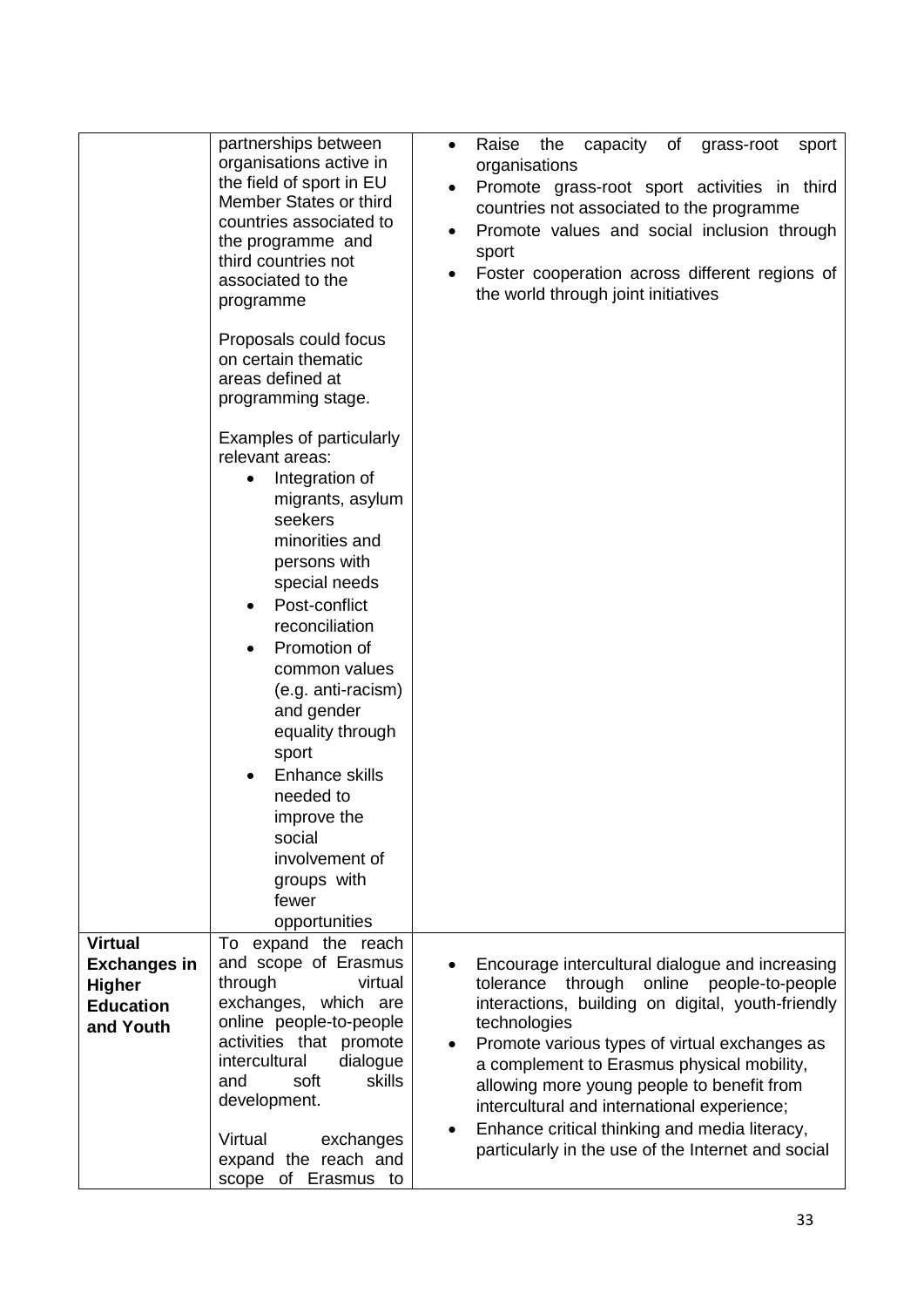|                                                           | it possible for<br>make<br>young people to access<br>high-quality international<br>cross-cultural<br>and<br>education<br>without<br>physical mobility. Virtual<br>debating or training does<br>not replace the benefits<br>of physical mobility, but<br>as a complement, it is<br>beneficial in spreading<br>European values.<br>Virtual exchanges take<br>place in small groups<br>and<br>are<br>always<br>moderated by a trained<br>facilitator.<br>They<br>are<br>easily adapted to form<br>part of higher education<br>degrees<br>youth<br>and<br>projects.<br>Proposals could focus<br>on certain pre-identified<br>priority thematic areas<br>defined at programming<br>stage | media, to develop resistance to discrimination<br>and indoctrination<br>Foster the soft skills development of students,<br>$\bullet$<br>young people and youth workers, including the<br>practice of foreign languages and teamwork,<br>notably to enhance employability;<br>Promote citizenship and the common values of<br>٠<br>freedom, tolerance and non-discrimination<br>through formal and non-formal education;<br>Strengthen the youth dimension in the relations<br>of the EU with third countries not associated to<br>the programme.                                                                                                                                                                                                                                                                                 |
|-----------------------------------------------------------|-------------------------------------------------------------------------------------------------------------------------------------------------------------------------------------------------------------------------------------------------------------------------------------------------------------------------------------------------------------------------------------------------------------------------------------------------------------------------------------------------------------------------------------------------------------------------------------------------------------------------------------------------------------------------------------|----------------------------------------------------------------------------------------------------------------------------------------------------------------------------------------------------------------------------------------------------------------------------------------------------------------------------------------------------------------------------------------------------------------------------------------------------------------------------------------------------------------------------------------------------------------------------------------------------------------------------------------------------------------------------------------------------------------------------------------------------------------------------------------------------------------------------------|
| <b>Alumni</b><br>networks,<br>ambassadors.<br>role models | Support to Erasmus+<br>alumni associations in<br>Higher<br>Education<br>through the Erasmus+<br><b>Student</b><br>Alumni<br>and<br>Alliance<br>(umbrella<br>alliance) and its partner<br>organisations Erasmus<br><b>Students</b><br><b>Network</b><br>$(ESN);$ the<br>Erasmus<br><b>Mundus</b><br><b>Students</b><br>&<br>Alumni<br>Association<br>(EMA);<br>garagErasmus<br>(gE); & the Organisation<br>Cooperation,<br>for<br>Exchange & Networking:<br>&<br>Student<br>Alumni<br>network of international<br>exchange programmes<br>(OCEANS).<br>The organisations offer<br>a dynamic platform for<br>networking, professional<br>development<br>&                              | Mobilise alumni as promoters to improve and expand<br>participation in and inclusiveness of the programme, to<br>communicate and give back to the wider society the<br>benefits of the Erasmus programme and education in<br>general, to build and maintain bridges with the EU.<br>Activities could include:<br>Promotion of the programme and the EU; Public<br>diplomacy.<br>Local community engagement and outreach;<br>٠<br>Promotion of tools provided by European<br>٠<br>Commission<br>Network building<br>$\bullet$<br>Back-to-School type of activities<br>$\bullet$<br>Tracking students once they graduate from<br>$\bullet$<br>university, providing support & mentoring<br>Strengthen synergies and coordination with the<br>$\bullet$<br>ongoing EU Alumni Engagement Initiatives<br>implemented by FPI and DEVCO |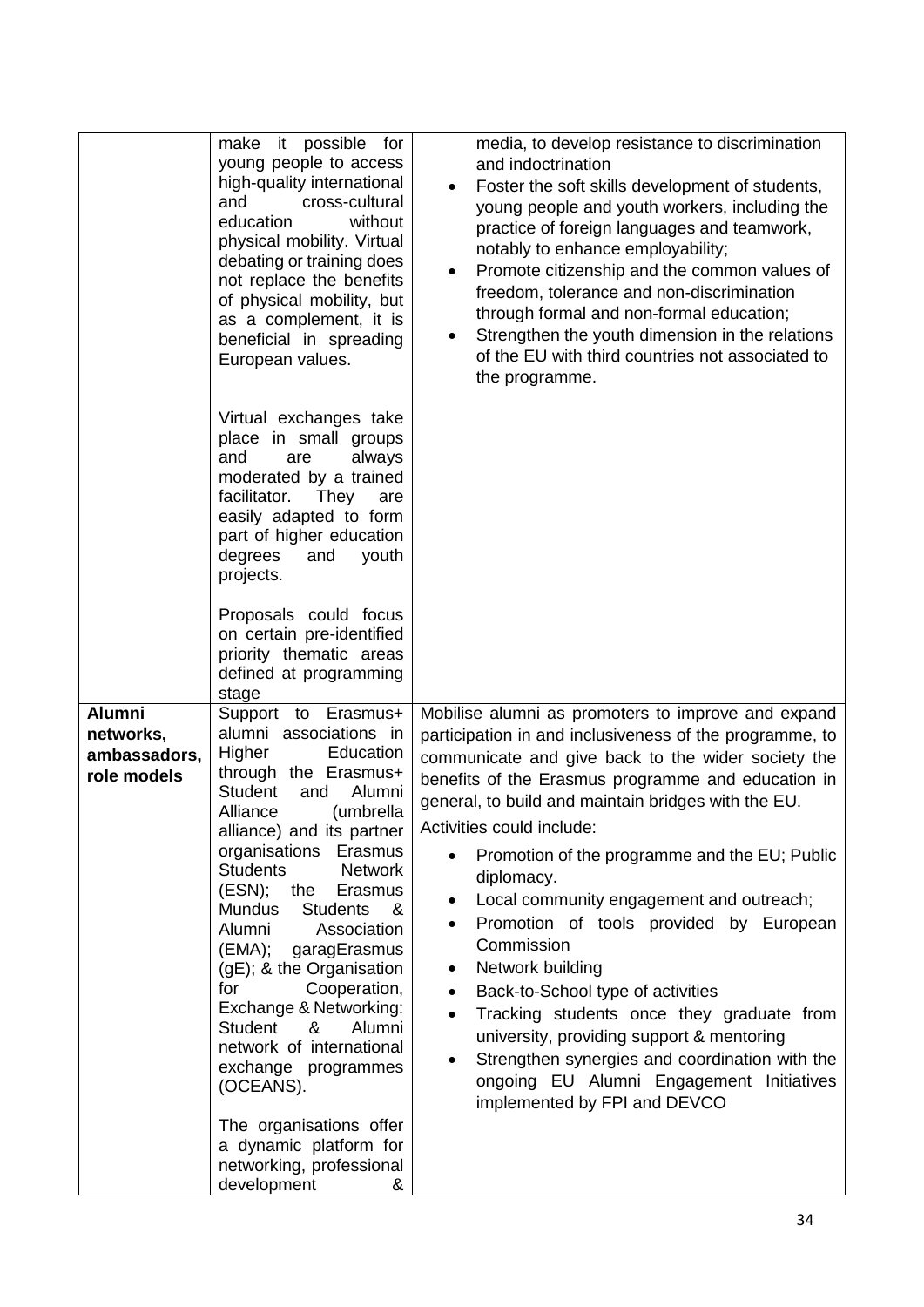|                                                                                                                                                                 | intercultural<br>learning<br>while<br>promoting<br>cooperation<br>with<br>European HE.<br>While EAC supports the<br>whole global network,<br>support from<br>external<br>actions<br>have<br>so far<br>topped this up targeting<br>regional associations in<br>Africa<br>Western<br>and<br>Balkans.                                                                                                                                                                                                                                                                                                                                                                                                                                                                                                                                                                                         |                                                                                                                                                                                                                                                                                                                                                                                                                                                                                                                                                                                                                                                                |
|-----------------------------------------------------------------------------------------------------------------------------------------------------------------|--------------------------------------------------------------------------------------------------------------------------------------------------------------------------------------------------------------------------------------------------------------------------------------------------------------------------------------------------------------------------------------------------------------------------------------------------------------------------------------------------------------------------------------------------------------------------------------------------------------------------------------------------------------------------------------------------------------------------------------------------------------------------------------------------------------------------------------------------------------------------------------------|----------------------------------------------------------------------------------------------------------------------------------------------------------------------------------------------------------------------------------------------------------------------------------------------------------------------------------------------------------------------------------------------------------------------------------------------------------------------------------------------------------------------------------------------------------------------------------------------------------------------------------------------------------------|
| <b>National</b><br><b>Erasmus</b><br><b>Offices</b><br>(NEOs) and<br>Erasmus+<br>focal points<br>in third<br>countries not<br>associated to<br>the<br>programme | The role of NEOs and<br>focal points is to ensure<br>effective promotion of<br>international<br>the<br>of<br>dimension<br>the<br>Erasmus<br>programme<br>provide<br>and<br>local<br>potential<br>support<br>to<br>third<br>applicants<br>in<br>countries not associated<br>to the programme.<br>strands<br>will<br>Two<br>be<br>supported:<br>1. Continuation of the<br>NEOs established in<br>the framework of the<br>previous<br>programme(s) in the<br>Western<br>Balkans,<br>Neighbourhood and<br>Central Asia regions<br>covering<br>all<br>international actions<br>of the programme<br>(so beyond higher<br>education),<br>with<br>continued support to<br>the<br>Higher<br>Education<br>Reform<br>Experts network.<br>2. Focal points in the<br>rest of the world so<br>as to expand this<br>function<br>support<br>globally<br>same<br>mandate but in this<br>case, they would be | Promote Erasmus international actions (e.g.<br>$\bullet$<br>through the organisation of info days) and to<br>provide support to potential applicants during<br>the application process.<br>Provide support in the organisation of activities<br>$\bullet$<br>related to the dissemination and exploitations of<br>project results (i.e. cluster meeting with ongoing<br>projects).<br>Ensure regular contacts with EU delegations<br>and Erasmus stakeholders in their respective<br>countries.<br>Contribute to policy dialogue activities in the<br>$\bullet$<br>country.<br>They will not be responsible for monitoring of<br>$\bullet$<br>funded projects. |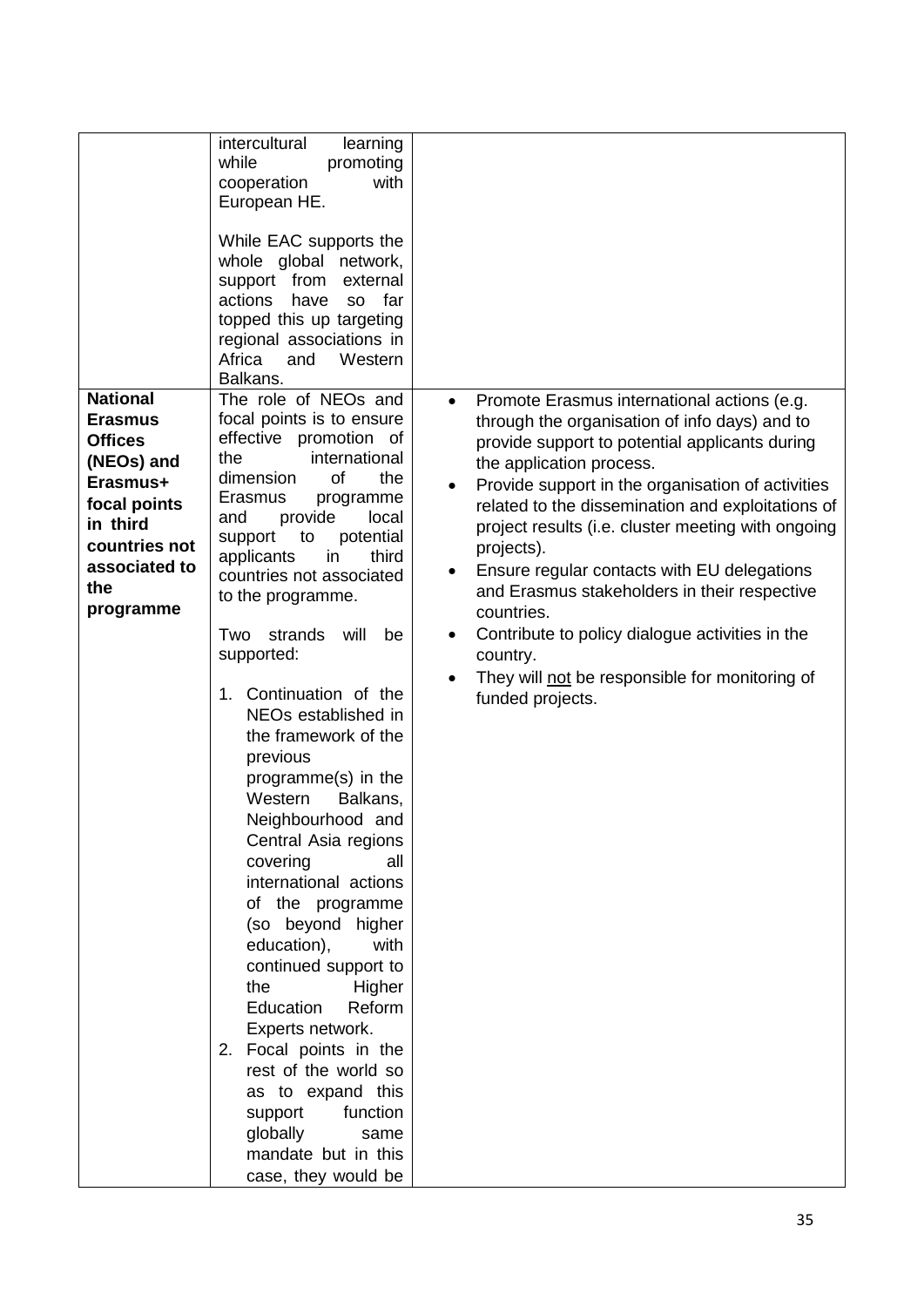|           | established<br>on<br>a<br>voluntary<br>basis,<br>appointed<br>and<br>supported<br>by<br>national authorities.<br>The EC will provide<br>network<br>support,<br>opportunities<br>and<br>training.                                                                                                                                                                |                                                                                                                                                                                                                                                                                                                                                                                                                                                                                                                                                                                                                                                                                                                                                                                                      |
|-----------|-----------------------------------------------------------------------------------------------------------------------------------------------------------------------------------------------------------------------------------------------------------------------------------------------------------------------------------------------------------------|------------------------------------------------------------------------------------------------------------------------------------------------------------------------------------------------------------------------------------------------------------------------------------------------------------------------------------------------------------------------------------------------------------------------------------------------------------------------------------------------------------------------------------------------------------------------------------------------------------------------------------------------------------------------------------------------------------------------------------------------------------------------------------------------------|
| eTwinning | Online<br>platform<br>supporting school staff<br>through<br>collaboration<br>projects,<br>professional<br>development<br>and<br>exchanges<br>οf<br>experiences in Europe<br>beyond.<br><b>The</b><br>and<br>is is<br>network<br>currently<br>35<br>established<br>in<br>Member States and 8<br>accession countries via<br>National<br>Support<br>Organisations. | to make it possible for schools to build<br>$\bullet$<br>pedagogical projects with other schools in other<br>countries;<br>to promote innovative cooperation methods and<br>$\bullet$<br>transfer of quality educational approaches and<br>to reinforce language learning and intercultural<br>dialogue;<br>to contribute to the professional development of<br>$\bullet$<br>teachers through their active participation in<br>collaborative projects, communities of practice<br>and specific training activities;<br>to foster the updating of teachers' professional<br>$\bullet$<br>skills in the pedagogical and collaborative use<br>of ICT;<br>to support and further develop the networking<br>$\bullet$<br>of schools and teachers between schools in<br>Europe and neighbouring countries. |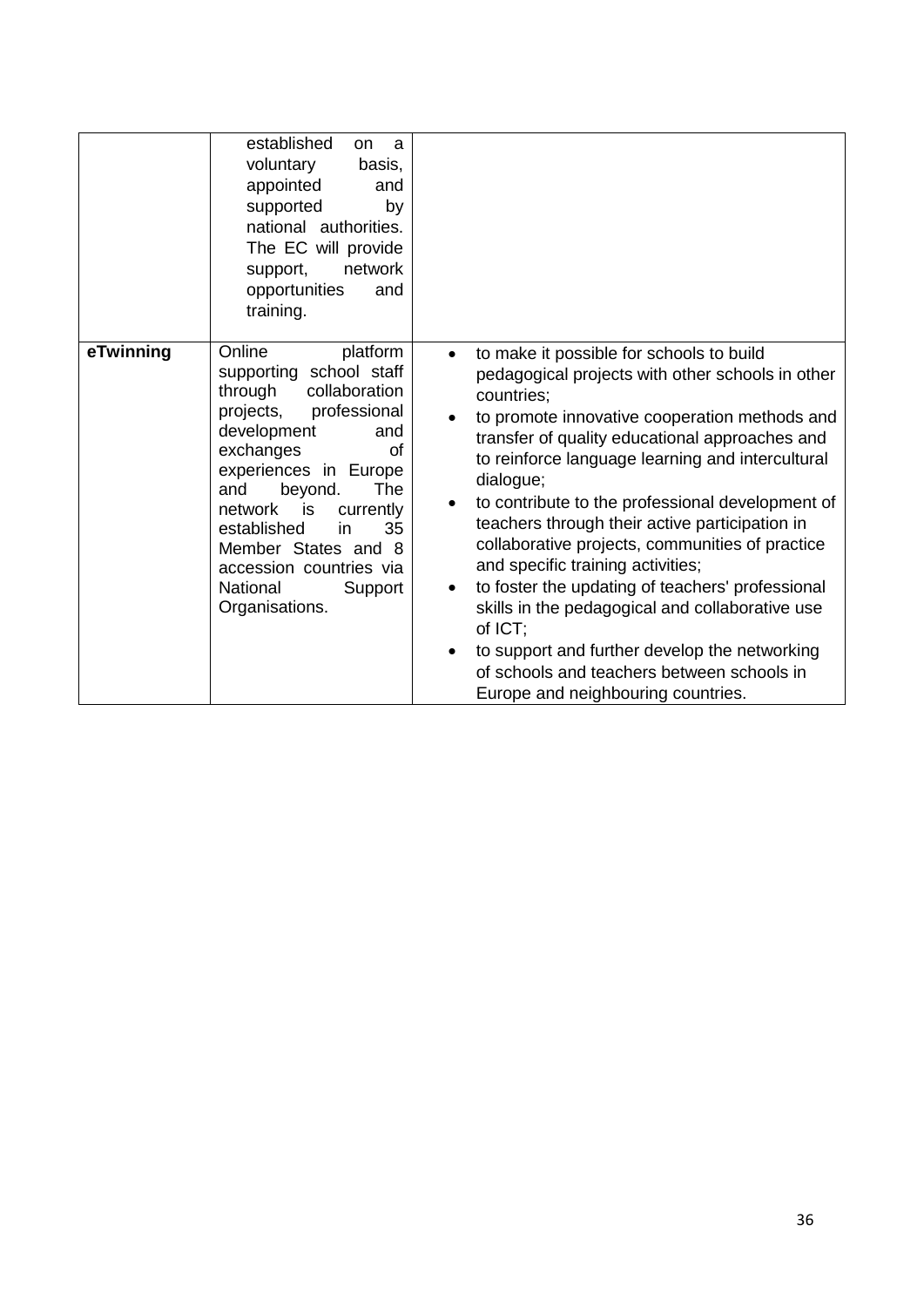| <b>Programme level results</b>                                                                                                                                                          | <b>Indicators</b>                                                                                                                                                                                                                                                                                                                                                                                                                                                                                                                                                                                                                                                                                    |
|-----------------------------------------------------------------------------------------------------------------------------------------------------------------------------------------|------------------------------------------------------------------------------------------------------------------------------------------------------------------------------------------------------------------------------------------------------------------------------------------------------------------------------------------------------------------------------------------------------------------------------------------------------------------------------------------------------------------------------------------------------------------------------------------------------------------------------------------------------------------------------------------------------|
| Enhanced skills, competences and<br>employability of students and staff of third<br>countries not associated to the programme<br>higher and vocational education institutions           | Number of students and staff participating in<br>$\bullet$<br>Erasmus+ mobility actions (retraining, study<br>periods, practical placements) <sup>20</sup><br>Number of Master degree students receiving<br>$\bullet$<br>scholarships through Erasmus+1<br>Number of students, learners, young people<br>and staff involved in Erasmus+ capacity<br>building actions                                                                                                                                                                                                                                                                                                                                 |
| Reinforced capacities, quality and relevance for<br>the labour market and society of third countries<br>not associated to the programme higher and<br>vocational education institutions | Number of higher education institutions<br>$\bullet$<br>involved in Erasmus+ mobility actions <sup>21</sup><br>Number of higher education institutions,<br>public and private entities professional<br>associations, social partners and/or<br>grassroots youth or sport organisations from<br>third countries not associated the<br>programme involved in Erasmus+ capacity<br>building actions <sup>2</sup><br>Number of new services/facilities provided<br>under Erasmus+ capacity building actions<br>Number of third countries not associated to<br>the programme introducing national,<br>regional, EU or international standards for<br>their educations systems through Erasmus+<br>support |
| Young people's networking, innovation,<br>participatory and leadership skills strengthened                                                                                              | Number of online facilitated discussions<br>$\bullet$<br>between young people from youth<br>organisations based in different countries, as<br>part of youth projects<br>Number of Erasmus + students and alumni<br>participating in committees, academic<br>reviews, projects and professional<br>organisations<br>Number of pilot projects and awareness<br>raising activities organized by alumni<br>associations supported by Erasmus+                                                                                                                                                                                                                                                            |
| Excellence in teaching and research about<br>European Union, with particular emphasis on<br>the European integration process promoted in                                                | Number of teaching programmes and<br>multidisciplinary hubs in the field of<br>European studies created in third countries                                                                                                                                                                                                                                                                                                                                                                                                                                                                                                                                                                           |

# **Erasmus + priority areas: indicative programme-level results and indicators**

1 <sup>20</sup> *disaggregated by sending and receiving country, study field, gender, students with special needs and students coming from disadvantaged socio-economic background*

<sup>21</sup> *disaggregated by third country not associated to the programme*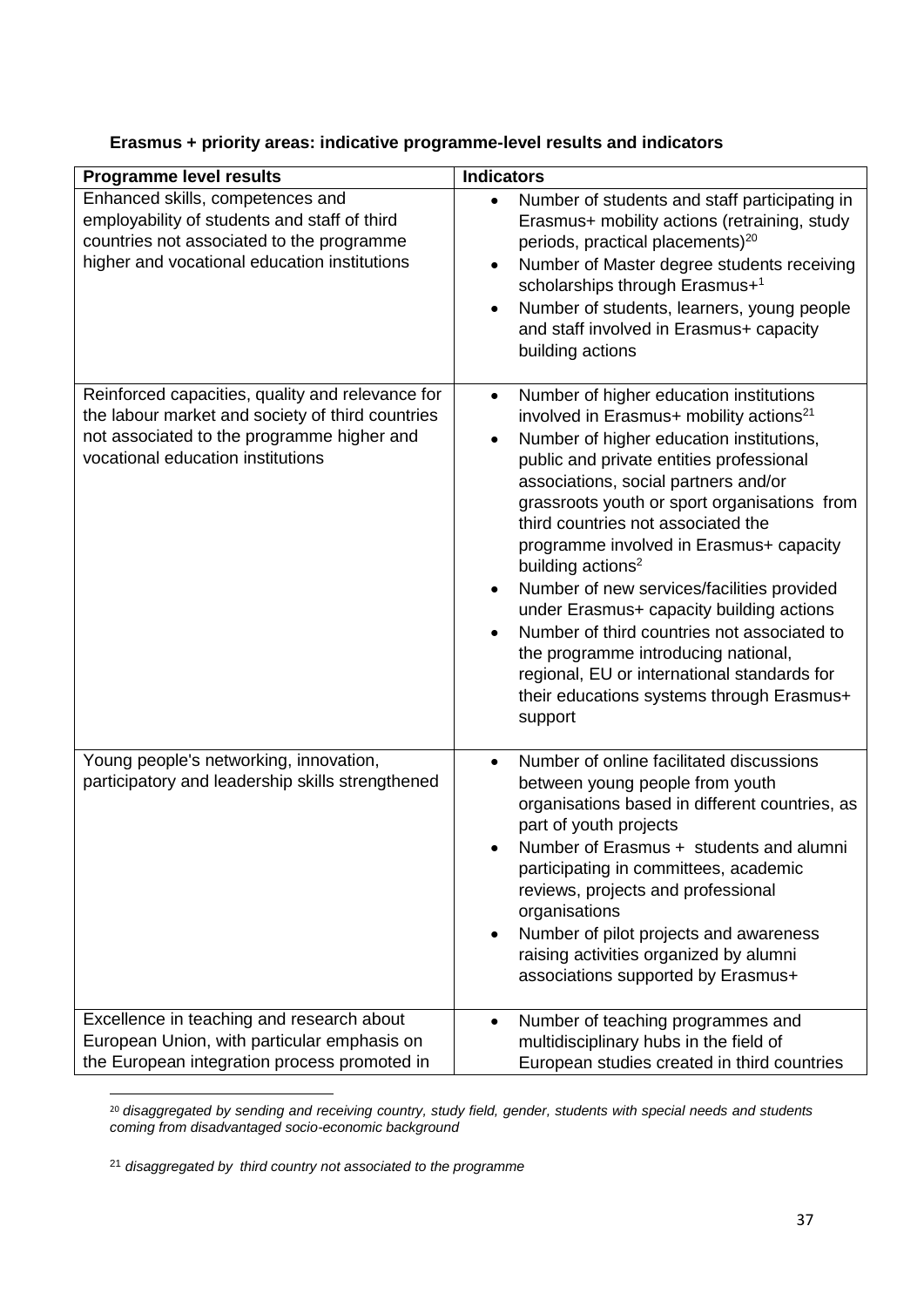| third countries not associated to the<br>programme.                                                                                                                                | not associated to the programme as a result<br>of Erasmus+ funding                                                                                                                                                                                                                                                                                                                                                                                                                                                                                                             |
|------------------------------------------------------------------------------------------------------------------------------------------------------------------------------------|--------------------------------------------------------------------------------------------------------------------------------------------------------------------------------------------------------------------------------------------------------------------------------------------------------------------------------------------------------------------------------------------------------------------------------------------------------------------------------------------------------------------------------------------------------------------------------|
| Dialogue between the academic world and<br>society, including local and state level policy-<br>makers, civil servants, civil society actors and<br>education stakeholders fostered | Number of projects involving stakeholders<br>other than academic actors, including actors<br>from local, regional, national public and<br>private sector (employers, policy-makers),<br>civil society actors or education stakeholders<br>Number of pilot projects and awareness<br>$\bullet$<br>raising activities undertaken by National<br>Erasmus Offices and focal points supported<br>by Erasmus+                                                                                                                                                                        |
| Increased cooperation of institutions and<br>exchange of good practices across different<br>regions in priority areas                                                              | Number of joint initiatives in priority areas<br>$\bullet$<br>developed across regions though Erasmus<br>Number of projects supporting innovation,<br>cross-fertilisation and dissemination of<br>information on EU policy (e.g. linked to the<br>EU Green Deal, European Way of Life,<br>Digital Education Action Plan, Social<br>inclusion, European Education Area, etc.) in<br>third countries not associated the<br>programme<br>Awareness and perception of the EU's<br>support in the areas addressed by<br>Erasmus+ in third countries not associated<br>the programme |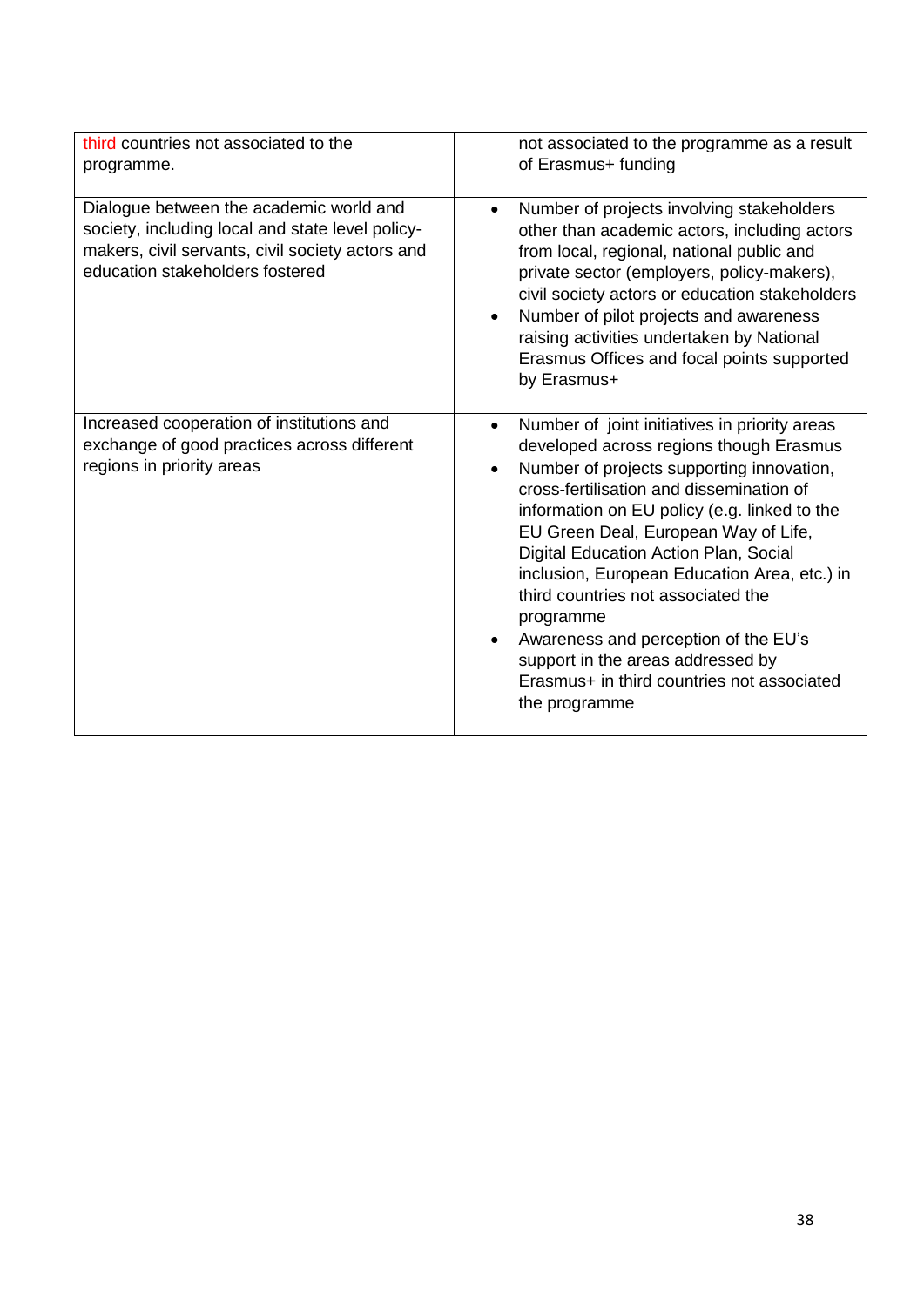| Asia and the<br><b>Pacific</b> |                                                                                                                                                                                                                                                                           |
|--------------------------------|---------------------------------------------------------------------------------------------------------------------------------------------------------------------------------------------------------------------------------------------------------------------------|
| Pacific                        | Australia, Cook Islands, Fiji, Kiribati, Marshall Islands, Micronesia, Nauru,<br>New Zealand, Niue, Palau, Papua New Guinea, Samoa, Solomon<br>Islands, Timor-Leste, Tonga, Tuvalu, Vanuatu                                                                               |
| Asia                           | Bangladesh, Bhutan, Brunei, Cambodia, China, Democratic People's<br>Republic of Korea, Hong Kong, India, Indonesia, Japan, Korea, Laos,<br>Macao, Malaysia, Maldives, Mongolia, Myanmar, Nepal, Pakistan,<br>Philippines, Singapore, Sri Lanka, Taiwan, Thailand, Vietnam |
| <b>Middle East</b>             | Bahrain, Iran, Iraq, Kuwait, Oman, Qatar, Saudi Arabia, United Arab<br>Emirates, Yemen                                                                                                                                                                                    |
| <b>Central Asia</b>            | Afghanistan, Kazakhstan, Kyrgyzstan, Tajikistan, Turkmenistan,<br>Uzbekistan                                                                                                                                                                                              |

# *Annex 2: List of countries per region and sub-regions*

| Americas and<br>the Caribbean |                                                                                                                                                                                                                   |
|-------------------------------|-------------------------------------------------------------------------------------------------------------------------------------------------------------------------------------------------------------------|
| Latin America                 | Argentina, Bolivia, Brazil, Chile, Colombia, Costa Rica, Ecuador, El<br>Salvador, Guatemala, Honduras, Mexico, Nicaragua, Panama,<br>Paraguay, Peru, Uruguay and Venezuela                                        |
| Caribbean                     | Antigua & Barbuda, Bahamas, Barbados, Belize, Cuba, Dominica,<br>Dominican Republic, Grenada, Guyana, Haiti, Jamaica, St Kitts and<br>Nevis, St Lucia, St Vincent & Grenadines, Suriname and Trinidad &<br>Tobago |
| USA & Canada                  | USA & Canada                                                                                                                                                                                                      |

| <b>Sub Saharan</b><br>Africa <sup>22</sup> |                                                                                                                                                                                  |
|--------------------------------------------|----------------------------------------------------------------------------------------------------------------------------------------------------------------------------------|
| Western<br>Africa                          | Benin, Burkina Faso, Cabo Verde, Chad, Côte d'Ivoire, Gambia, Ghana,<br>Guinea-Bissau, Guinea Conakry, Liberia, Mali, Mauritania, Niger, Nigeria,<br>Senegal, Sierra Leone, Togo |
| Eastern Africa                             | Burundi, Djibouti, Eritrea, Ethiopia, Kenya, Rwanda, Somalia, South<br>Sudan, Sudan, Tanzania, Uganda                                                                            |

**<sup>.</sup>**  $22$  For Erasmus+ actions, the 4 regions are considered as one macro-region.